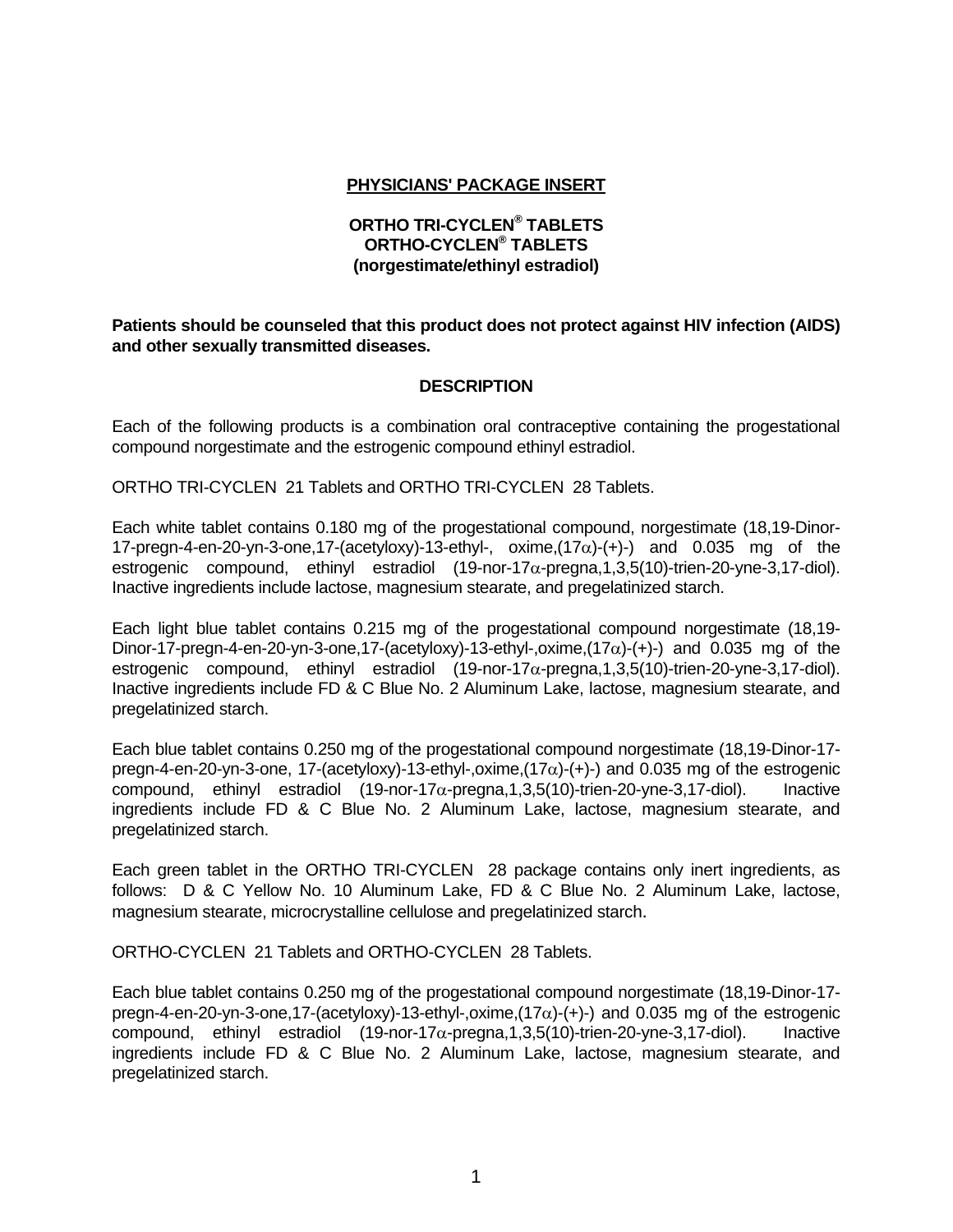Each green tablet in the ORTHO-CYCLEN 28 package contains only inert ingredients, as follows: D & C Yellow No. 10 Aluminum Lake, FD & C Blue No. 2 Aluminum Lake, lactose, magnesium stearate, microcrystalline cellulose and pregelatinized starch.



# **CLINICAL PHARMACOLOGY**

# ORAL CONTRACEPTION

Combination oral contraceptives act by suppression of gonadotropins. Although the primary mechanism of this action is inhibition of ovulation, other alterations include changes in the cervical mucus (which increase the difficulty of sperm entry into the uterus) and the endometrium (which reduce the likelihood of implantation).

Receptor binding studies, as well as studies in animals and humans, have shown that norgestimate and 17-deacetyl norgestimate, the major serum metabolite, combine high progestational activity with minimal intrinsic androgenicity (90-93). Norgestimate, in combination with ethinyl estradiol, does not counteract the estrogen-induced increases in sex hormone binding globulin (SHBG), resulting in lower serum testosterone (90,91,94).

# ACNE

Acne is a skin condition with a multifactorial etiology. The combination of ethinyl estradiol and norgestimate may increase sex hormone binding globulin (SHBG) and decrease free testosterone resulting in a decrease in the severity of facial acne in otherwise healthy women with this skin condition.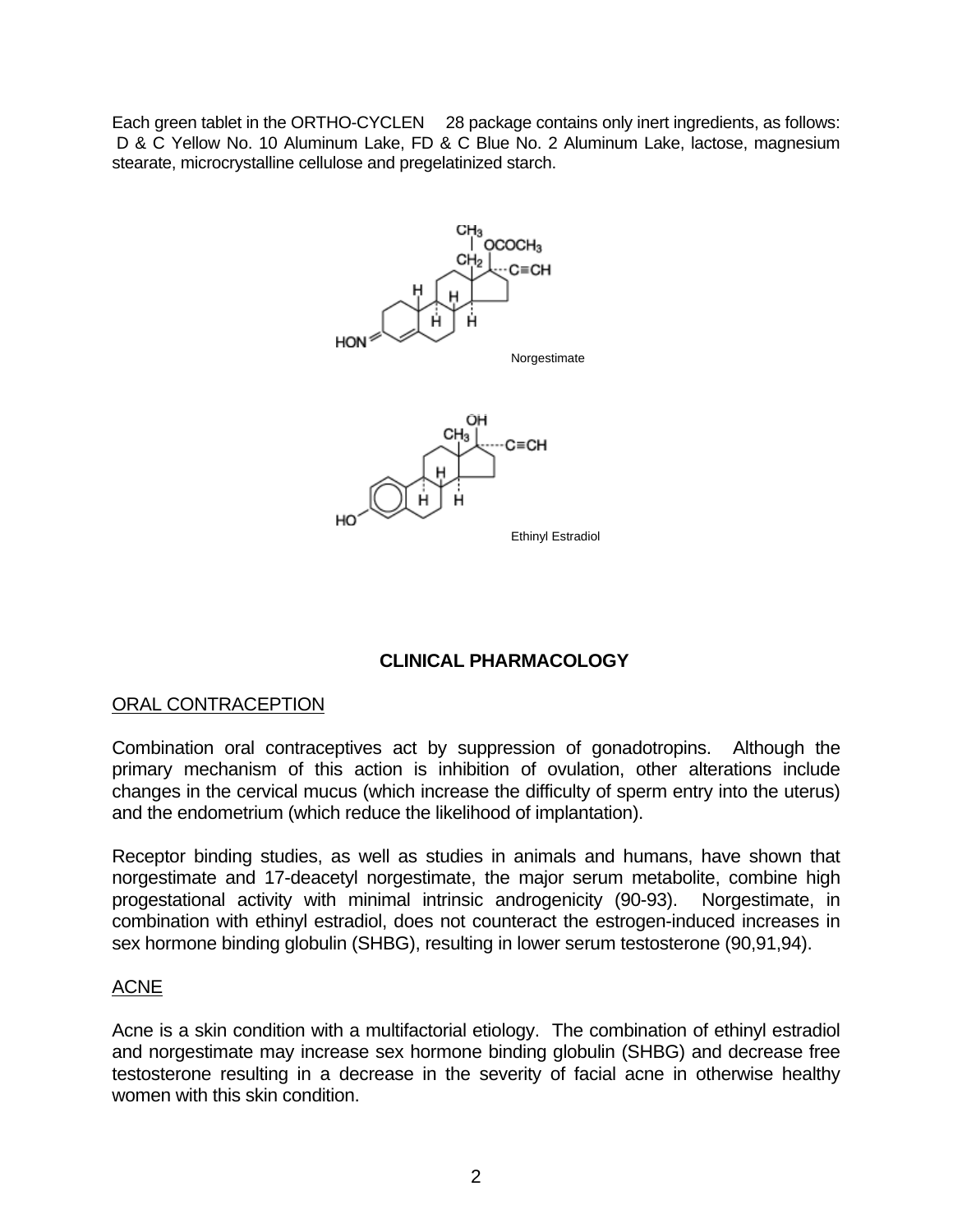Norgestimate and ethinyl estradiol are well absorbed following oral administration of ORTHO-CYCLEN and ORTHO TRI-CYCLEN. On the average, peak serum concentrations of norgestimate and ethinyl estradiol are observed within two hours (0.5-2.0 hr for norgestimate and 0.75-3.0 hr for ethinyl estradiol) after administration followed by a rapid decline due to distribution and elimination. Although norgestimate serum concentrations following single or multiple dosing were generally below assay detection within 5 hours, a major norgestimate serum metabolite, 17-deacetyl norgestimate, (which exhibits a serum half-life ranging from 12 to 30 hours) appears rapidly in serum with concentrations greatly exceeding that of norgestimate. The 17-deacetylated metabolite is pharmacologically active and the pharmacologic profile is similar to that of norgestimate. The elimination half-life of ethinyl estradiol ranged from approximately 6 to 14 hours.

Both norgestimate and ethinyl estradiol are extensively metabolized and eliminated by renal and fecal pathways. Following administration of  $14$ C-norgestimate, 47% (45-49%) and 37% (16-49%) of the administered radioactivity was eliminated in the urine and feces, respectively. Unchanged norgestimate was not detected in the urine. In addition to 17 deacetyl norgestimate, a number of metabolites of norgestimate have been identified in human urine following administration of radiolabeled norgestimate. These include 18,19- Dinor-17-pregn-4-en-20-yn-3-one,17-hydroxy-13-ethyl, $(17\alpha)$ -(-);18,19-Dinor-5β-17-pregnan -20-yn,3 $\alpha$ ,17β-dihydroxy-13-ethyl,(17 $\alpha$ ), various hydroxylated metabolites and conjugates of these metabolites. Ethinyl estradiol is metabolized to various hydroxylated products and their glucuronide and sulfate conjugates.

# **INDICATIONS AND USAGE**

ORTHO-CYCLEN and ORTHO TRI-CYCLEN Tablets are indicated for the prevention of pregnancy in women who elect to use oral contraceptives as a method of contraception.

ORTHO TRI-CYCLEN is indicated for the treatment of moderate acne vulgaris in females, ≥15 years of age, who have no known contraindications to oral contraceptive therapy, desire contraception, have achieved menarche and are unresponsive to topical anti-acne medications.

Oral contraceptives are highly effective. Table I lists the typical accidental pregnancy rates for users of combination oral contraceptives and other methods of contraception. The efficacy of these contraceptive methods, except sterilization, depends upon the reliability with which they are used. Correct and consistent use of methods can result in lower failure rates.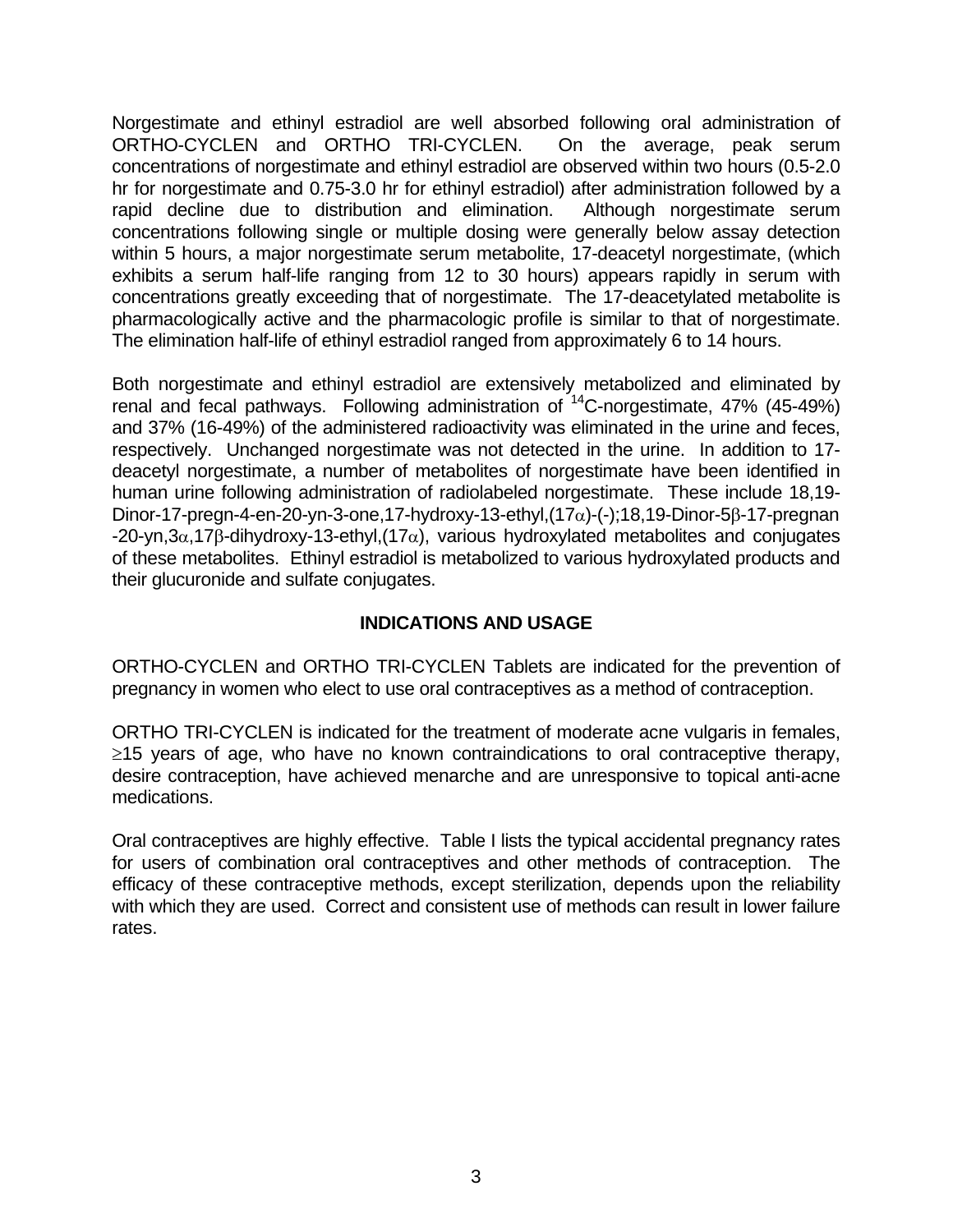#### **TABLE I: PERCENTAGE OF WOMEN EXPERIENCING AN UNINTENDED PREGNANCY DURING THE FIRST YEAR OF TYPICAL USE AND THE FIRST YEAR OF PERFECT USE OF CONTRACEPTION AND THE PERCENTAGE CONTINUING USE AT THE END OF THE FIRST YEAR. UNITED STATES.**

|                             | % of Women Experiencing an      |                          | % of Women            |  |  |  |
|-----------------------------|---------------------------------|--------------------------|-----------------------|--|--|--|
|                             | Unintended Pregnancy within the |                          | Continuing Use at One |  |  |  |
|                             | <b>First Year of Use</b>        |                          | Year <sup>3</sup>     |  |  |  |
|                             |                                 |                          |                       |  |  |  |
| Method                      | Typical Use <sup>1</sup>        | Perfect Use <sup>2</sup> |                       |  |  |  |
| (1)                         | (2)                             | (3)                      | (4)                   |  |  |  |
| Chance $4$                  | 85                              | 85                       |                       |  |  |  |
| Spermicides <sup>5</sup>    | 26                              | 6                        | 40                    |  |  |  |
| Periodic abstinence         | 25                              |                          | 63                    |  |  |  |
| Calendar                    |                                 | 9                        |                       |  |  |  |
| <b>Ovulation Method</b>     |                                 | 3                        |                       |  |  |  |
| Sympto-Thermal <sup>6</sup> |                                 | $\overline{2}$           |                       |  |  |  |
| Post-Ovulation              |                                 | 1                        |                       |  |  |  |
| Withdrawal                  | 19                              | 4                        |                       |  |  |  |
| Cap <sup>7</sup>            |                                 |                          |                       |  |  |  |
| Parous Women                | 40                              | 26                       | 42                    |  |  |  |
| Nulliparous Women           | 20                              | 9                        | 56                    |  |  |  |
| Sponge                      |                                 |                          |                       |  |  |  |
| Parous Women                | 40                              | 20                       | 42                    |  |  |  |
| Nulliparous Women           | 20                              | 9                        | 56                    |  |  |  |
| Diaphragm <sup>7</sup>      | 20                              | 6                        | 56                    |  |  |  |
| Condom <sup>8</sup>         |                                 |                          |                       |  |  |  |
| Female (Reality)            | 21                              | 5                        | 56                    |  |  |  |
| Male                        | 14                              | 3                        | 61                    |  |  |  |
| Pill                        | 5                               |                          | 71                    |  |  |  |
| Progestin Only              |                                 | 0.5                      |                       |  |  |  |
| Combined                    |                                 | 0.1                      |                       |  |  |  |
| <b>IUD</b>                  |                                 |                          |                       |  |  |  |
| Progesterone T              | 2.0                             | 1.5                      | 81                    |  |  |  |
| Copper T380A                | 0.8                             | 0.6                      | 78                    |  |  |  |
| <b>LNg 20</b>               | 0.1                             | 0.1                      | 81                    |  |  |  |
| Depo-Provera                | 0.3                             | 0.3                      | 70                    |  |  |  |
| Norplant and Norplant-2     | 0.05                            | 0.05                     | 88                    |  |  |  |
| <b>Female Sterilization</b> | 0.5                             | 0.5                      | 100                   |  |  |  |
| <b>Male Sterilization</b>   | 0.15                            | 0.10                     | 100                   |  |  |  |
|                             |                                 |                          |                       |  |  |  |

Adapted from Hatcher et al, 1998, Ref. # 1.

1 Among *typical* couples who initiate use of a method (not necessarily for the first time), the percentage who experience an accidental pregnancy during the first year if they do not stop use for any other reason.

2 Among couples who initiate use of a method (not necessarily for the first time) and who use it *perfectly* (both consistently and correctly), the percentage who experience an accidental pregnancy during the first year if they do not stop use for any other reason.

3 Among couples attempting to avoid pregnancy, the percentage who continue to use a method for one year.<br><sup>4</sup>

 The percents becoming pregnant in columns (2) and (3) are based on data from populations where contraception is not used and from women who cease using contraception in order to become pregnant. Among such populations, about 89% become pregnant within one year. This estimate was lowered slightly (to 85%) to represent the percent who would become pregnant within one year among women now relying on reversible methods of contraception if they abandoned contraception altogether.

5 Foams, creams, gels, vaginal suppositories, and vaginal film.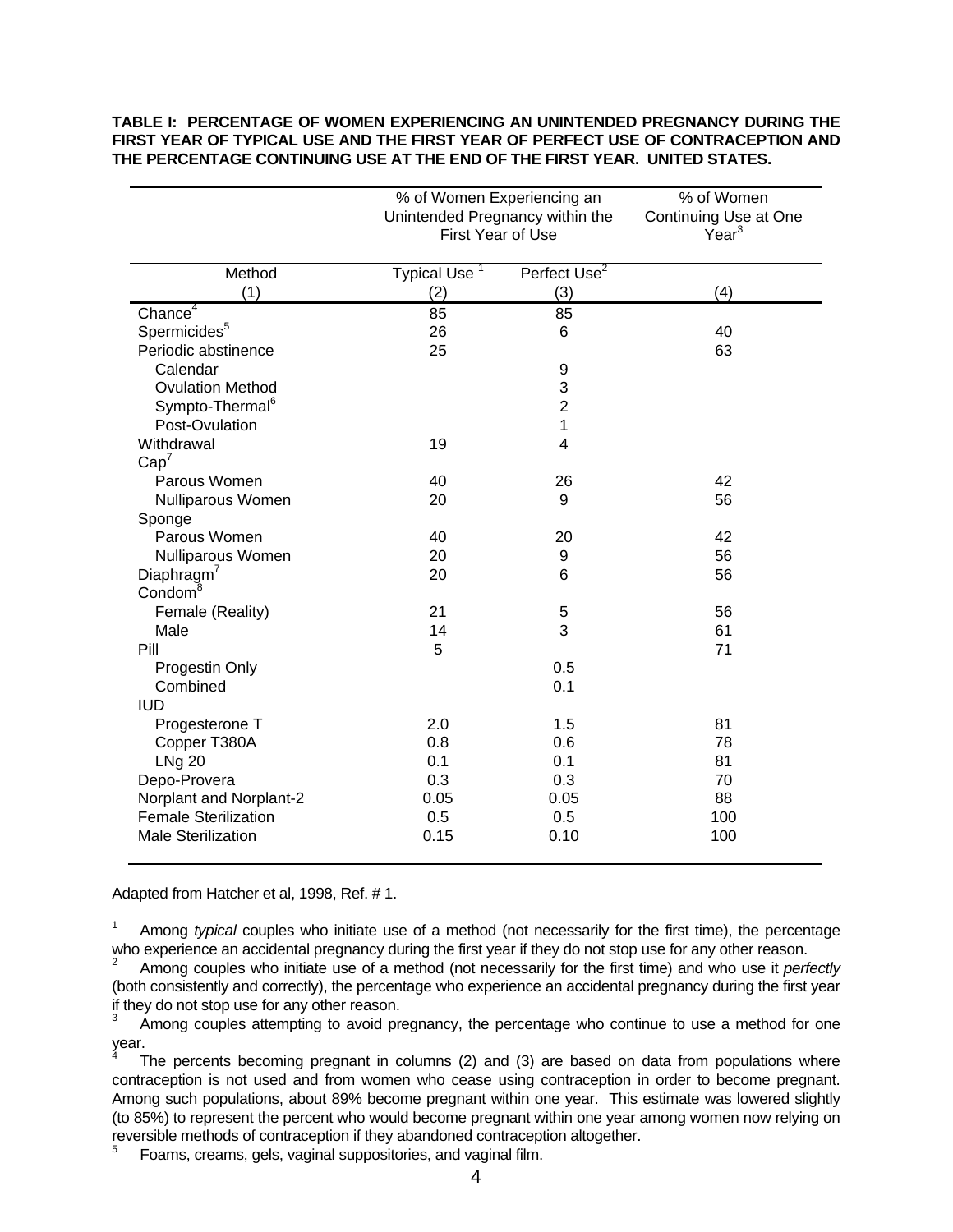$6$  Cervical mucus (ovulation) method supplemented by calendar in the pre-ovulatory and basal body temperature in the post-ovulatory phases.

- 7 With spermicidal cream or jelly.
- 8 Without spermicides.

In clinical trials with ORTHO-CYCLEN, 1,651 subjects completed 24,272 cycles and a total of 18 pregnancies were reported. This represents an overall use-efficacy (typical user efficacy) pregnancy rate of 0.96 per 100 women-years. This rate includes patients who did not take the drug correctly.

In four clinical trials with ORTHO TRI-CYCLEN, the use-efficacy pregnancy rate ranged from 0.68 to 1.47 per 100 women-years. In total, 4,756 subjects completed 45,244 cycles and a total of 42 pregnancies were reported. This represents an overall use-efficacy rate of 1.21 per 100 women-years. One of these 4 studies was a randomized comparative clinical trial in which 4,633 subjects completed 22,312 cycles. Of the 2,312 patients on ORTHO TRI-CYCLEN, 8 pregnancies were reported. This represents an overall useefficacy pregnancy rate of 0.94 per 100 women-years.

In two double-blind, placebo-controlled, six month, multicenter clinical trials, ORTHO TRI-CYCLEN showed a statistically significant decrease in inflammatory lesion count and total lesion count (Table II). The adverse reaction profile of ORTHO TRI-CYCLEN from these two controlled clinical trials is consistent with what has been noted from previous studies involving ORTHO TRI-CYCLEN and are the known risks associated with oral contraceptives.

|                                                              | ORTHO TRI-CYCLEN® | <b>Placebo</b> |
|--------------------------------------------------------------|-------------------|----------------|
|                                                              | $N = 163$         | $N = 161$      |
| Mean Age at Enrollment                                       | 27.3 years        | 28.0           |
| <b>Inflammatory Lesions</b><br><b>Mean Percent Reduction</b> | 56.6              | 36.6           |
| <b>Total Lesions</b><br><b>Mean Percent Reduction</b>        | 49.6              | 30.3           |

#### Table II: Acne Vulgaris Indication Combined Results: Two Multicenter, Placebo-Controlled Trials Primary Efficacy Variables: Evaluable-for-Efficacy Population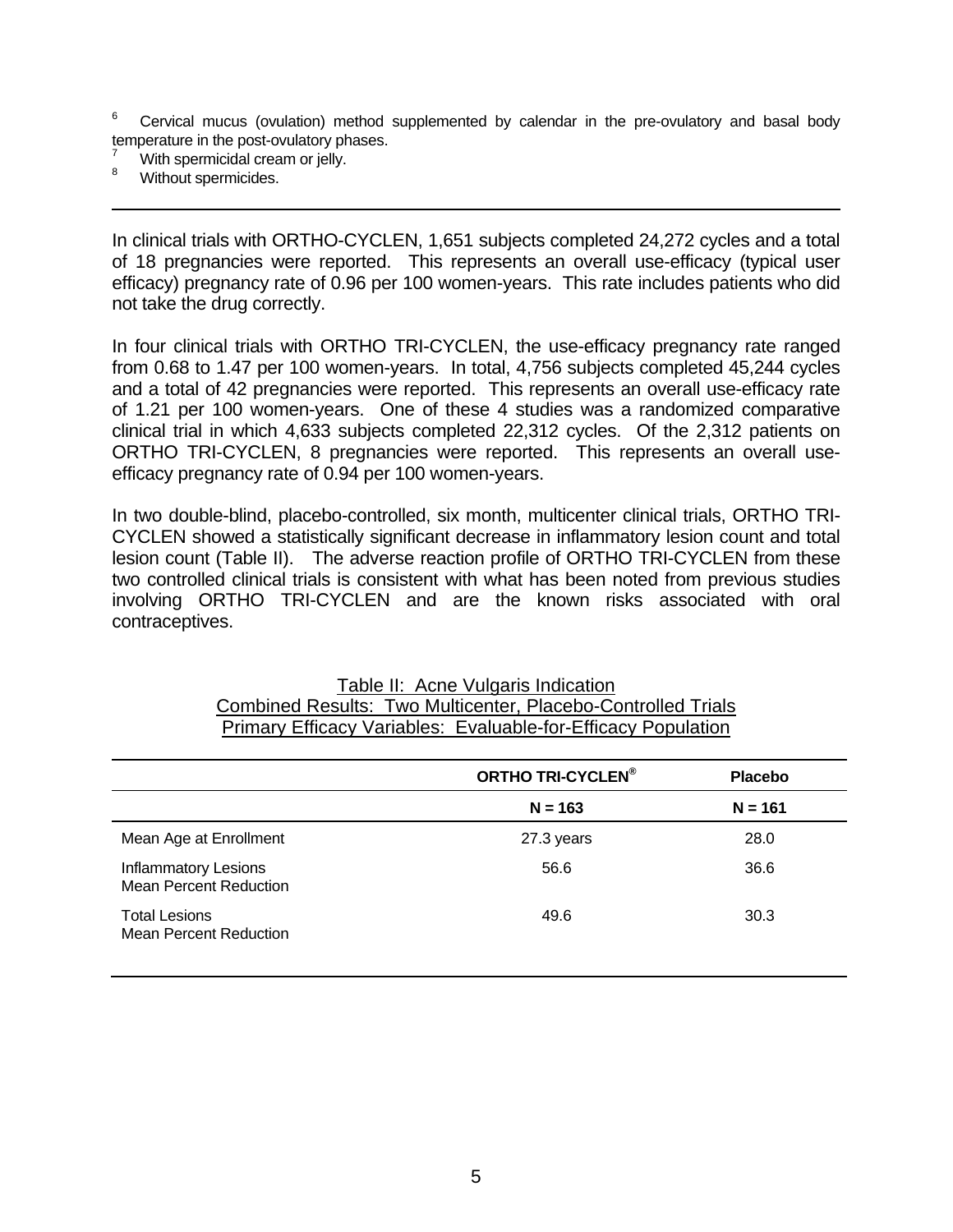# **CONTRAINDICATIONS**

Oral contraceptives should not be used in women who currently have the following conditions:

- Thrombophlebitis or thromboembolic disorders
- A past history of deep vein thrombophlebitis or thromboembolic disorders
- Cerebral vascular or coronary artery disease
- Known or suspected carcinoma of the breast
- Carcinoma of the endometrium or other known or suspected estrogen-dependent neoplasia
- Undiagnosed abnormal genital bleeding
- Cholestatic jaundice of pregnancy or jaundice with prior pill use
- Hepatic adenomas or carcinomas
- Known or suspected pregnancy

#### **WARNINGS**

**Cigarette smoking increases the risk of serious cardiovascular side effects from oral contraceptive use. This risk increases with age and with heavy smoking (15 or more cigarettes per day) and is quite marked in women over 35 years of age. Women who use oral contraceptives should be strongly advised not to smoke.**

The use of oral contraceptives is associated with increased risks of several serious conditions including myocardial infarction, thromboembolism, stroke, hepatic neoplasia, and gallbladder disease, although the risk of serious morbidity or mortality is very small in healthy women without underlying risk factors. The risk of morbidity and mortality increases significantly in the presence of other underlying risk factors such as hypertension, hyperlipidemias, obesity and diabetes.

Practitioners prescribing oral contraceptives should be familiar with the following information relating to these risks.

The information contained in this package insert is principally based on studies carried out in patients who used oral contraceptives with higher formulations of estrogens and progestogens than those in common use today. The effect of long-term use of the oral contraceptives with lower formulations of both estrogens and progestogens remains to be determined.

Throughout this labeling, epidemiological studies reported are of two types: retrospective or case control studies and prospective or cohort studies. Case control studies provide a measure of the relative risk of a disease, namely, a *ratio* of the incidence of a disease among oral contraceptive users to that among nonusers. The relative risk does not provide information on the actual clinical occurrence of a disease. Cohort studies provide a measure of attributable risk, which is the *difference* in the incidence of disease between oral contraceptive users and nonusers. The attributable risk does provide information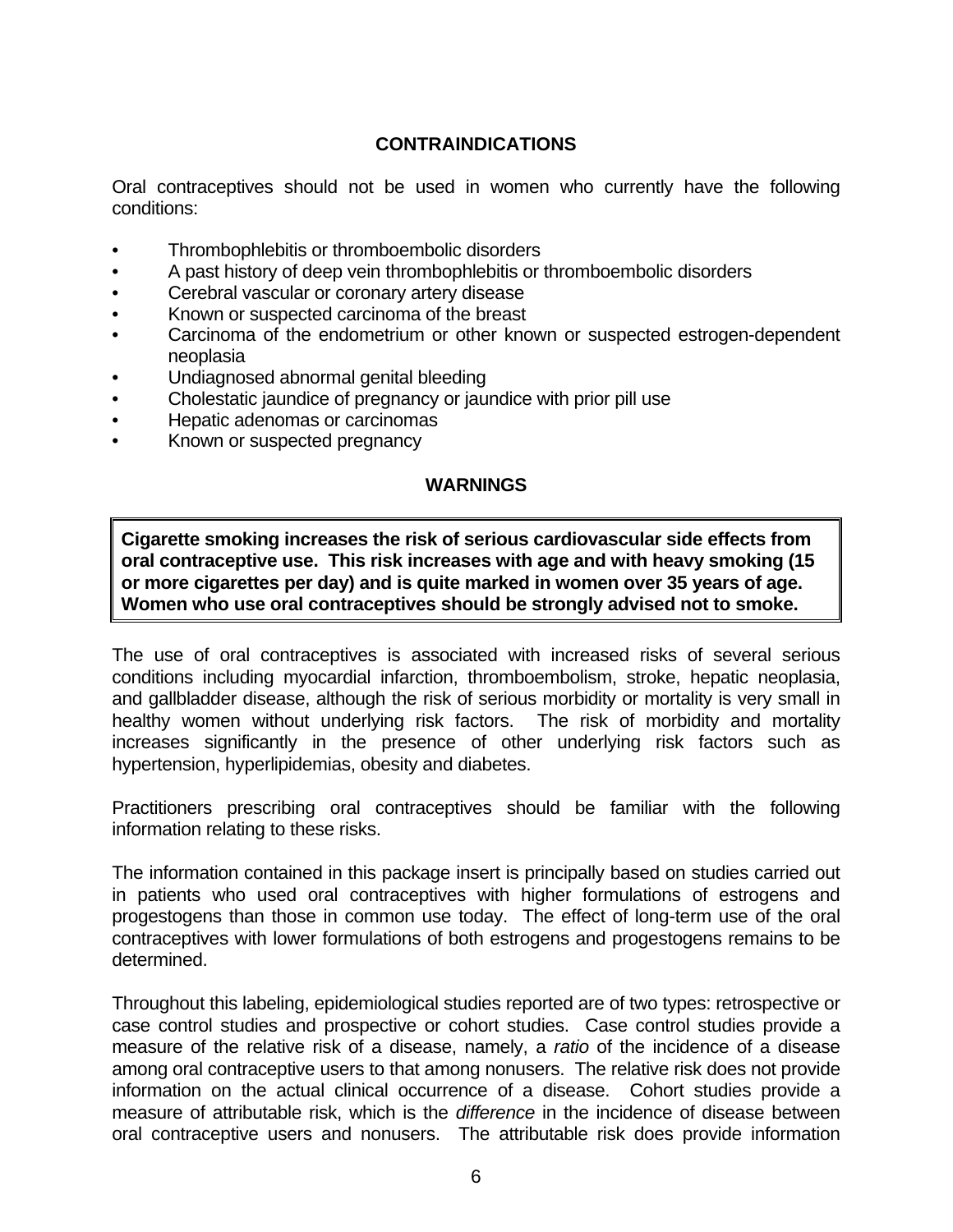about the actual occurrence of a disease in the population (adapted from refs. 2 and 3 with the author's permission). For further information, the reader is referred to a text on epidemiological methods.

#### 1.THROMBOEMBOLIC DISORDERS AND OTHER VASCULAR PROBLEMS

#### a.Myocardial Infarction

An increased risk of myocardial infarction has been attributed to oral contraceptive use. This risk is primarily in smokers or women with other underlying risk factors for coronary artery disease such as hypertension, hypercholesterolemia, morbid obesity, and diabetes. The relative risk of heart attack for current oral contraceptive users has been estimated to be two to six (4-10). The risk is very low under the age of 30.

Smoking in combination with oral contraceptive use has been shown to contribute substantially to the incidence of myocardial infarctions in women in their mid-thirties or older with smoking accounting for the majority of excess cases (11). Mortality rates associated with circulatory disease have been shown to increase substantially in smokers, especially in those 35 years of age and older among women who use oral contraceptives.



#### **CIRCULATORY DISEASE MORTALITY RATES PER 100,000 WOMEN-YEARS BY AGE, SMOKING STATUS AND ORAL CONTRACEPTIVE USE**

TABLE III. (Adapted from P.M. Layde and V. Beral, ref. #12.)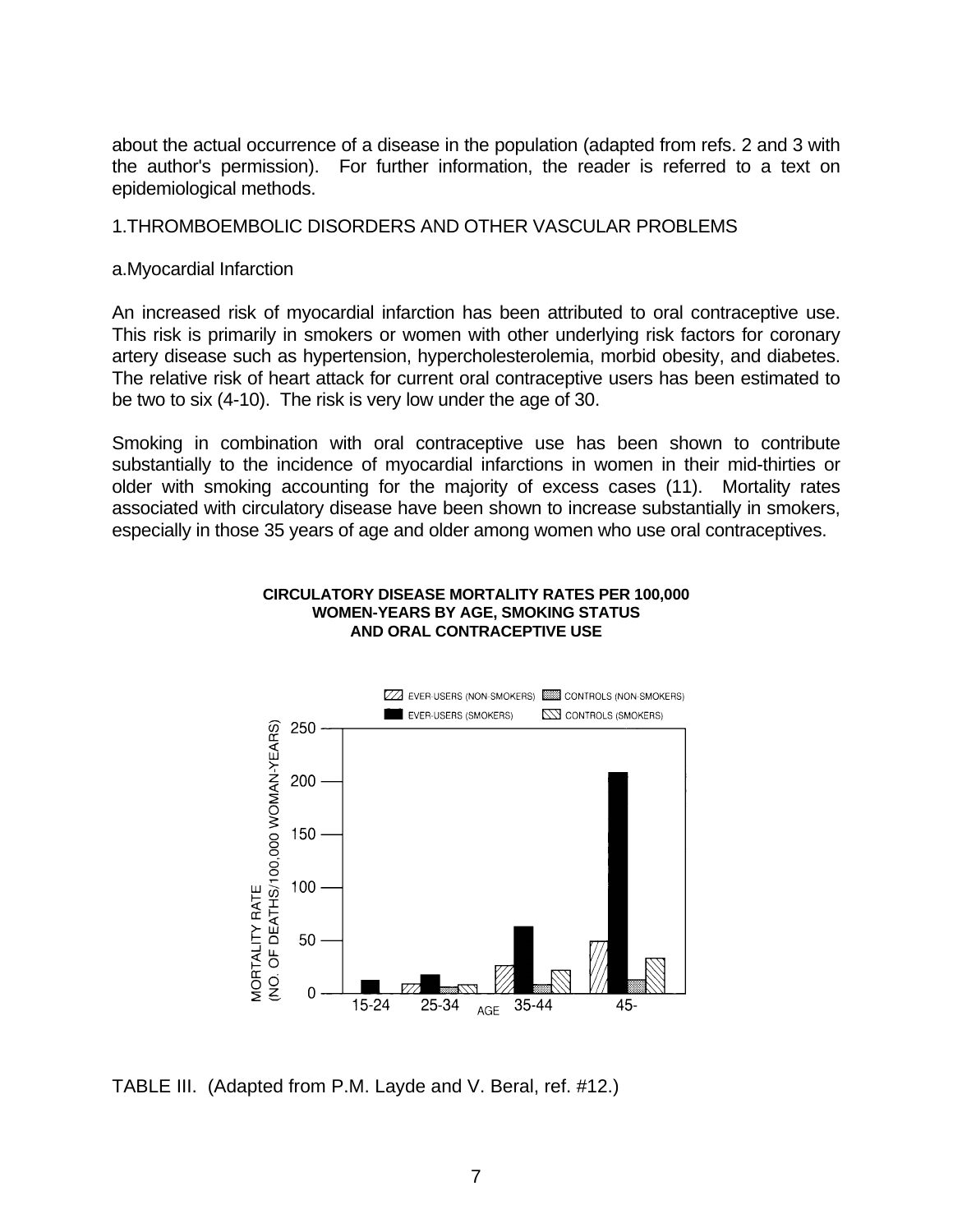Oral contraceptives may compound the effects of well-known risk factors, such as hypertension, diabetes, hyperlipidemias, age and obesity (13). In particular, some progestogens are known to decrease HDL cholesterol and cause glucose intolerance, while estrogens may create a state of hyperinsulinism (14-18). Oral contraceptives have been shown to increase blood pressure among users (see Section 9 in WARNINGS). Similar effects on risk factors have been associated with an increased risk of heart disease. Oral contraceptives must be used with caution in women with cardiovascular disease risk factors.

Norgestimate has minimal androgenic activity (see CLINICAL PHARMACOLOGY), and there is some evidence that the risk of myocardial infarction associated with oral contraceptives is lower when the progestogen has minimal androgenic activity than when the activity is greater (97).

#### b.Thromboembolism

An increased risk of thromboembolic and thrombotic disease associated with the use of oral contraceptives is well established. Case control studies have found the relative risk of users compared to nonusers to be 3 for the first episode of superficial venous thrombosis, 4 to 11 for deep vein thrombosis or pulmonary embolism, and 1.5 to 6 for women with predisposing conditions for venous thromboembolic disease (2,3,19-24). Cohort studies have shown the relative risk to be somewhat lower, about 3 for new cases and about 4.5 for new cases requiring hospitalization (25). The risk of thromboembolic disease associated with oral contraceptives is not related to length of use and disappears after pill use is stopped (2).

A two- to four-fold increase in relative risk of post-operative thromboembolic complications has been reported with the use of oral contraceptives (9). The relative risk of venous thrombosis in women who have predisposing conditions is twice that of women without such medical conditions (26). If feasible, oral contraceptives should be discontinued at least four weeks prior to and for two weeks after elective surgery of a type associated with an increase in risk of thromboembolism and during and following prolonged immobilization. Since the immediate postpartum period is also associated with an increased risk of thromboembolism, oral contraceptives should be started no earlier than four weeks after delivery in women who elect not to breast feed or four weeks after a second trimester abortion.

## c.Cerebrovascular diseases

Oral contraceptives have been shown to increase both the relative and attributable risks of cerebrovascular events (thrombotic and hemorrhagic strokes), although, in general, the risk is greatest among older (>35 years), hypertensive women who also smoke. Hypertension was found to be a risk factor for both users and nonusers, for both types of strokes, and smoking interacted to increase the risk of stroke (27-29).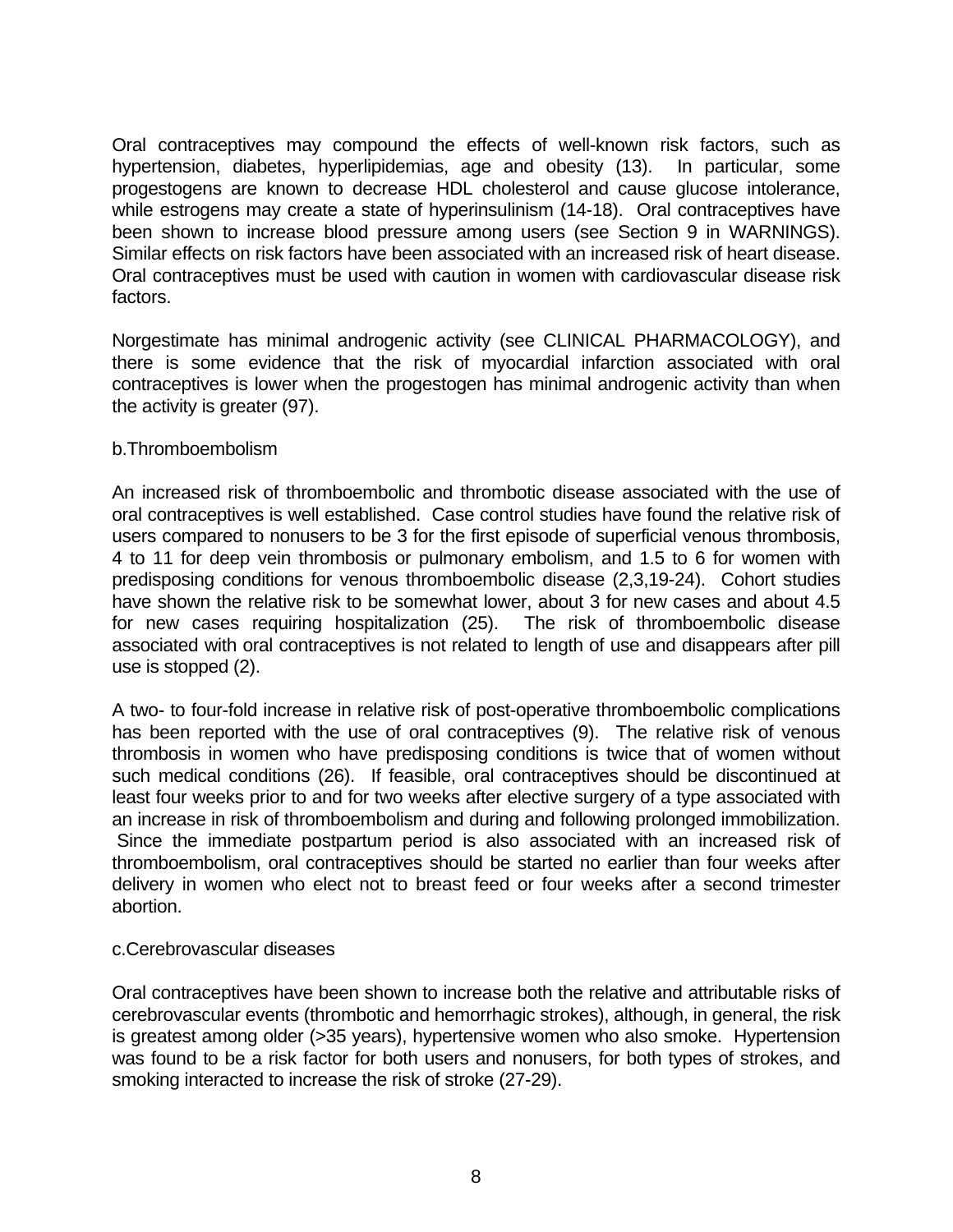In a large study, the relative risk of thrombotic strokes has been shown to range from 3 for normotensive users to 14 for users with severe hypertension (30). The relative risk of hemorrhagic stroke is reported to be 1.2 for non-smokers who used oral contraceptives, 2.6 for smokers who did not use oral contraceptives, 7.6 for smokers who used oral contraceptives, 1.8 for normotensive users and 25.7 for users with severe hypertension (30). The attributable risk is also greater in older women (3).

d.Dose-related risk of vascular disease from oral contraceptives

A positive association has been observed between the amount of estrogen and progestogen in oral contraceptives and the risk of vascular disease (31-33). A decline in serum high density lipoproteins (HDL) has been reported with many progestational agents (14-16). A decline in serum high density lipoproteins has been associated with an increased incidence of ischemic heart disease. Because estrogens increase HDL cholesterol, the net effect of an oral contraceptive depends on a balance achieved between doses of estrogen and progestogen and the activity of the progestogen used in the contraceptives. The activity and amount of both hormones should be considered in the choice of an oral contraceptive.

Minimizing exposure to estrogen and progestogen is in keeping with good principles of therapeutics. For any particular estrogen/progestogen combination, the dosage regimen prescribed should be one which contains the least amount of estrogen and progestogen that is compatible with a low failure rate and the needs of the individual patient. New acceptors of oral contraceptive agents should be started on preparations containing 0.035 mg or less of estrogen.

e.Persistence of risk of vascular disease

There are two studies which have shown persistence of risk of vascular disease for everusers of oral contraceptives. In a study in the United States, the risk of developing myocardial infarction after discontinuing oral contraceptives persists for at least 9 years for women 40-49 years who had used oral contraceptives for five or more years, but this increased risk was not demonstrated in other age groups (8). In another study in Great Britain, the risk of developing cerebrovascular disease persisted for at least 6 years after discontinuation of oral contraceptives, although excess risk was very small (34). However, both studies were performed with oral contraceptive formulations containing 50 micrograms or higher of estrogens.

## 2.ESTIMATES OF MORTALITY FROM CONTRACEPTIVE USE

One study gathered data from a variety of sources which have estimated the mortality rate associated with different methods of contraception at different ages (Table IV). These estimates include the combined risk of death associated with contraceptive methods plus the risk attributable to pregnancy in the event of method failure. Each method of contraception has its specific benefits and risks. The study concluded that with the exception of oral contraceptive users 35 and older who smoke, and 40 and older who do not smoke, mortality associated with all methods of birth control is low and below that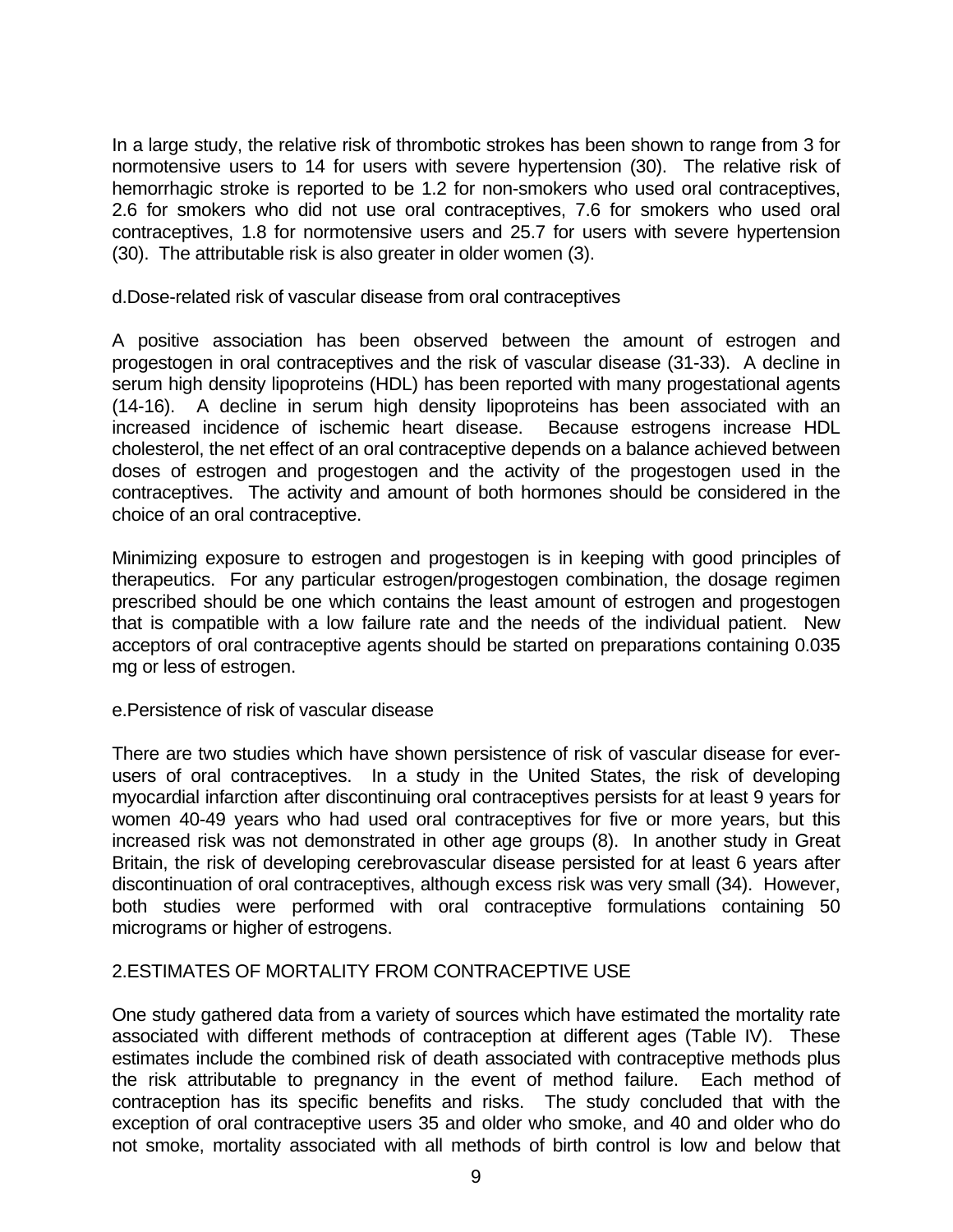associated with childbirth. The observation of an increase in risk of mortality with age for oral contraceptive users is based on data gathered in the 1970's (35). Current clinical recommendation involves the use of lower estrogen dose formulations and a careful consideration of risk factors. In 1989, the Fertility and Maternal Health Drugs Advisory Committee was asked to review the use of oral contraceptives in women 40 years of age and over. The Committee concluded that although cardiovascular disease risks may be increased with oral contraceptive use after age 40 in healthy non-smoking women (even with the newer low-dose formulations), there are also greater potential health risks associated with pregnancy in older women and with the alternative surgical and medical procedures which may be necessary if such women do not have access to effective and acceptable means of contraception. The Committee recommended that the benefits of low-dose oral contraceptive use by healthy non-smoking women over 40 may outweigh the possible risks.

Of course, older women, as all women, who take oral contraceptives, should take an oral contraceptive which contains the least amount of estrogen and progestogen that is compatible with a low failure rate and individual patient needs.

| Method of control<br>and outcome                          | 15-19            | $20 - 24$ | $25 - 29$ | 30-34 | 35-39 | 40-44 |
|-----------------------------------------------------------|------------------|-----------|-----------|-------|-------|-------|
| No fertility<br>control methods*                          | 7.0              | 7.4       | 9.1       | 14.8  | 25.7  | 28.2  |
| Oral contraceptives<br>non-smoker**                       | 0.3              | 0.5       | 0.9       | 1.9   | 13.8  | 31.6  |
| Oral contraceptives, smoker**                             | $2.2\phantom{0}$ | 3.4       | 6.6       | 13.5  | 51.1  | 117.2 |
| IUD**                                                     | 0.8              | 0.8       | 1.0       | 1.0   | 1.4   | 1.4   |
| Condom <sup>*</sup>                                       | 1.1              | 1.6       | 0.7       | 0.2   | 0.3   | 0.4   |
| Diaphragm/<br>spermicide*                                 | 1.9              | 1.2       | 1.2       | 1.3   | 2.2   | 2.8   |
| Periodic abstinence*                                      | 2.5              | 1.6       | 1.6       | 1.7   | 2.9   | 3.6   |
| * Deaths are birth-related<br>**Deaths are method-related |                  |           |           |       |       |       |

TABLE IV: ANNUAL NUMBER OF BIRTH-RELATED OR METHOD-RELATED DEATHS ASSOCIATED WITH CONTROL OF FERTILITY PER 100,000 NON-STERILE WOMEN, BY FERTILITY CONTROL METHOD ACCORDING TO AGE

Adapted from H.W. Ory, ref. #35.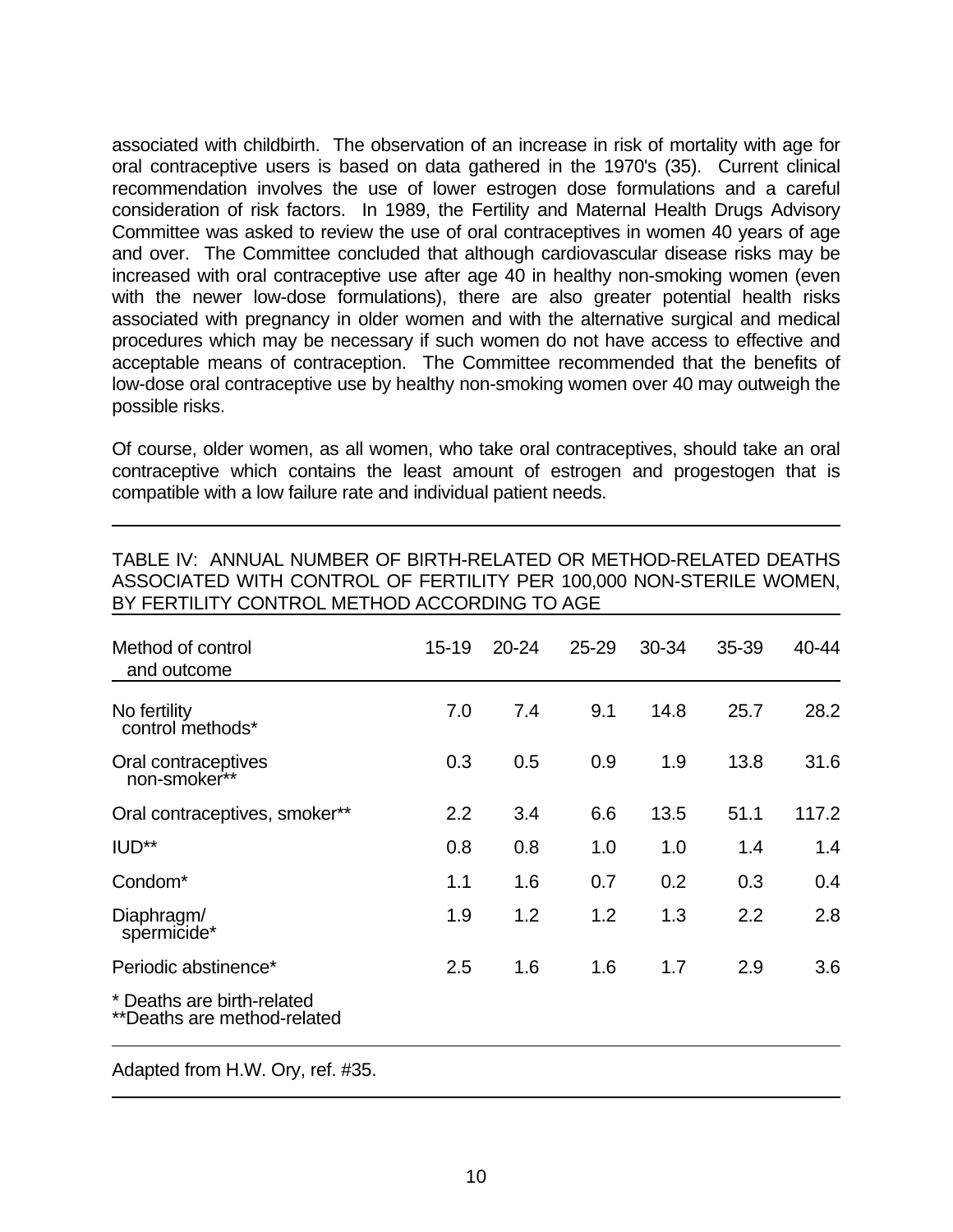# 3.CARCINOMA OF THE REPRODUCTIVE ORGANS AND BREASTS

Numerous epidemiological studies have been performed on the incidence of breast, endometrial, ovarian, and cervical cancer in women using oral contraceptives. While there are conflicting reports, most studies suggest that use of oral contraceptives is not associated with an overall increase in the risk of developing breast cancer. Some studies have reported an increased relative risk of developing breast cancer, particularly at a younger age. This increased relative risk has been reported to be related to duration of use (36-44,79-89).

A meta-analysis of 54 studies found a small increase in the frequency of having breast cancer diagnosed for women who were currently using combined oral contraceptives or had used them within the past ten years. This increase in the frequency of breast cancer diagnosis, within ten years of stopping use, was generally accounted for by cancers localized to the breast. There was no increase in the frequency of having breast cancer diagnosed ten or more years after cessation of use. (95)

Some studies suggest that oral contraceptive use has been associated with an increase in the risk of cervical intraepithelial neoplasia in some populations of women (45-48). However, there continues to be controversy about the extent to which such findings may be due to differences in sexual behavior and other factors.

## 4.HEPATIC NEOPLASIA

Benign hepatic adenomas are associated with oral contraceptive use, although the incidence of benign tumors is rare in the United States. Indirect calculations have estimated the attributable risk to be in the range of 3.3 cases/100,000 for users, a risk that increases after four or more years of use especially with oral contraceptives of higher dose (49). Rupture of benign, hepatic adenomas may cause death through intra-abdominal hemorrhage (50,51).

Studies have shown an increased risk of developing hepatocellular carcinoma (52-54, 96) in oral contraceptive users. However, these cancers are rare in the U.S.

## 5.OCULAR LESIONS

There have been clinical case reports of retinal thrombosis associated with the use of oral contraceptives. Oral contraceptives should be discontinued if there is unexplained partial or complete loss of vision; onset of proptosis or diplopia; papilledema; or retinal vascular lesions. Appropriate diagnostic and therapeutic measures should be undertaken immediately.

# 6.ORAL CONTRACEPTIVE USE BEFORE OR DURING EARLY PREGNANCY

Extensive epidemiological studies have revealed no increased risk of birth defects in women who have used oral contraceptives prior to pregnancy (56,57). The majority of recent studies also do not indicate a teratogenic effect, particularly in so far as cardiac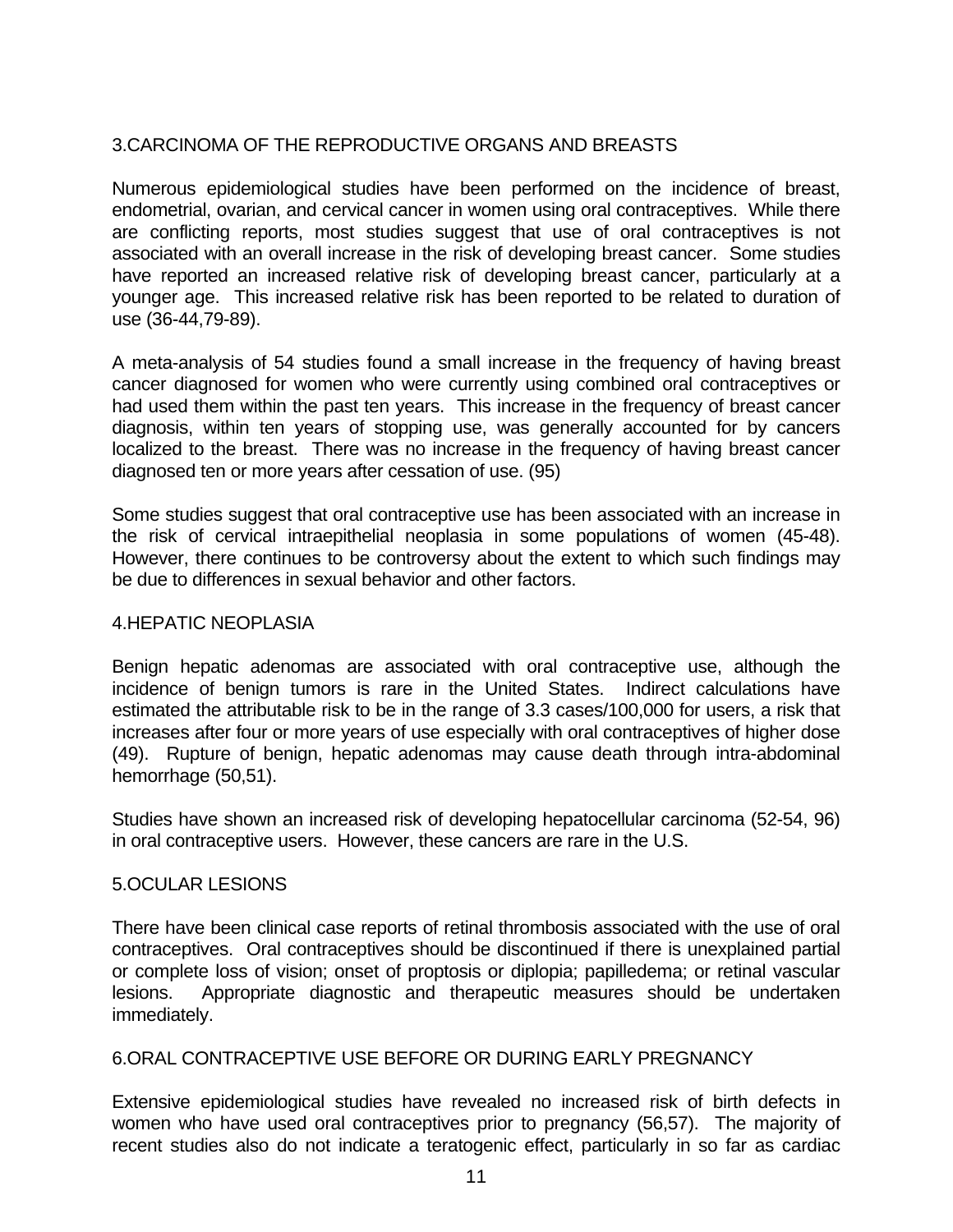anomalies and limb reduction defects are concerned (55,56,58,59), when taken inadvertently during early pregnancy.

The administration of oral contraceptives to induce withdrawal bleeding should not be used as a test for pregnancy. Oral contraceptives should not be used during pregnancy to treat threatened or habitual abortion.

It is recommended that for any patient who has missed two consecutive periods, pregnancy should be ruled out before continuing oral contraceptive use. If the patient has not adhered to the prescribed schedule, the possibility of pregnancy should be considered at the time of the first missed period. Oral contraceptive use should be discontinued until pregnancy is ruled out.

# 7.GALLBLADDER DISEASE

Earlier studies have reported an increased lifetime relative risk of gallbladder surgery in users of oral contraceptives and estrogens (60,61). More recent studies, however, have shown that the relative risk of developing gallbladder disease among oral contraceptive users may be minimal (62-64). The recent findings of minimal risk may be related to the use of oral contraceptive formulations containing lower hormonal doses of estrogens and progestogens.

# 8.CARBOHYDRATE AND LIPID METABOLIC EFFECTS

Oral contraceptives have been shown to cause a decrease in glucose tolerance in a significant percentage of users (17). This effect has been shown to be directly related to estrogen dose (65). Progestogens increase insulin secretion and create insulin resistance, this effect varying with different progestational agents (17,66). However, in the nondiabetic woman, oral contraceptives appear to have no effect on fasting blood glucose (67). Because of these demonstrated effects, prediabetic and diabetic women in particular should be carefully monitored while taking oral contraceptives.

A small proportion of women will have persistent hypertriglyceridemia while on the pill. As discussed earlier (see WARNINGS 1a and 1d), changes in serum triglycerides and lipoprotein levels have been reported in oral contraceptive users.

In clinical studies with ORTHO-CYCLEN there were no clinically significant changes in fasting blood glucose levels. No statistically significant changes in mean fasting blood glucose levels were observed over 24 cycles of use. Glucose tolerance tests showed minimal, clinically insignificant changes from baseline to cycles 3, 12, and 24.

In clinical studies with ORTHO TRI-CYCLEN there were no clinically significant changes in fasting blood glucose levels. Minimal statistically significant changes were noted in glucose levels over 24 cycles of use. Glucose tolerance tests showed no clinically significant changes from baseline to cycles 3, 12, and 24.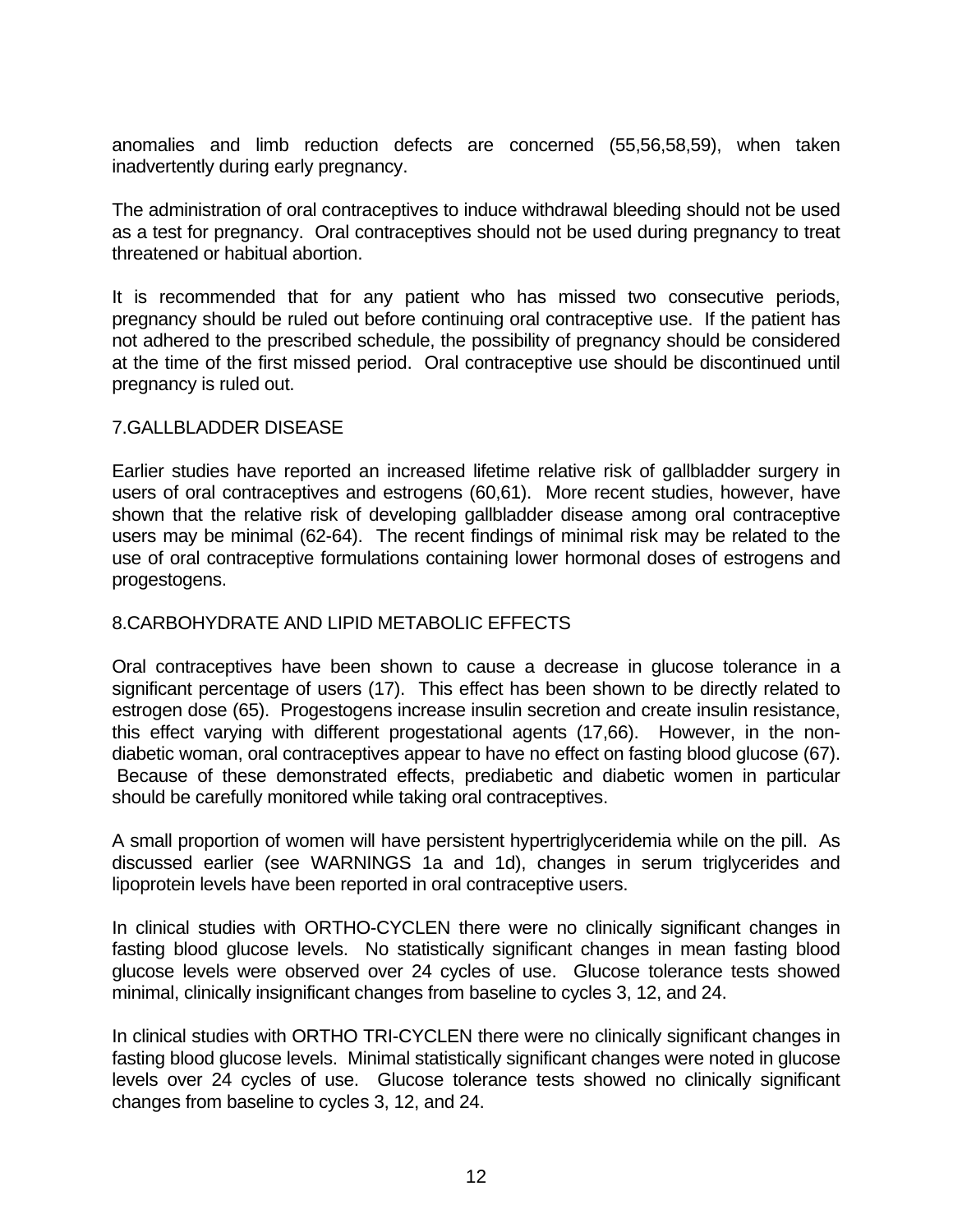# 9.ELEVATED BLOOD PRESSURE

An increase in blood pressure has been reported in women taking oral contraceptives (68) and this increase is more likely in older oral contraceptive users (69) and with extended duration of use (61). Data from the Royal College of General Practitioners (12) and subsequent randomized trials have shown that the incidence of hypertension increases with increasing progestational activity.

Women with a history of hypertension or hypertension-related diseases, or renal disease (70) should be encouraged to use another method of contraception. If women elect to use oral contraceptives, they should be monitored closely and if significant elevation of blood pressure occurs, oral contraceptives should be discontinued. For most women, elevated blood pressure will return to normal after stopping oral contraceptives, and there is no difference in the occurrence of hypertension between former and never users (68-71). It should be noted that in two separate large clinical trials (N=633 and N=911), no statistically significant changes in mean blood pressure were observed with ORTHO-CYCLEN.

#### 10.HEADACHE

The onset or exacerbation of migraine or development of headache with a new pattern which is recurrent, persistent or severe requires discontinuation of oral contraceptives and evaluation of the cause.

## 11.BLEEDING IRREGULARITIES

Breakthrough bleeding and spotting are sometimes encountered in patients on oral contraceptives, especially during the first three months of use. Non-hormonal causes should be considered and adequate diagnostic measures taken to rule out malignancy or pregnancy in the event of breakthrough bleeding, as in the case of any abnormal vaginal bleeding. If pathology has been excluded, time or a change to another formulation may solve the problem. In the event of amenorrhea, pregnancy should be ruled out.

Some women may encounter post-pill amenorrhea or oligomenorrhea, especially when such a condition was preexistent.

#### 12.ECTOPIC PREGNANCY

Ectopic as well as intrauterine pregnancy may occur in contraceptive failures.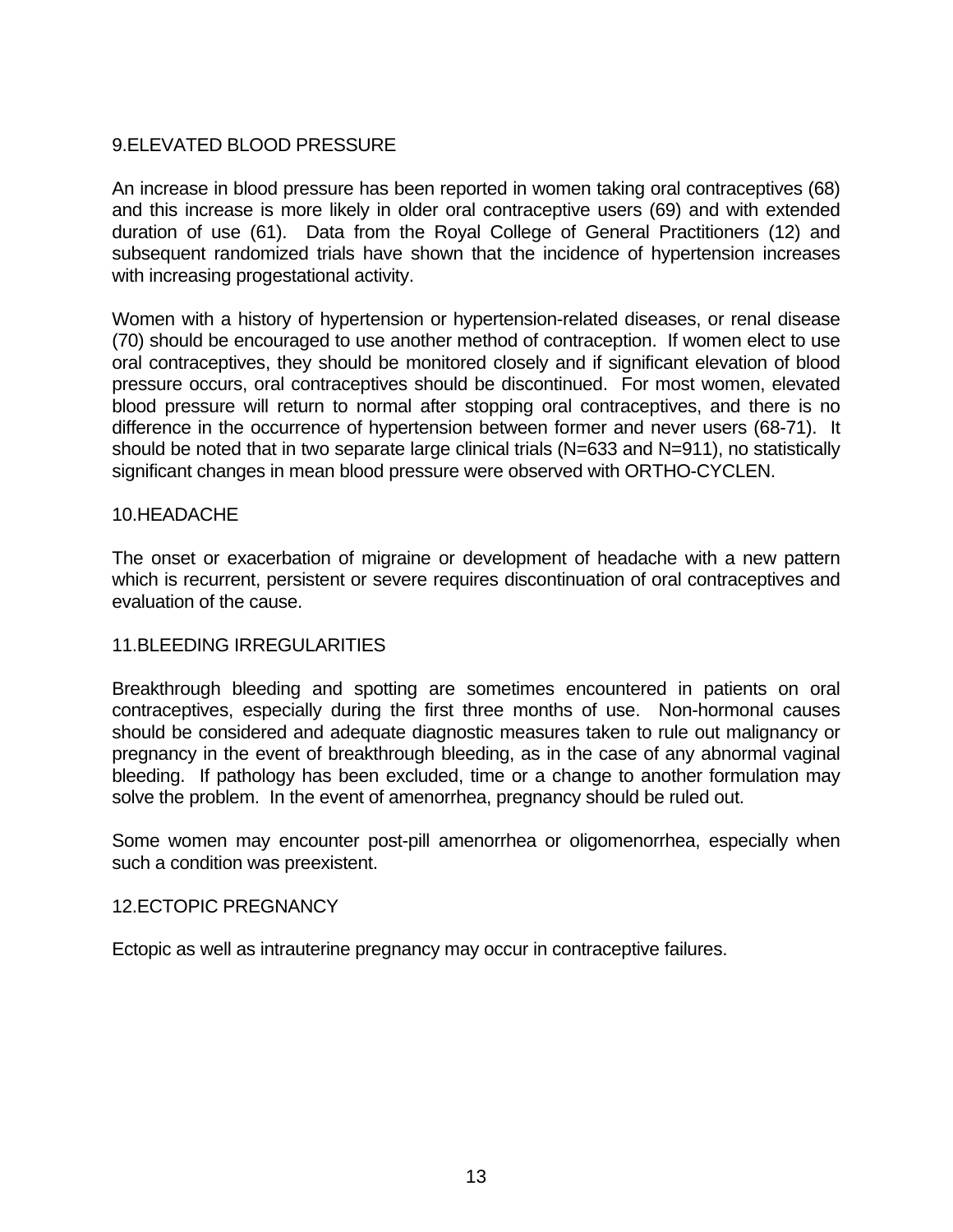# **PRECAUTIONS**

#### 1.PHYSICAL EXAMINATION AND FOLLOW UP

It is good medical practice for all women to have annual history and physical examinations, including women using oral contraceptives. The physical examination, however, may be deferred until after initiation of oral contraceptives if requested by the woman and judged appropriate by the clinician. The physical examination should include special reference to blood pressure, breasts, abdomen and pelvic organs, including cervical cytology, and relevant laboratory tests. In case of undiagnosed, persistent or recurrent abnormal vaginal bleeding, appropriate measures should be conducted to rule out malignancy. Women with a strong family history of breast cancer or who have breast nodules should be monitored with particular care.

#### 2.LIPID DISORDERS

Women who are being treated for hyperlipidemias should be followed closely if they elect to use oral contraceptives. Some progestogens may elevate LDL levels and may render the control of hyperlipidemias more difficult.

#### 3.LIVER FUNCTION

If jaundice develops in any woman receiving such drugs, the medication should be discontinued. Steroid hormones may be poorly metabolized in patients with impaired liver function.

#### 4.FLUID RETENTION

Oral contraceptives may cause some degree of fluid retention. They should be prescribed with caution, and only with careful monitoring, in patients with conditions which might be aggravated by fluid retention.

#### 5.EMOTIONAL DISORDERS

Women with a history of depression should be carefully observed and the drug discontinued if depression recurs to a serious degree.

#### 6.CONTACT LENSES

Contact lens wearers who develop visual changes or changes in lens tolerance should be assessed by an ophthalmologist.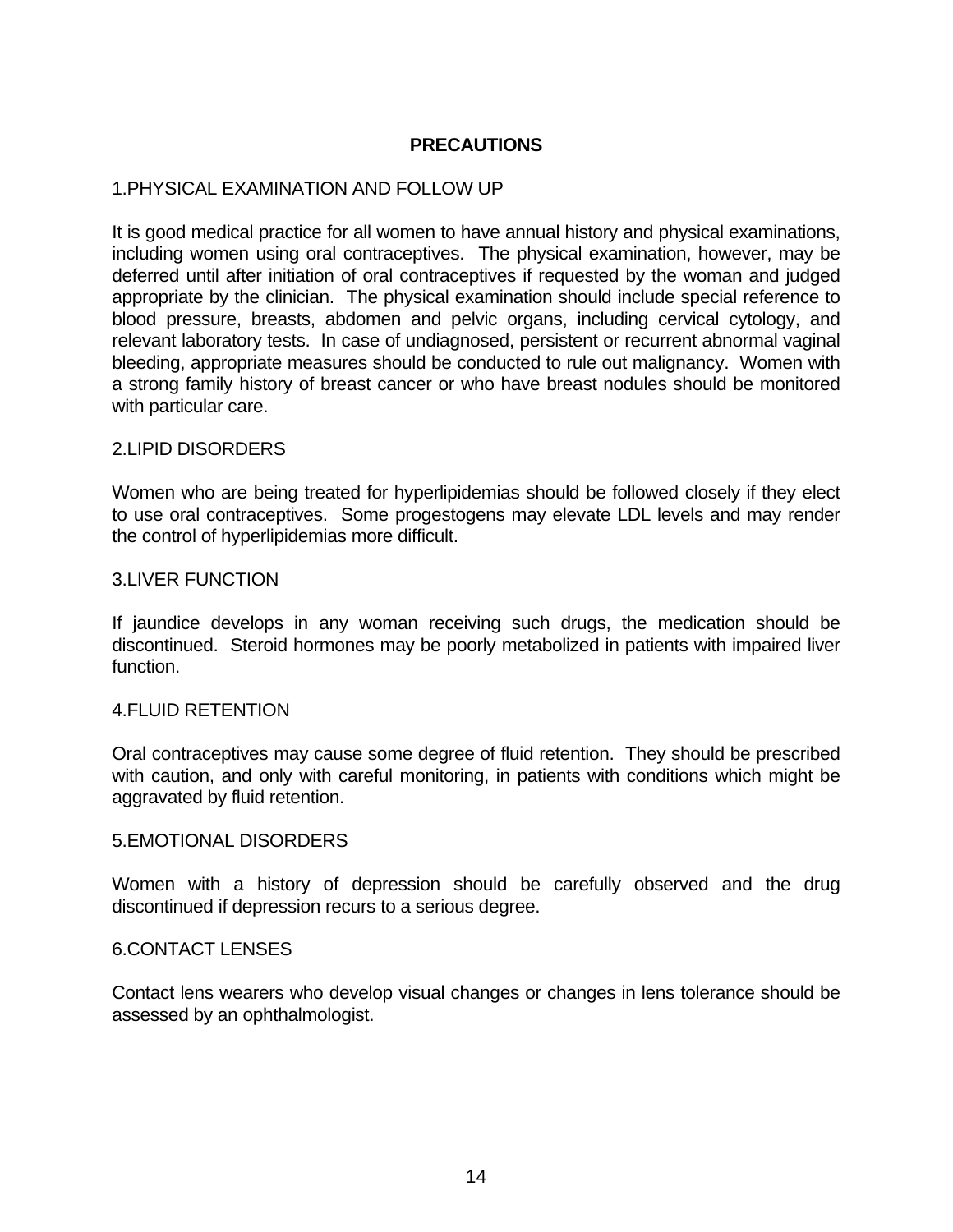## 7.DRUG INTERACTIONS

Reduced efficacy and increased incidence of breakthrough bleeding and menstrual irregularities have been associated with concomitant use of rifampin. A similar association, though less marked, has been suggested with barbiturates, phenylbutazone, phenytoin sodium, carbamazepine, and possibly with griseofulvin, ampicillin and tetracyclines (72).

#### 8.INTERACTIONS WITH LABORATORY TESTS

Certain endocrine and liver function tests and blood components may be affected by oral contraceptives:

a.Increased prothrombin and factors VII, VIII, IX, and X; decreased antithrombin 3; increased norepinephrine-induced platelet aggregability.

b.Increased thyroid binding globulin (TBG) leading to increased circulating total thyroid hormone, as measured by protein-bound iodine (PBI), T4 by column or by radioimmunoassay. Free T3 resin uptake is decreased, reflecting the elevated TBG, free T4 concentration is unaltered.

c.Other binding proteins may be elevated in serum.

d.Sex hormone binding globulins are increased and result in elevated levels of total circulating sex steroids; however, free or biologically active levels either decrease or remain unchanged.

e.High-density lipoprotein (HDL-C) and total cholesterol (Total-C) may be increased, lowdensity lipoprotein (LDL-C) may be increased or decreased, while LDL-C/HDL-C ratio may be decreased and triglycerides may be unchanged.

f.Glucose tolerance may be decreased.

g.Serum folate levels may be depressed by oral contraceptive therapy. This may be of clinical significance if a woman becomes pregnant shortly after discontinuing oral contraceptives.

#### 9.CARCINOGENESIS

See WARNINGS Section.

## 10.PREGNANCY

Pregnancy Category X. See CONTRAINDICATIONS and WARNINGS Sections.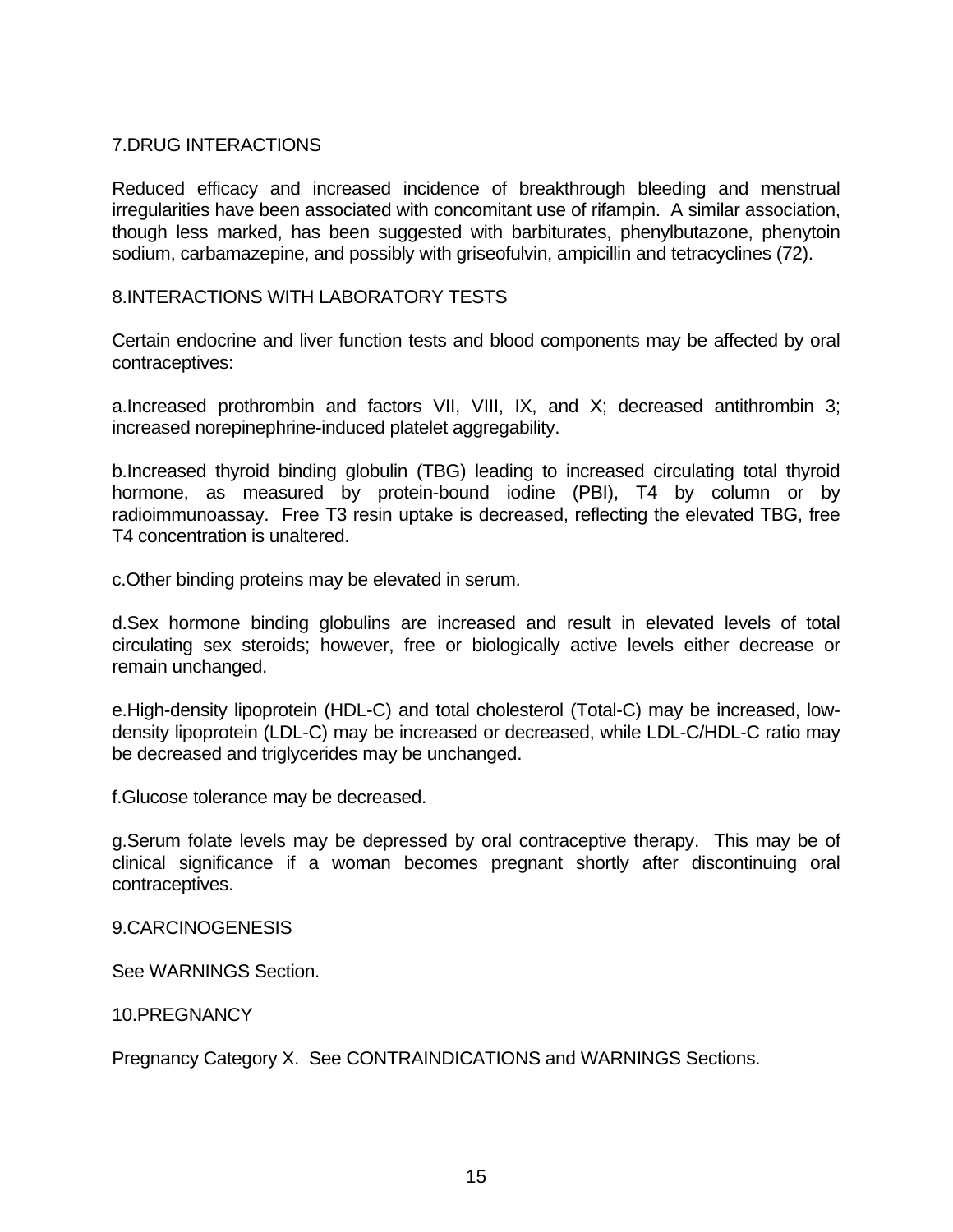# 11. NURSING MOTHERS

Small amounts of oral contraceptive steroids have been identified in the milk of nursing mothers and a few adverse effects on the child have been reported, including jaundice and breast enlargement. In addition, combination oral contraceptives given in the postpartum period may interfere with lactation by decreasing the quantity and quality of breast milk. If possible, the nursing mother should be advised not to use combination oral contraceptives but to use other forms of contraception until she has completely weaned her child.

# 12. PEDIATRIC USE

Safety and efficacy of ORTHO TRI-CYCLEN Tablets and ORTHO CYCLEN Tablets have been established in women of reproductive age. Safety and efficacy are expected to be the same for postpubertal adolescents under the age of 16 and for users 16 years and older. There was no significant difference between ORTHO TRI-CYCLEN Tablets and placebo in mean change in total lumbar spine (L1-L4) and total hip bone mineral density between baseline and Cycle 13 in 123 adolescent females with anorexia nervosa in a double-blind, placebo-controlled, multicenter, one-year treatment duration clinical trial for the Intent To Treat (ITT) population. Use of this product before menarche is not indicated.

# 13. SEXUALLY TRANSMITTED DISEASES

Patients should be counseled that this product does not protect against HIV infection (AIDS) and other sexually transmitted diseases.

## **INFORMATION FOR THE PATIENT**

See Patient Labeling printed below.

## **ADVERSE REACTIONS**

An increased risk of the following serious adverse reactions has been associated with the use of oral contraceptives (see WARNINGS Section).

- •Thrombophlebitis and venous thrombosis with or without embolism
- •Arterial thromboembolism
- •Pulmonary embolism
- •Myocardial infarction
- •Cerebral hemorrhage
- •Cerebral thrombosis
- •Hypertension
- •Gallbladder disease
- •Hepatic adenomas or benign liver tumors

The following adverse reactions have been reported in patients receiving oral contraceptives and are believed to be drug-related: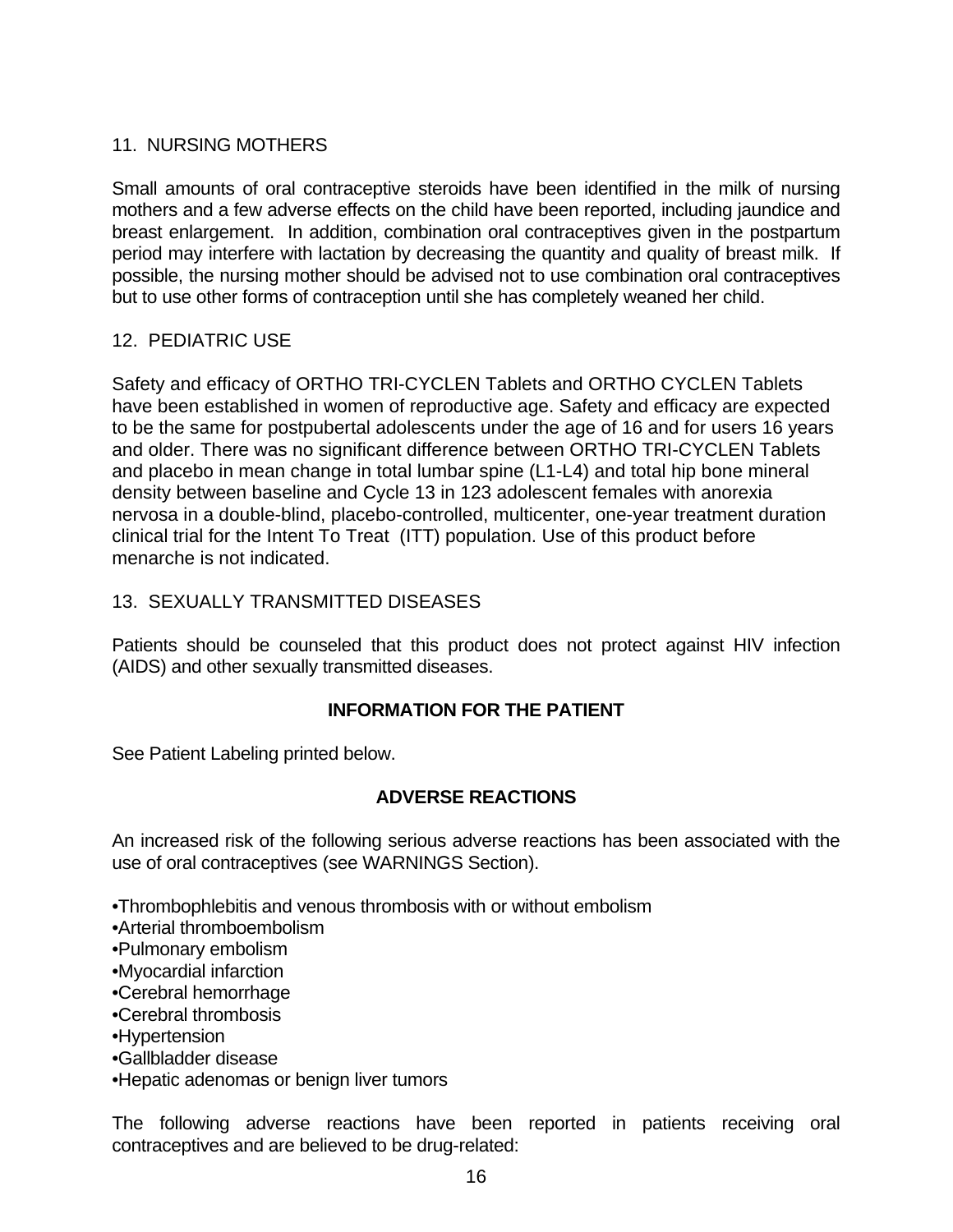- •Nausea
- •Vomiting
- •Gastrointestinal symptoms (such as abdominal cramps and bloating)
- •Breakthrough bleeding
- •Spotting
- •Change in menstrual flow
- •Amenorrhea
- •Temporary infertility after discontinuation of treatment
- •Edema
- •Melasma which may persist
- •Breast changes: tenderness, enlargement, secretion
- •Change in weight (increase or decrease)
- •Change in cervical erosion and secretion
- •Diminution in lactation when given immediately postpartum
- •Cholestatic jaundice
- •Migraine
- •Rash (allergic)
- •Mental depression
- •Reduced tolerance to carbohydrates
- •Vaginal candidiasis
- •Change in corneal curvature (steepening)
- •Intolerance to contact lenses

The following adverse reactions have been reported in users of oral contraceptives and the association has been neither confirmed nor refuted:

## •Pre-menstrual syndrome

- •Cataracts
- •Changes in appetite
- •Cystitis-like syndrome
- •Headache
- •Nervousness
- •Dizziness
- •Hirsutism
- •Loss of scalp hair
- •Erythema multiforme
- •Erythema nodosum
- •Hemorrhagic eruption
- •Vaginitis
- •Porphyria
- •Impaired renal function
- •Hemolytic uremic syndrome
- •Acne
- •Changes in libido
- •Colitis
- •Budd-Chiari Syndrome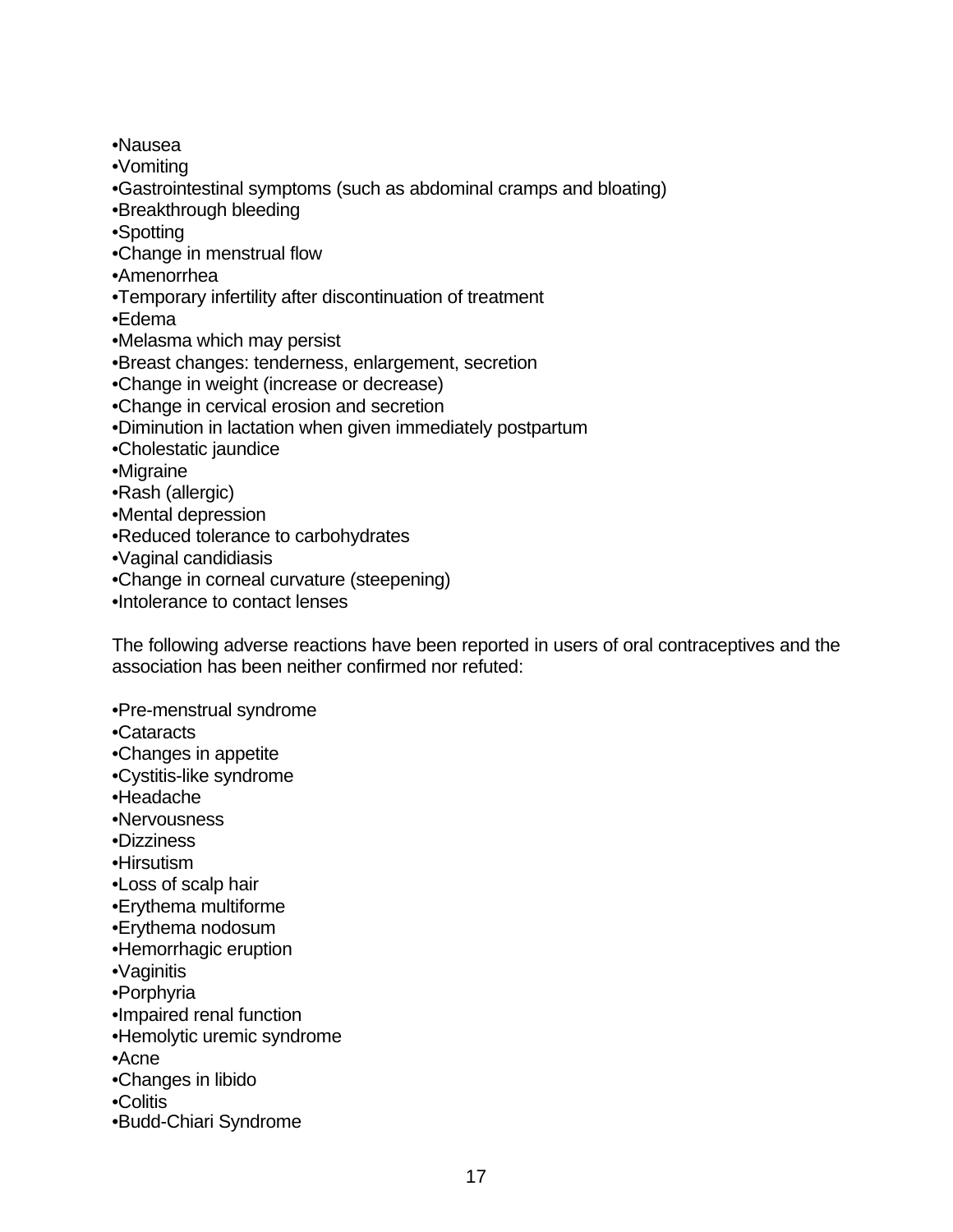## **OVERDOSAGE**

Serious ill effects have not been reported following acute ingestion of large doses of oral contraceptives by young children. Overdosage may cause nausea and withdrawal bleeding may occur in females.

#### **NON-CONTRACEPTIVE HEALTH BENEFITS**

The following non-contraceptive health benefits related to the use of combination oral contraceptives are supported by epidemiological studies which largely utilized oral contraceptive formulations containing estrogen doses exceeding 0.035 mg of ethinyl estradiol or 0.05 mg mestranol (73-78).

Effects on menses:

•increased menstrual cycle regularity •decreased blood loss and decreased incidence of iron deficiency anemia •decreased incidence of dysmenorrhea

Effects related to inhibition of ovulation:

•decreased incidence of functional ovarian cysts •decreased incidence of ectopic pregnancies

Other effects:

•decreased incidence of fibroadenomas and fibrocystic disease of the breast

•decreased incidence of acute pelvic inflammatory disease

•decreased incidence of endometrial cancer

•decreased incidence of ovarian cancer

## **DOSAGE AND ADMINISTRATION**

#### ORAL CONTRACEPTION

To achieve maximum contraceptive effectiveness, ORTHO TRI-CYCLEN® Tablets and ORTHO-CYCLEN® Tablets must be taken exactly as directed and at intervals not exceeding 24 hours. ORTHO TRI-CYCLEN and ORTHO-CYCLEN are available in the DIALPAK® Tablet Dispenser which is preset for a Sunday Start. Day 1 Start is also provided.

## **21-Day Regimen (Sunday Start)**

When taking ORTHO TRI-CYCLEN<sup>®</sup> 21 and ORTHO-CYCLEN<sup>®</sup> 21, the first tablet should be taken on the first Sunday after menstruation begins. If period begins on Sunday, the first tablet is taken on that day. One tablet is taken daily for 21 days. For subsequent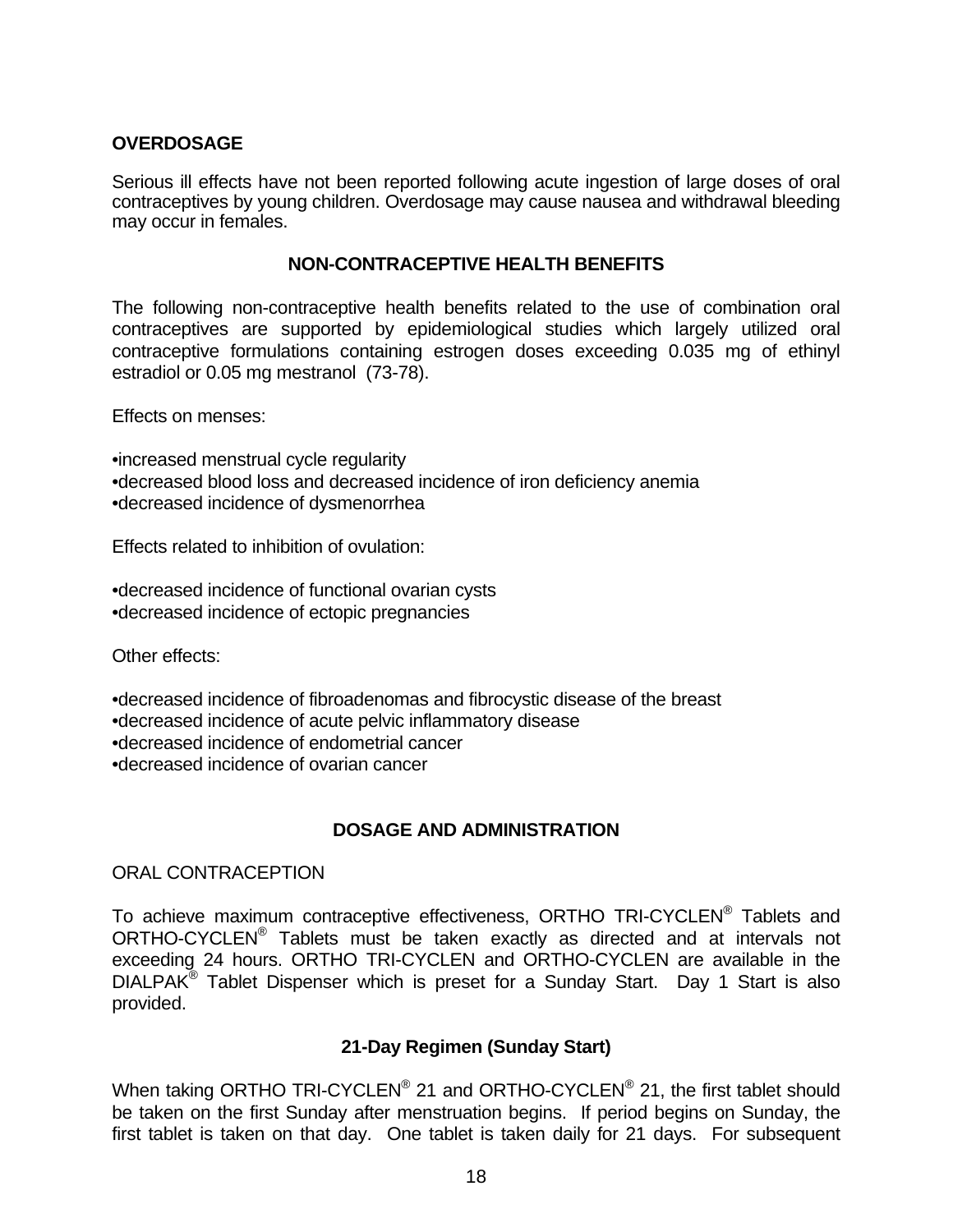cycles, no tablets are taken for 7 days, then a tablet is taken the next day (Sunday). For the first cycle of a Sunday Start regimen, another method of contraception should be used until after the first 7 consecutive days of administration.

If the patient misses one (1) active tablet in Weeks 1, 2, or 3, the tablet should be taken as soon as she remembers. If the patient misses two (2) active tablets in Week 1 or Week 2, the patient should take two (2) tablets the day she remembers and two (2) tablets the next day; and then continue taking one (1) tablet a day until she finishes the pack. The patient should be instructed to use a back-up method of birth control if she has sex in the seven (7) days after missing pills. If the patient misses two (2) active tablets in the third week or misses three (3) or more active tablets in a row, the patient should continue taking one tablet every day until Sunday. On Sunday the patient should throw out the rest of the pack and start a new pack that same day. The patient should be instructed to use a back-up method of birth control if she has sex in the seven (7) days after missing pills.

Complete instructions to facilitate patient counseling on proper pill usage may be found in the Detailed Patient Labeling ("How to Take the Pill" section).

# **21-Day Regimen (Day 1 Start)**

The dosage of ORTHO TRI-CYCLEN<sup>®</sup> 21 and ORTHO-CYCLEN<sup>®</sup> 21, for the initial cycle of therapy is one tablet administered daily from the 1st day through the 21st day of the menstrual cycle, counting the first day of menstrual flow as "Day 1". For subsequent cycles, no tablets are taken for 7 days, then a new course is started of one tablet a day for 21 days. The dosage regimen then continues with 7 days of no medication, followed by 21 days of medication, instituting a three-weeks-on, one-week-off dosage regimen.

If the patient misses one (1) active tablet in Weeks 1, 2, or 3, the tablet should be taken as soon as she remembers. If the patient misses two (2) active tablets in Week 1 or Week 2, the patient should take two (2) tablets the day she remembers and two (2) tablets the next day; and then continue taking one (1) tablet a day until she finishes the pack. The patient should be instructed to use a back-up method of birth control if she has sex in the seven (7) days after missing pills. If the patient misses two (2) active tablets in the third week or misses three (3) or more active tablets in a row, the patient should throw out the rest of the pack and start a new pack that same day. The patient should be instructed to use a backup method of birth control if she has sex in the seven (7) days after missing pills.

Complete instructions to facilitate patient counseling on proper pill usage may be found in the Detailed Patient Labeling ("How to Take the Pill" section).

# **28-Day Regimen (Sunday Start)**

When taking ORTHO TRI-CYCLEN<sup>®</sup> 28 and ORTHO-CYCLEN<sup>®</sup> 28 the first tablet should be taken on the first Sunday after menstruation begins. If period begins on Sunday, the first tablet should be taken that day. Take one active tablet daily for 21 days followed by one green tablet daily for 7 days. After 28 tablets have been taken, a new course is started the next day (Sunday). For the first cycle of a Sunday Start regimen, another method of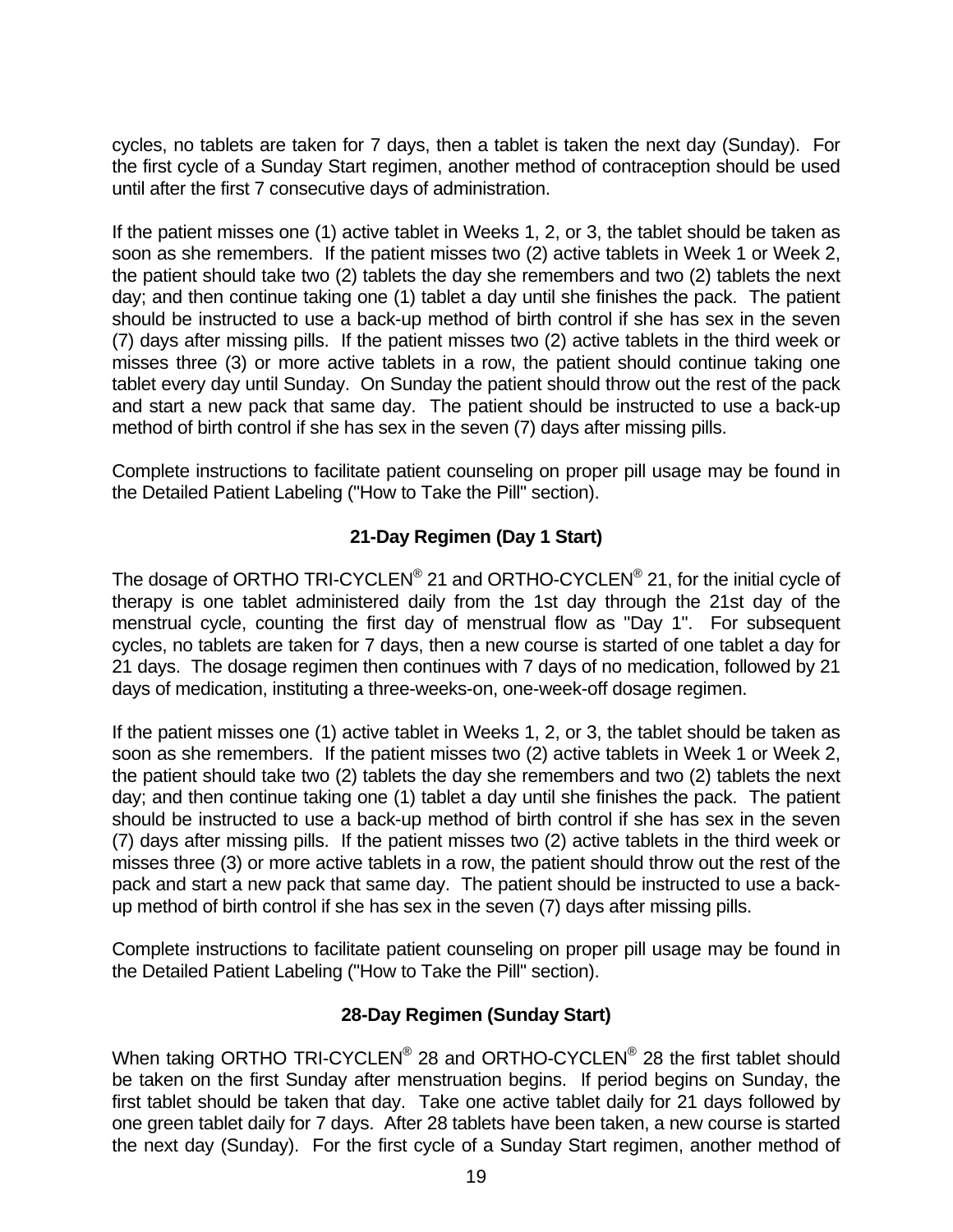contraception should be used until after the first 7 consecutive days of administration.

If the patient misses one (1) active tablet in Weeks 1, 2, or 3, the tablet should be taken as soon as she remembers. If the patient misses two (2) active tablets in Week 1 or Week 2, the patient should take two (2) tablets the day she remembers and two (2) tablets the next day; and then continue taking one (1) tablet a day until she finishes the pack. The patient should be instructed to use a back-up method of birth control if she has sex in the seven (7) days after missing pills. If the patient misses two (2) active tablets in the third week or misses three (3) or more active tablets in a row, the patient should continue taking one tablet every day until Sunday. On Sunday the patient should throw out the rest of the pack and start a new pack that same day. The patient should be instructed to use a back-up method of birth control if she has sex in the seven (7) days after missing pills.

Complete instructions to facilitate patient counseling on proper pill usage may be found in the Detailed Patient Labeling ("How to Take the Pill" section).

# **28-Day Regimen (Day 1 Start)**

The dosage of ORTHO TRI-CYCLEN<sup>®</sup> 28 and ORTHO-CYCLEN<sup>®</sup> 28, for the initial cycle of therapy is one active tablet administered daily from the 1st day through the 21st day of the menstrual cycle, counting the first day of menstrual flow as "Day 1" followed by one green tablet daily for 7 days. Tablets are taken without interruption for 28 days. After 28 tablets have been taken, a new course is started the next day.

If the patient misses one (1) active tablet in Weeks 1, 2, or 3, the tablet should be taken as soon as she remembers. If the patient misses two (2) active tablets in Week 1 or Week 2, the patient should take two (2) tablets the day she remembers and two (2) tablets the next day; and then continue taking one (1) tablet a day until she finishes the pack. The patient should be instructed to use a back-up method of birth control if she has sex in the seven (7) days after missing pills. If the patient misses two (2) active tablets in the third week or misses three (3) or more active tablets in a row, the patient should throw out the rest of the pack and start a new pack that same day. The patient should be instructed to use a backup method of birth control if she has sex in the seven (7) days after missing pills.

Complete instructions to facilitate patient counseling on proper pill usage may be found in the Detailed Patient Labeling ("How to Take the Pill" section).

The use of ORTHO TRI-CYCLEN and ORTHO-CYCLEN for contraception may be initiated 4 weeks postpartum in women who elect not to breast feed. When the tablets are administered during the postpartum period, the increased risk of thromboembolic disease associated with the postpartum period must be considered. (See CONTRAINDICATIONS and WARNINGS concerning thromboembolic disease. See also PRECAUTIONS for "Nursing Mothers.") The possibility of ovulation and conception prior to initiation of medication should be considered.

(See Discussion of Dose-Related Risk of Vascular Disease from Oral Contraceptives.)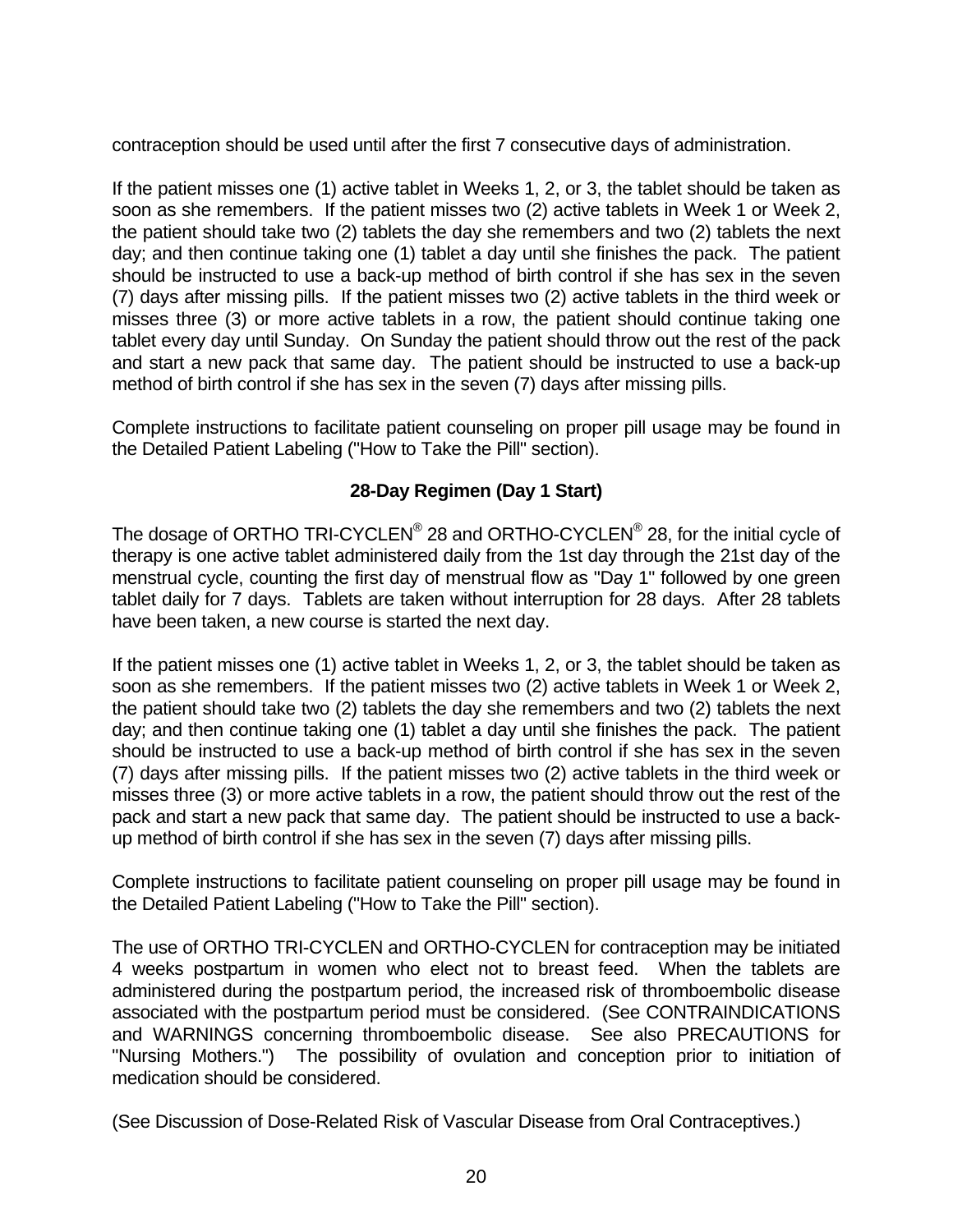# **ADDITIONAL INSTRUCTIONS FOR ALL DOSING REGIMENS**

Breakthrough bleeding, spotting, and amenorrhea are frequent reasons for patients discontinuing oral contraceptives. In breakthrough bleeding, as in all cases of irregular bleeding from the vagina, nonfunctional causes should be borne in mind. In undiagnosed persistent or recurrent abnormal bleeding from the vagina, adequate diagnostic measures are indicated to rule out pregnancy or malignancy. If pathology has been excluded, time or a change to another formulation may solve the problem. Changing to an oral contraceptive with a higher estrogen content, while potentially useful in minimizing menstrual irregularity, should be done only if necessary since this may increase the risk of thromboembolic disease.

Use of oral contraceptives in the event of a missed menstrual period:

1.If the patient has not adhered to the prescribed schedule, the possibility of pregnancy should be considered at the time of the first missed period and oral contraceptive use should be discontinued until pregnancy is ruled out.

2.If the patient has adhered to the prescribed regimen and misses two consecutive periods, pregnancy should be ruled out before continuing oral contraceptive use.

## ACNE

The timing of initiation of dosing with ORTHO TRI-CYCLEN for acne should follow the guidelines for use of ORTHO TRI-CYCLEN as an oral contraceptive. **Consult the DOSAGE AND ADMINISTRATION section for oral contraceptives.** The dosage regimen for ORTHO TRI-CYCLEN for treatment of facial acne, as available in a DIALPAK<sup>®</sup> Tablet Dispenser, utilizes a 21-day active and a 7-day placebo schedule. Take one active tablet daily for 21 days followed by one green tablet for 7 days. After 28 tablets have been taken, a new course is started the next day.

## **HOW SUPPLIED**

ORTHO TRI-CYCLEN® 21 Tablets are available in a DIALPAK® Tablet Dispenser (NDC 0062-1902-15) containing 21 tablets. Each white tablet contains 0.180 mg of the progestational compound, norgestimate, together with 0.035 mg of the estrogenic compound, ethinyl estradiol. Each light blue tablet contains 0.215 mg of the progestational compound, norgestimate, together with 0.035 mg of the estrogenic compound, ethinyl estradiol. Each blue tablet contains 0.250 mg of the progestational compound, norgestimate, together with 0.035 mg of the estrogenic compound, ethinyl estradiol.

The white tablets are unscored, with "Ortho" and "180" debossed on each side; the light blue tablets are unscored with "Ortho" and "215" debossed on each side; the blue tablets are unscored with "Ortho" and "250" debossed on each side.

ORTHO TRI-CYCLEN® 28 Tablets are available in a DIALPAK® Tablet Dispenser (NDC 0062-1903-15) containing 28 tablets. Each white tablet contains 0.180 mg of the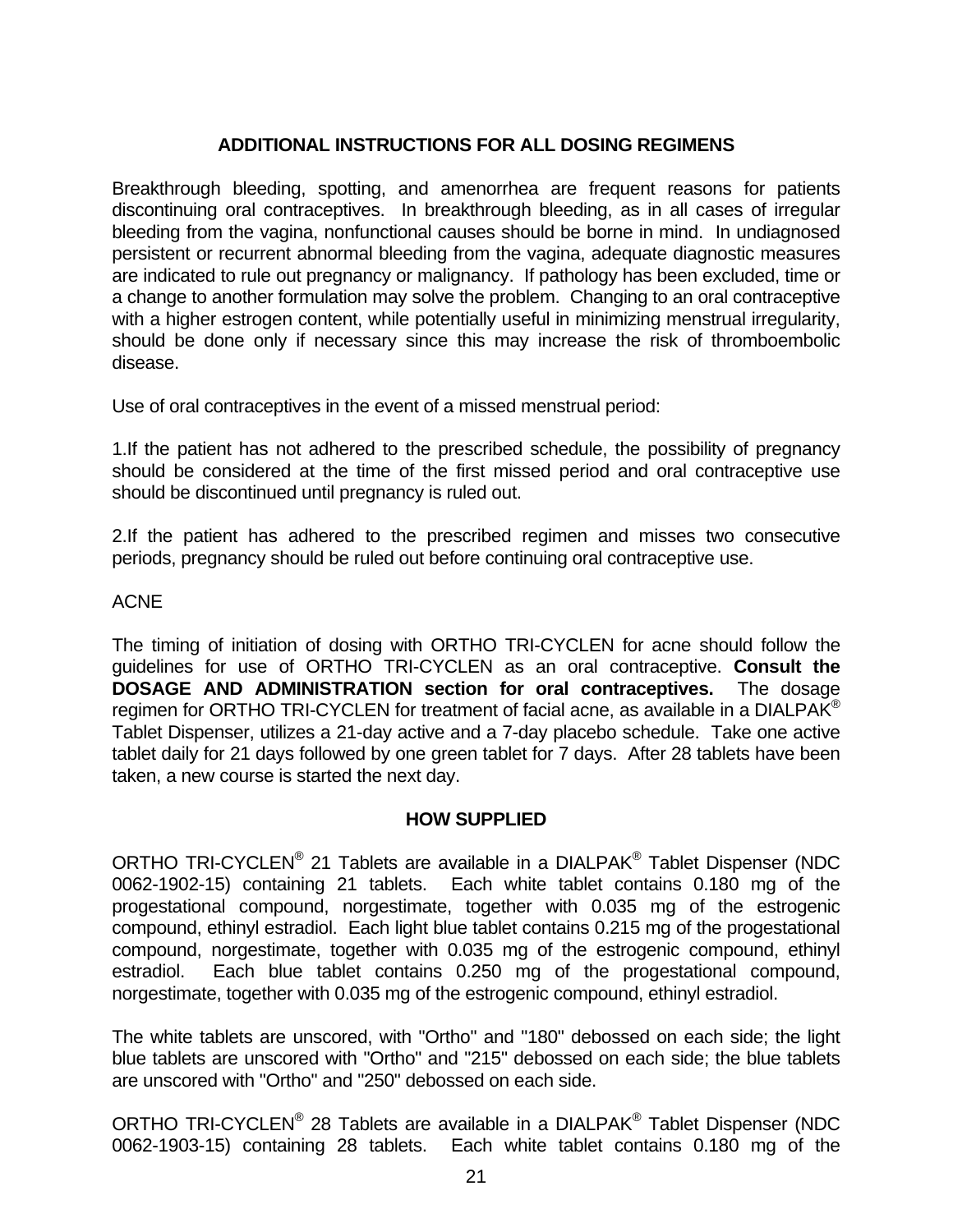progestational compound, norgestimate, together with 0.035 mg of the estrogenic compound, ethinyl estradiol. Each light blue tablet contains 0.215 mg of the progestational compound, norgestimate, together with 0.035 mg of the estrogenic compound, ethinyl estradiol. Each blue tablet contains 0.250 mg of the progestational compound, norgestimate, together with 0.035 mg of the estrogenic compound, ethinyl estradiol. Each green tablet contains inert ingredients.

The white tablets are unscored, with "Ortho" and "180" debossed on each side; the light blue tablets are unscored with "Ortho" and "215" debossed on each side; the blue tablets are unscored with "Ortho" and "250" debossed on each side.

ORTHO TRI-CYCLEN® 28 Tablets are available for clinic usage in a VERIDATE® Tablet Dispenser (unfilled) and VERIDATE Refills (NDC 0062-1903-20).

ORTHO-CYCLEN® 21 Tablets are available in a DIALPAK® Tablet Dispenser (NDC 0062- 1900-15) containing 21 tablets. Each blue tablet contains 0.250 mg of the progestational compound, norgestimate, together with 0.035 mg of the estrogenic compound, ethinyl estradiol which are unscored with "Ortho" and "250" debossed on each side.

ORTHO-CYCLEN® 28 Tablets are available in a DIALPAK® Tablet Dispenser (NDC 0062- 1901-15) containing 28 tablets as follows: 21 blue tablets as described under ORTHO-CYCLEN 21 Tablets, and 7 green tablets containing inert ingredients.

ORTHO-CYCLEN® 28 Tablets are available for clinic usage in a VERIDATE® Tablet Dispenser (unfilled) and VERIDATE Refills (NDC 0062-1901-20).

## **Rx only**

## **REFERENCES**

1. Trussel J. Contraceptive efficacy. In Hatcher RA, Trussel J, Stewart F, Cates W, Stewart GK, Kowal D, Guest F, *Contraceptive Technology: Seventeenth Revised Edition.* New York NY: Irvington Publishers, 1998, in press 2. Stadel BV, Oral contraceptives and cardiovascular disease**.** (Pt.1). N Engl J Med 1981; 305:612-618. 3. Stadel BV, Oral contraceptives and cardiovascular disease. (Pt.2). N Engl J Med 1981; 305:672-677. 4. Adam SA, Thorogood M. Oral contraception and myocardial infarction revisited: the effects of new preparations and prescribing patterns. Br J Obstet Gynaecol 1981; 88:838-845. 5. Mann Jl, Inman WH. Oral contraceptives and death from myocardial infarction. Br Med J 1975; 2(5965):245-248. 6. Mann Jl, Vessey MP, Thorogood M, Doll R. Myocardial infarction in young women with special reference to oral contraceptive practice. Br Med J 1975; 2(5956):241-245. 7. Royal College of General Practitioners' Oral Contraception Study: Further analyses of mortality in oral contraceptive users. Lancet 1981; 1:541-546. 8. Slone D, Shapiro S, Kaufman DW, Rosenberg L, Miettinen OS, Stolley PD. Risk of myocardial infarction in relation to current and discontinued use of oral contraceptives. N Engl J Med 1981:305:420-424. 9. Vessey MP. Female hormones and vascular diseasean epidemiological overview. Br J Fam Plann 1980; 6(Supplement): 1-12. 10. Russell-Briefel RG, Ezzati TM, Fulwood R, Perlman JA, Murphy RS. Cardiovascular risk status and oral contraceptive use, United States, 1976-80. Prevent Med 1986; 15:352-362. 11. Goldbaum GM, Kendrick JS, Hogelin GC, Gentry EM. The relative impact of smoking and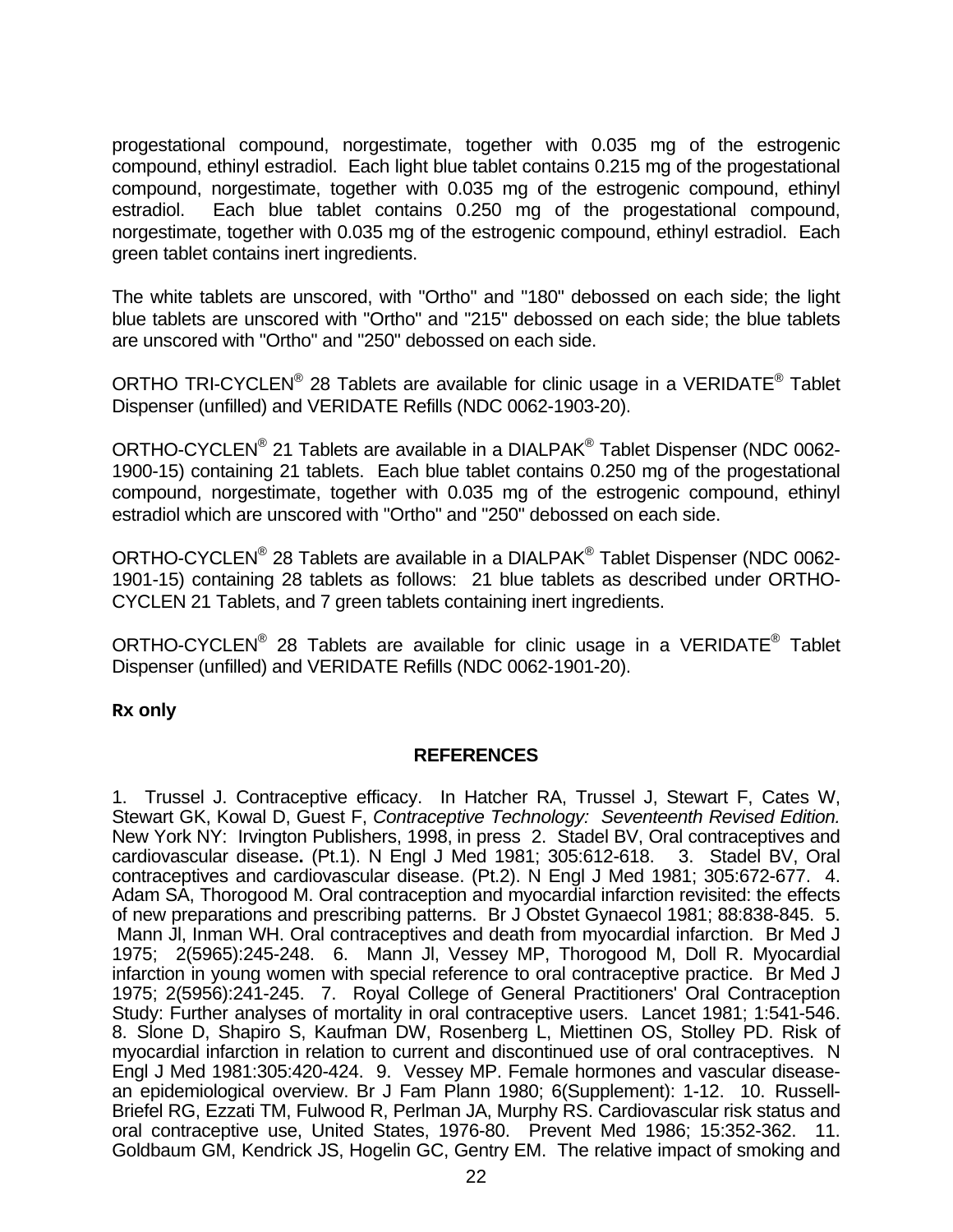oral contraceptive use on women in the United States. JAMA 1987; 258:1339-1342. 12. Layde PM, Beral V. Further analyses of mortality in oral contraceptive users; Royal College of General Practitioners' Oral Contraception Study. (Table 5) Lancet 1981; 1:541-546. 13. Knopp RH. Arteriosclerosis risk: the roles of oral contraceptives and postmenopausal estrogens. J Reprod Med 1986; 31(9) (Supplement):913-921. 14. Krauss RM, Roy S, Mishell DR, Casagrande J, Pike MC. Effects of two low-dose oral contraceptives on serum lipids and lipoproteins: Differential changes in high-density lipoproteins subclasses. Am J Obstet 1983; 145:446-452. 15. Wahl P, Walden C, Knopp R, Hoover J, Wallace R, Heiss G, Rifkind B. Effect of estrogen/progestin potency on lipid/lipoprotein cholesterol. N Engl J Med 1983; 308:862-867. 16. Wynn V, Niththyananthan R. The effect of progestin in combined oral contraceptives on serum lipids with special reference to high density lipoproteins. Am J Obstet Gynecol 1982;142:766-771. 17. Wynn V, Godsland I. Effects of oral contraceptives on carbohydrate metabolism. J Reprod Med 1986;31(9)(Supplement):892-897. 18. LaRosa JC. Atherosclerotic risk factors in cardiovascular disease. J Reprod Med 1986;31(9)(Supplement):906-912. 19. Inman WH, Vessey MP. Investigation of death from pulmonary, coronary, and cerebral thrombosis and embolism in women of child-bearing age. Br Med J 1968;2(5599):193-199. 20. Maguire MG, Tonascia J, Sartwell PE, Stolley PD, Tockman MS. Increased risk of thrombosis due to oral contraceptives: a further report. Am J Epidemiol 1979;110(2):188- 195. 21. Petitti DB, Wingerd J, Pellegrin F, Ramacharan S. Risk of vascular disease in women: smoking, oral contraceptives, noncontraceptive estrogens, and other factors. JAMA 1979;242:1150-1154. 22. Vessey MP, Doll R, Investigation of relation between use of oral contraceptives and thromboembolic disease. Br Med J 1968;2(5599):199-205. 23. Vessey MP, Doll R. Investigation of relation between use of oral contraceptives and thromboembolic disease. A further report. Br Med J 1969; 2(5658):651-657. 24. Porter JB, Hunter JR, Danielson DA, Jick H, Stergachis A. Oral contraceptives and non-fatal vascular disease-recent experience. Obstet Gynecol 1982;59(3):299-302. 25. Vessey M, Doll R, Peto R, Johnson B, Wiggins P. A long-term follow-up study of women using different methods of contraception: an interim report. J Biosocial Sci 1976;8:375-427. 26. Royal College of General Practitioners: Oral Contraceptives, venous thrombosis, and varicose veins. J Royal Coll Gen Pract 1978; 28:393-399. 27. Collaborative Group for the Study of Stroke in Young Women: Oral contraception and increased risk of cerebral ischemia or thrombosis. N Engl J Med 1973;288:871-878. 28. Petitti DB, Wingerd J. Use of oral contraceptives, cigarette smoking, and risk of subarachnoid hemorrhage. Lancet 1978;2:234-236. 29. Inman WH. Oral contraceptives and fatal subarachnoid hemorrhage. Br Med J 1979:2(6203):1468-1470. 30. Collaborative Group for the Study of Stroke in Young Women: Oral Contraceptives and stroke in young women: associated risk factors. JAMA 1975; 231:718-722. 31. Inman WH, Vessey MP, Westerholm B, Engelund A. Thromboembolic disease and the steroidal content of oral contraceptives. A report to the Committee on Safety of Drugs. Br Med J 1970;2:203-209. 32. Meade TW, Greenberg G, Thompson SG. Progestogens and cardiovascular reactions associated with oral contraceptives and a comparison of the safety of 50- and 35-mcg oestrogen preparations. Br Med J 1980;280(6224):1157-1161. 33. Kay CR. Progestogens and arterial diseaseevidence from the Royal College of General Practitioners' Study. Am J Obstet Gynecol 1982;142:762-765. 34. Royal College of General Practitioners: Incidence of arterial disease among oral contraceptive users. J Royal Coll Gen Pract 1983;33:75-82. 35. Ory HW. Mortality associated with fertility and fertility control: 1983. Family Planning Perspectives 1983;15:50-56. 36. The Cancer and Steroid Hormone Study of the Centers for Disease Control and the National Institute of Child Health and Human Development: Oral contraceptive use and the risk of breast cancer. N Engl J Med 1986;315:405-411. 37. Pike MC, Henderson BE, Krailo MD, Duke A, Roy S. Breast cancer in young women and use of oral contraceptives: possible modifying effect of formulation and age at use. Lancet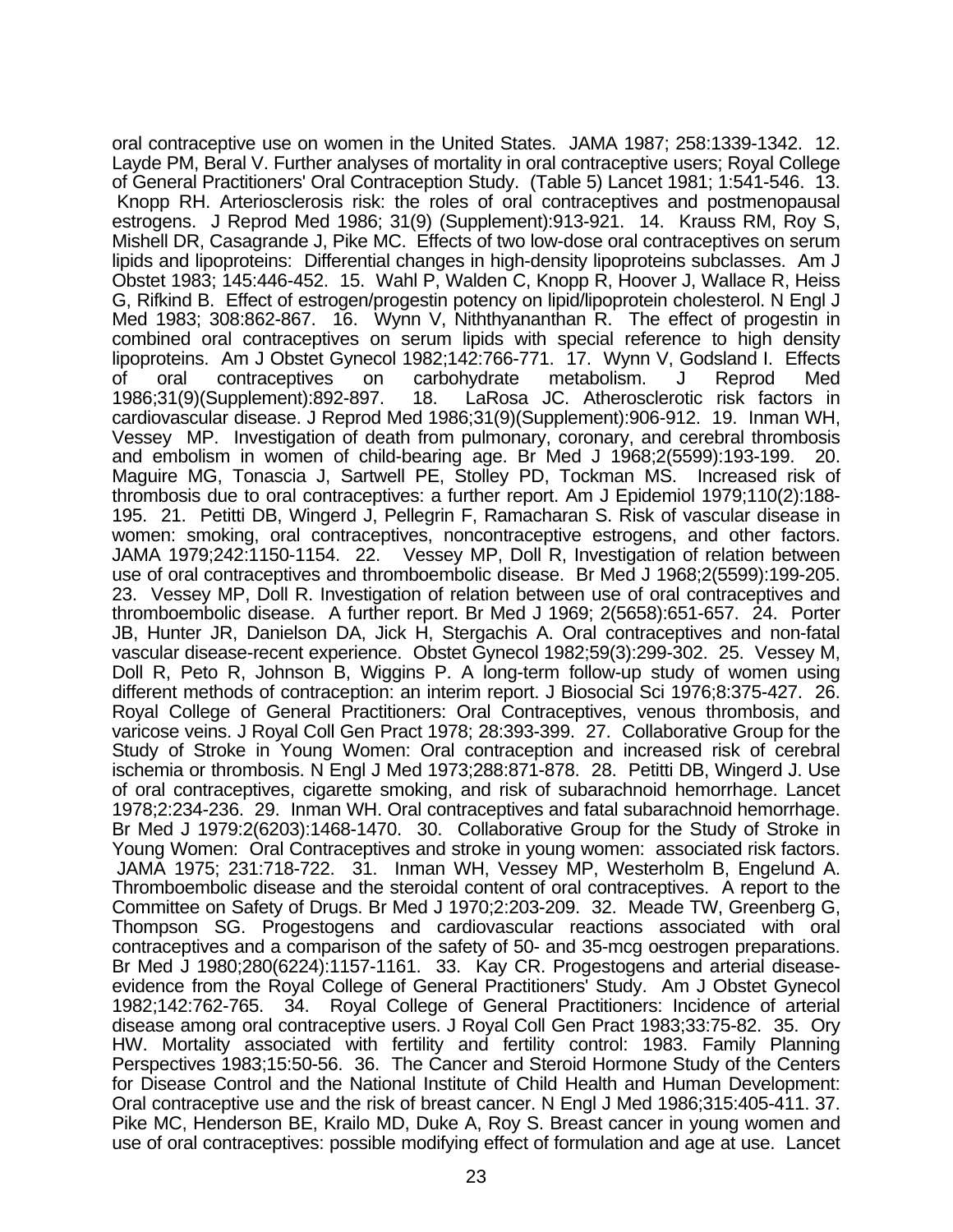1983;2:926-929. 38. Paul C, Skegg DG, Spears GFS, Kaldor JM. Oral contraceptives and breast cancer: A national study. Br Med J 1986; 293:723-725. 39. Miller DR, Rosenberg L, Kaufman DW, Schottenfeld D, Stolley PD, Shapiro S. Breast cancer risk in relation to early oral contraceptive use. Obstet Gynecol 1986;68:863-868. 40. Olson H, Olson KL, Moller TR, Ranstam J, Holm P. Oral contraceptive use and breast cancer in young women in Sweden (letter). Lancet 1985; 2:748-749. 41. McPherson K, Vessey M, Neil A, Doll R, Jones L, Roberts M. Early contraceptive use and breast cancer: Results of another case-control study. Br J Cancer 1987; 56:653-660. 42. Huggins GR, Zucker PF. Oral contraceptives and neoplasia; 1987 update. Fertil Steril 1987; 47:733-761. 43. McPherson K, Drife JO. The pill and breast cancer: why the uncertainty? Br Med J 1986; 293:709-710. 44. Shapiro S. Oral contraceptives-time to take stock. N Engl J Med 1987; 315:450-451. 45. Ory H, Naib Z, Conger SB, Hatcher RA, Tyler CW. Contraceptive choice and prevalence of cervical dysplasia and carcinoma in situ. Am J Obstet Gynecol 1976; 124:573-577. 46. Vessey MP, Lawless M, McPherson K, Yeates D. Neoplasia of the cervix uteri and contraception: a possible adverse effect of the pill. Lancet 1983; 2:930. 47. Brinton LA, Huggins GR, Lehman HF, Malli K, Savitz DA, Trapido E, Rosenthal J, Hoover R. Long term use of oral contraceptives and risk of invasive cervical cancer. Int J Cancer 1986; 38:339-344. 48. WHO Collaborative Study of Neoplasia and Steroid Contraceptives: Invasive cervical cancer and combined oral contraceptives. Br Med J 1985; 290:961-965. 49. Rooks JB, Ory HW, Ishak KG, Strauss LT, Greenspan JR, Hill AP, Tyler CW. Epidemiology of hepatocellular adenoma: the role of oral contraceptive use. JAMA 1979; 242:644-648. 50. Bein NN, Goldsmith HS. Recurrent massive hemorrhage from benign hepatic tumors secondary to oral contraceptives. Br J Surg 1977; 64:433-435. 51. Klatskin G. Hepatic tumors: possible relationship to use of oral contraceptives. Gastroenterology 1977; 73:386-394. 52. Henderson BE, Preston-Martin S, Edmondson HA, Peters RL, Pike MC. Hepatocellular carcinoma and oral contraceptives. Br J Cancer 1983;48:437-440. 53. Neuberger J, Forman D, Doll R, Williams R. Oral contraceptives and hepatocellular carcinoma. Br Med J 1986; 292:1355-1357. 54. Forman D, Vincent TJ, Doll R, Cancer of the liver and oral contraceptives. Br Med J 1986; 292:1357-1361. 55. Harlap S, Eldor J. Births following oral contraceptive failures. Obstet Gynecol 1980; 55:447-452. 56. Savolainen E, Saksela E, Saxen L. Teratogenic hazards of oral contraceptives analyzed in a national malformation register. Am J Obstet Gynecol 1981: 140:521-524. 57. Janerich DT, Piper JM, Glebatis DM. Oral contraceptives and birth defects. Am J Epidemiol 1980; 112:73-79. 58. Ferencz C, Matanoski GM, Wilson PD, Rubin JD, Neill CA, Gutberlet R. Maternal hormone therapy and congenital heart disease. Teratology 1980; 21:225-239. 59. Rothman KJ, Fyler DC, Goldblatt A, Kreidberg MB. Exogenous hormones and other drug exposures of children with congenital heart disease. Am J Epidemiol 1979; 109:433-439. 60. Boston Collaborative Drug Surveillance Program: Oral contraceptives and venous thromboembolic disease, surgically confirmed gallbladder disease, and breast tumors. Lancet 1973; 1:1399-1404. 61. Royal College of General Practitioners: Oral contraceptives and health. New York, Pittman 1974. 62. Layde PM, Vessey MP, Yeates D. Risk of gallbladder disease: a cohort study of young women attending family planning clinics. J Epidemiol Community Health 1982; 36:274-278. 63. Rome Group for Epidemiology and Prevention of Cholelithiasis (GREPCO): Prevalence of gallstone disease in an Italian adult female population. Am J Epidemiol 1984; 119:796-805. 64. Storm BL, Tamragouri RT, Morse ML, Lazar EL, West SL, Stolley PD, Jones JK. Oral contraceptives and other risk factors for gallbladder disease. Clin Pharmacol Ther 1986; 39:335-341. 65. Wynn V, Adams PW, Godsland IF, Melrose J, Niththyananthan R, Oakley NW, Seedj A. Comparison of effects of different combined oral contraceptive formulations on carbohydrate and lipid metabolism. Lancet 1979; 1:1045-1049. 66. Wynn V. Effect of progesterone and progestins on carbohydrate metabolism. In: Progesterone and Progestin. Bardin CW, Milgrom E, Mauvis-Jarvis P. eds. New York, Raven Press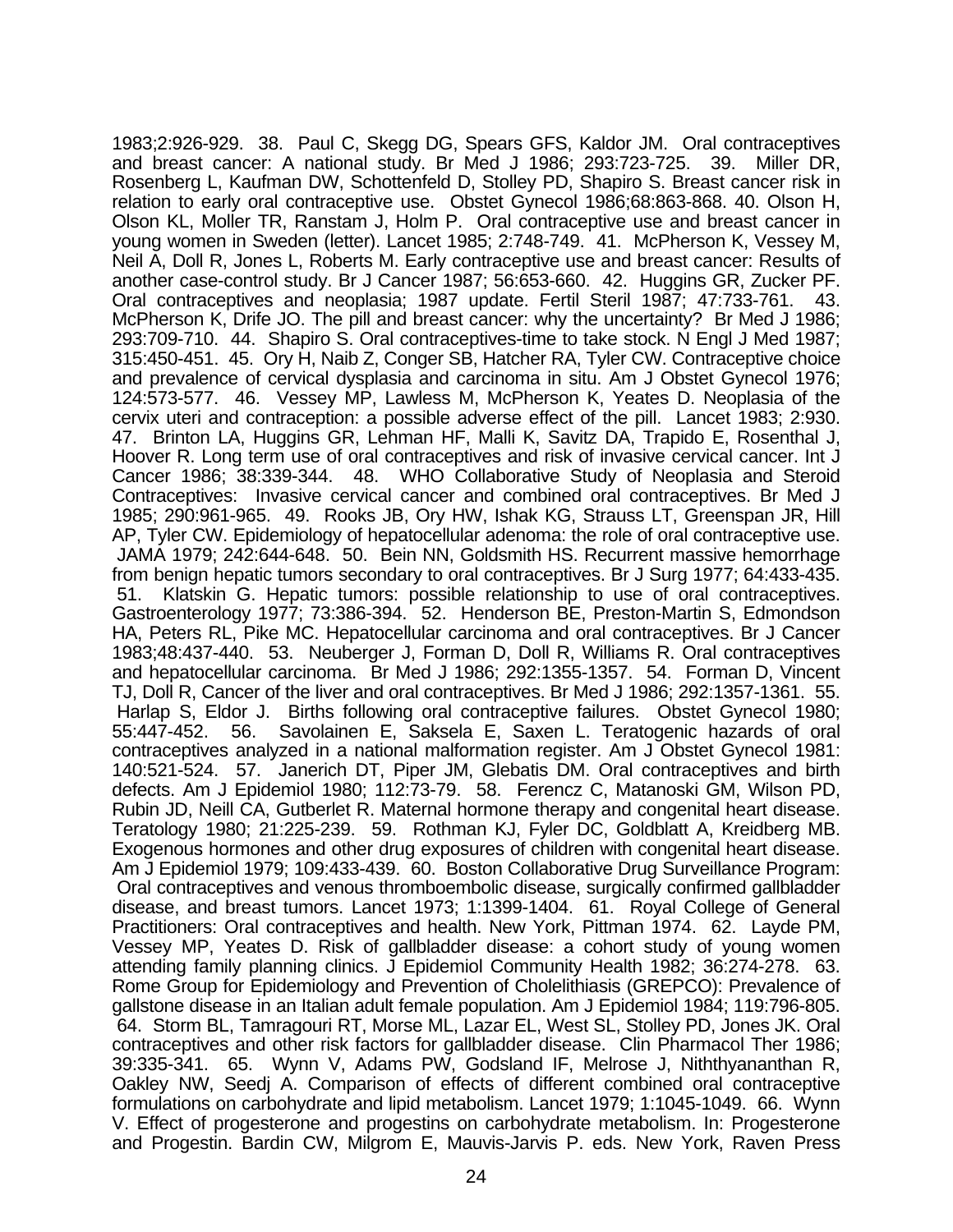1983; pp. 395-410. 67. Perlman JA, Roussell-Briefel RG, Ezzati TM, Lieberknecht G. Oral glucose tolerance and the potency of oral contraceptive progestogens. J Chronic Dis 1985;38:857-864. 68. Royal College of General Practitioners' Oral Contraception Study: Effect on hypertension and benign breast disease of progestogen component in combined oral contraceptives. Lancet 1977; 1:624. 69. Fisch IR, Frank J. Oral contraceptives and blood pressure. JAMA 1977; 237:2499-2503. 70. Laragh AJ. Oral contraceptive induced hypertension-nine years later. Am J Obstet Gynecol 1976; 126:141-147. 71. Ramcharan S, Peritz E, Pellegrin FA, Williams WT. Incidence of hypertension in the Walnut Creek Contraceptive Drug Study cohort: In: Pharmacology of steroid contraceptive drugs. Garattini S, Berendes HW. Eds. New York, Raven Press, 1977; pp. 277-288, (Monographs of the Mario Negri Institute for Pharmacological Research Milan.) 72. Stockley I. Interactions with oral contraceptives. J Pharm 1976;216:140-143. 73. The Cancer and Steriod Hormone Study of the Centers for Disease Control and the National Institute of Child Health and Human Development: Oral contraceptive use and the risk of ovarian cancer. JAMA 1983; 249:1596-1599. 74. The Cancer and Steroid Hormone Study of the Centers for Disease Control and the National Institute of Child Health and Human Development: Combination oral contraceptive use and the risk of endometrial cancer. JAMA 1987; 257:796-800. 75. Ory HW. Functional ovarian cysts and oral contraceptives: negative association confirmed surgically. JAMA 1974; 228:68-69. 76. Ory HW, Cole P, MacMahon B, Hoover R. Oral contraceptives and reduced risk of benign breast disease. N Engl J Med 1976; 294:419-422. 77. Ory HW. The noncontraceptive health benefits from oral contraceptive use. Fam Plann Perspect 1982; 14:182-184. 78. Ory HW, Forrest JD, Lincoln R. Making choices: Evaluating the health risks and benefits of birth control methods. New York, The Alan Guttmacher Institute, 1983; p.1. 79. Schlesselman J, Stadel BV, Murray P, Lai S. Breast cancer in relation to early use of oral contraceptives. JAMA 1988; 259:1828-1833. 80. Hennekens CH, Speizer FE, Lipnick RJ, Rosner B, Bain C, Belanger C, Stampfer MJ, Willett W, Peto R. A case-control study of oral contraceptive use and breast cancer. JNCI 1984; 72:39-42. 81. LaVecchia C, Decarli A, Fasoli M, Franceschi S, Gentile A, Negri E, Parazzini F, Tognoni G. Oral contraceptives and cancers of the breast and of the female genital tract. Interim results from a case-control study. Br J Cancer 1986; 54:311-317. 82. Meirik O, Lund E, Adami H, Bergstrom R, Christoffersen T, Bergsjo P. Oral contraceptive use and breast cancer in young women. A Joint National Case-control study in Sweden and Norway. Lancet 1986; 11:650-654. 83. Kay CR, Hannaford PC. Breast cancer and the pill-A further report from the Royal College of General Practitioners' oral contraception study. Br J Cancer 1988;58:675-680. 84. Stadel BV, Lai S, Schlesselman JJ, Murray P. Oral contraceptives and premenopausal breast cancer in nulliparous women. Contraception 1988; 38:287-299. 85. Miller DR, Rosenberg L, Kaufman DW, Stolley P, Warshauer ME, Shapiro S. Breast cancer before age 45 and oral contraceptive use: New Findings. Am J Epidemiol 1989; 129:269-280. 86. The UK National Case-Control Study Group, Oral contraceptive use and breast cancer risk in young women. Lancet 1989; 1:973-982. 87. Schlesselman JJ. Cancer of the breast and reproductive tract in relation to use of oral contraceptives. Contraception 1989; 40:1-38. 88. Vessey MP, McPherson K, Villard-Mackintosh L, Yeates D. Oral contraceptives and breast cancer: latest findings in a large cohort study. Br J Cancer 1989; 59:613-617. 89. Jick SS, Walker AM, Stergachis A, Jick H. Oral contraceptives and breast cancer. Br J Cancer 1989; 59:618-621. 90. Anderson FD, Selectivity and minimal androgenicity of norgestimate in monophasic and triphasic oral contraceptives. Acta Obstet Gynecol Scand 1992; 156 (Supplement):15-21. 91. Chapdelaine A, Desmaris J-L, Derman RJ. Clinical evidence of minimal androgenic activity of norgestimate. Int J Fertil 1989; 34(51):347-352. 92. Phillips A, Demarest K, Hahn DW, Wong F, McGuire JL. Progestational and androgenic receptor binding affinities and in vivo activities of norgestimate and other progestins. Contraception 1989; 41(4):399-409. 93. Phillips A, Hahn DW, Klimek S,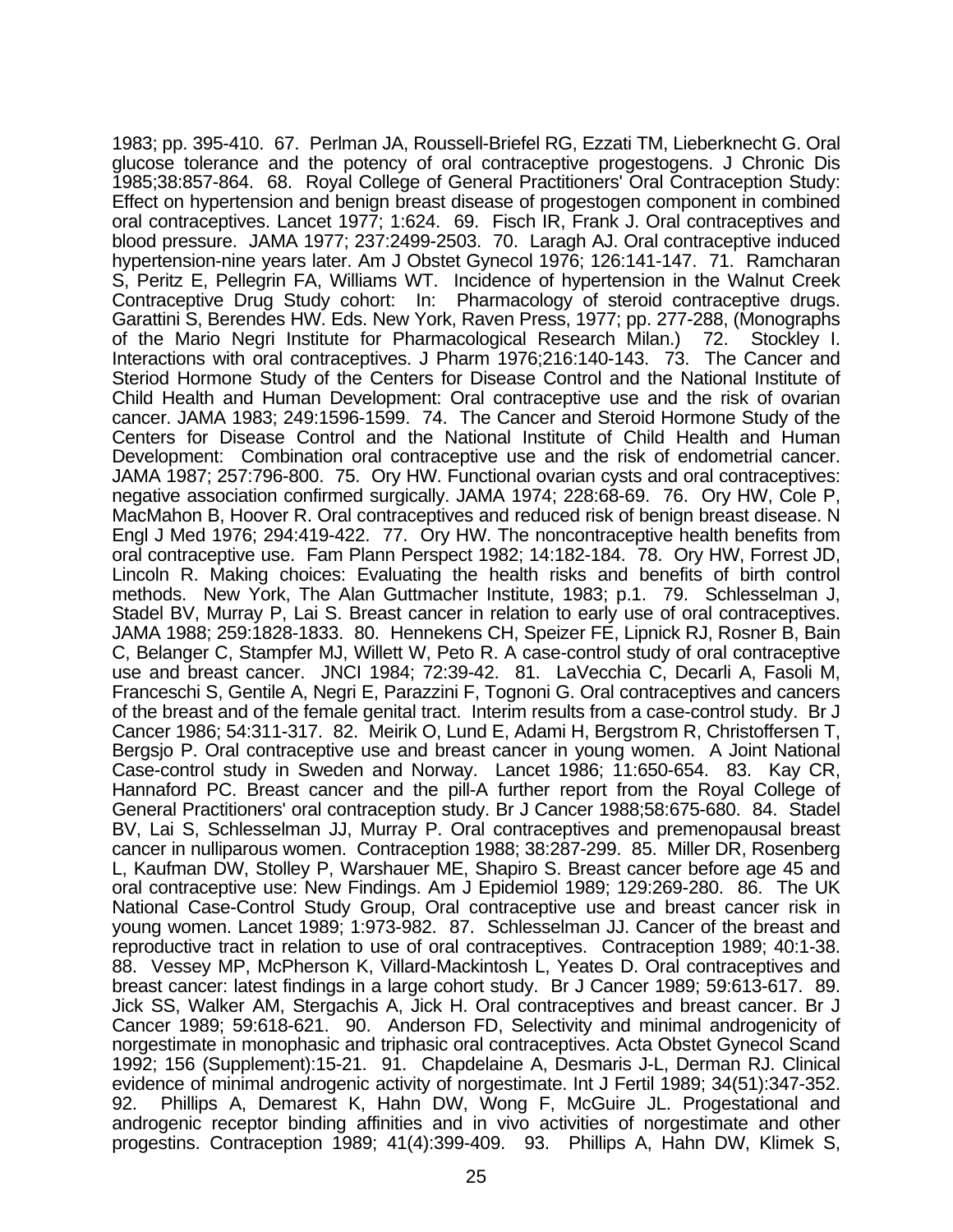McGuire JL. A comparison of the potencies and activities of progestogens used in contraceptives. Contraception 1987; 36(2):181-192. 94. Janaud A, Rouffy J, Upmalis D, Dain M-P. A comparison study of lipid and androgen metabolism with triphasic oral contraceptive formulations containing norgestimate or levonorgestrel Acta Obstet Gynecol Scand 1992; 156 (Supplement):34-38. 95. Collaborative Group on Hormonal Factors in Breast Cancer. Breast cancer and hormonal contraceptives: collaborative reanalysis of individual data on 53 297 women with breast cancer and 100 239 women without breast cancer from 54 epidemiological studies. Lancet 1996; 347:1713-1727. 96. Palmer JR, Rosenberg L, Kaufman DW, Warshauer ME, Stolley P, Shapiro S. Oral Contraceptive Use and Liver Cancer. Am J Epidemiol 1989;130:878-882. 97. Lewis M, Spitzer WO, Heinemann LAJ, MacRae KD, Bruppacher R, Thorogood M on behalf of Transnational Research Group on Oral Contraceptives and Health of Young Women. Third generation oral contraceptives and risk of myocardial infarction: an international case-control study. Br Med J, 1996;312:88-90.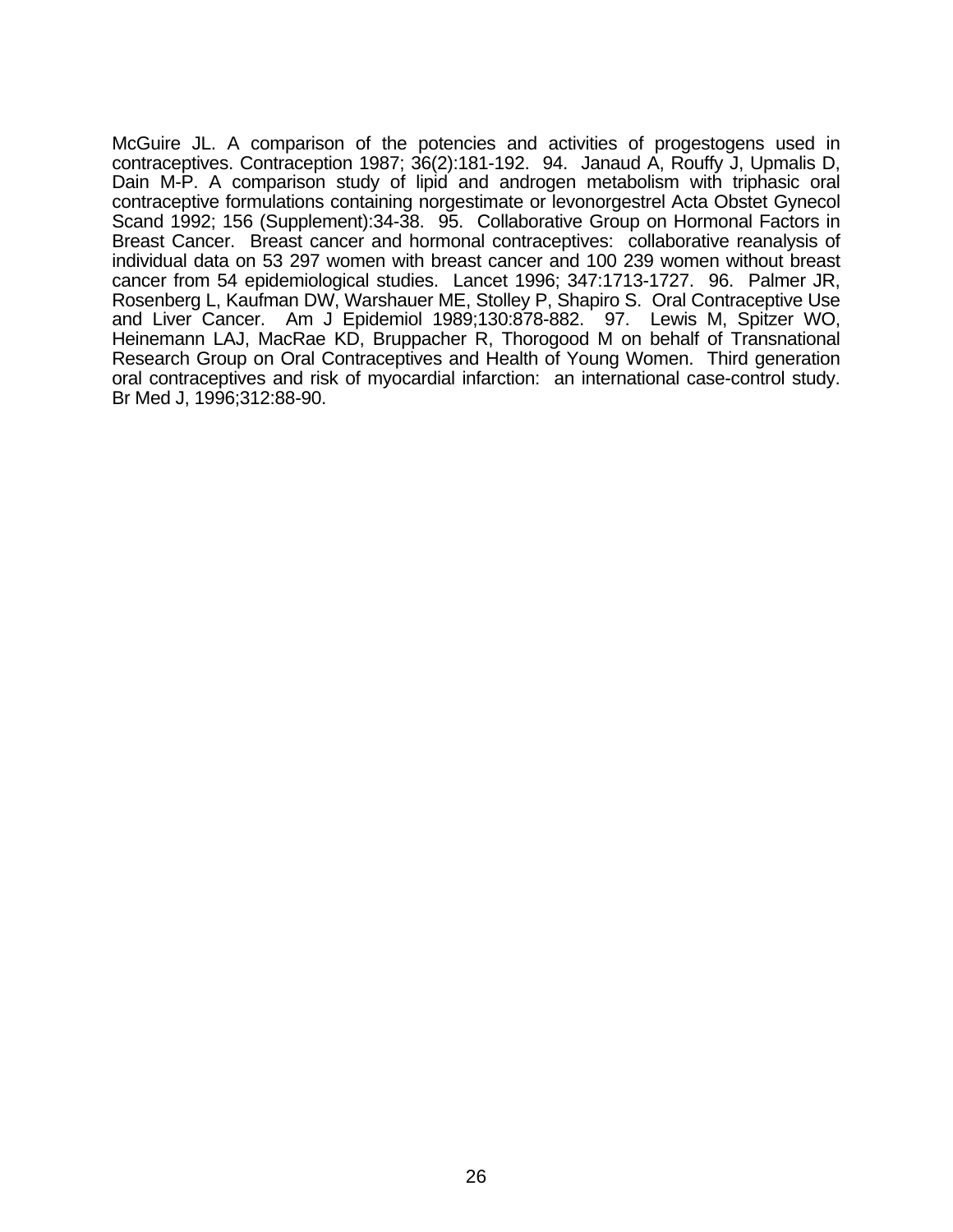# **BRIEF SUMMARY PATIENT PACKAGE INSERT**

Oral contraceptives, also known as "birth control pills" or "the pill," are taken to prevent pregnancy. ORTHO TRI-CYCLEN may also be taken to treat moderate acne in females who are able to use the pill. When taken correctly to prevent pregnancy, oral contraceptives have a failure rate of less than 1% per year when used without missing any pills. The typical failure rate of large numbers of pill users is less than 3% per year when women who miss pills are included. For most women oral contraceptives are also free of serious or unpleasant side effects. However, forgetting to take pills considerably increases the chances of pregnancy.

For the majority of women, oral contraceptives can be taken safely. But there are some women who are at high risk of developing certain serious diseases that can be fatal or may cause temporary or permanent disability. The risks associated with taking oral contraceptives increase significantly if you:

- smoke
- have high blood pressure, diabetes, high cholesterol
- have or have had clotting disorders, heart attack, stroke, angina pectoris, cancer of the breast or sex organs, jaundice or malignant or benign liver tumors

Although cardiovascular disease risks may be increased with oral contraceptive use after age 40 in healthy, non-smoking women (even with the newer low-dose formulations), there are also greater potential health risks associated with pregnancy in older women.

You should not take the pill if you suspect you are pregnant or have unexplained vaginal bleeding.

**Cigarette smoking increases the risk of serious cardiovascular side effects from oral contraceptive use. This risk increases with age and with heavy smoking (15 or more cigarettes per day) and is quite marked in women over 35 years of age. Women who use oral contraceptives are strongly advised not to smoke.**

Most side effects of the pill are not serious. The most common such effects are nausea, vomiting, bleeding between menstrual periods, weight gain, breast tenderness, and difficulty wearing contact lenses. These side effects, especially nausea and vomiting, may subside within the first three months of use.

The serious side effects of the pill occur very infrequently, especially if you are in good health and are young. However, you should know that the following medical conditions have been associated with or made worse by the pill: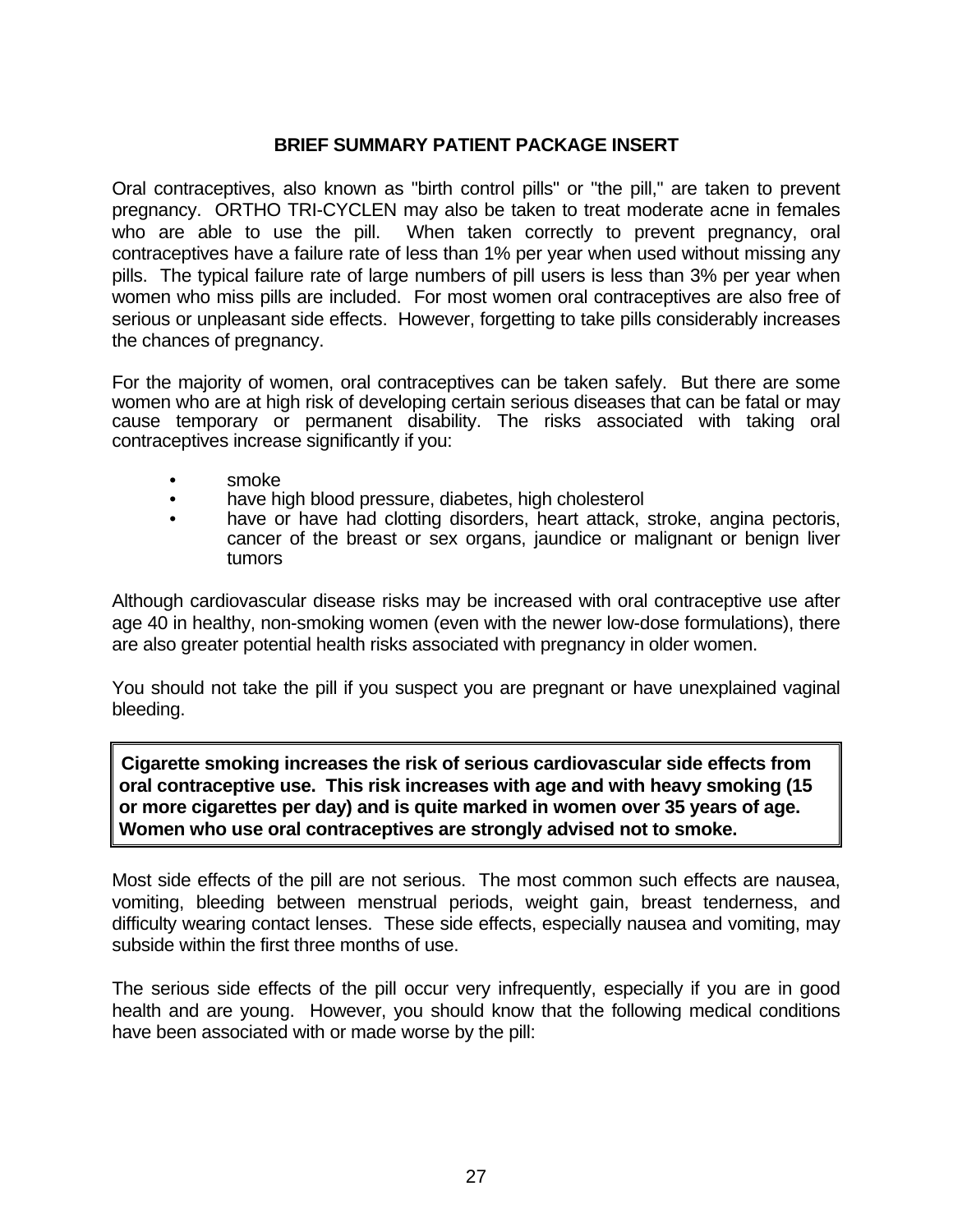- 1. Blood clots in the legs (thrombophlebitis), lungs (pulmonary embolism), stoppage or rupture of a blood vessel in the brain (stroke), blockage of blood vessels in the heart (heart attack or angina pectoris) or other organs of the body. As mentioned above, smoking increases the risk of heart attacks and strokes and subsequent serious medical consequences.
- 2. In rare cases, oral contraceptives can cause benign but dangerous liver tumors. These benign liver tumors can rupture and cause fatal internal bleeding. In addition, some studies report an increased risk of developing liver cancer. However, liver cancers are rare.
- 3. High blood pressure, although blood pressure usually returns to normal when the pill is stopped.

The symptoms associated with these serious side effects are discussed in the detailed leaflet given to you with your supply of pills. Notify your doctor or health care provider if you notice any unusual physical disturbances while taking the pill. In addition, drugs such as rifampin, as well as some anti-convulsants and some antibiotics may decrease oral contraceptive effectiveness.

There is conflict among studies regarding breast cancer and oral contraceptive use. Some studies have reported an increase in the risk of developing breast cancer, particularly at a younger age. This increased risk appears to be related to duration of use. The majority of studies have found no overall increase in the risk of developing breast cancer. Some studies have found an increase in the incidence of cancer of the cervix in women who use oral contraceptives. However, this finding may be related to factors other than the use of oral contraceptives. There is insufficient evidence to rule out the possibility pills may cause such cancers.

Taking the combination pill provides some important non-contraceptive benefits. These include less painful menstruation, less menstrual blood loss and anemia, fewer pelvic infections, and fewer cancers of the ovary and the lining of the uterus.

Be sure to discuss any medical condition you may have with your health care provider. Your health care provider will take a medical and family history before prescribing oral contraceptives and will examine you. The physical examination may be delayed to another time if you request it and the health care provider believes that it is a good medical practice to postpone it. You should be reexamined at least once a year while taking oral contraceptives. Your pharmacist should have given you the detailed patient information labeling which gives you further information which you should read and discuss with your health care provider.

ORTHO-CYCLEN and ORTHO TRI-CYCLEN (like all oral contraceptives) are intended to prevent pregnancy. ORTHO TRI-CYCLEN is also used to treat moderate acne in females who are able to take oral contraceptives. Oral contraceptives do not protect against transmission of HIV (AIDS) and other sexually transmitted diseases such as chlamydia, genital herpes, genital warts, gonorrhea, hepatitis B, and syphilis.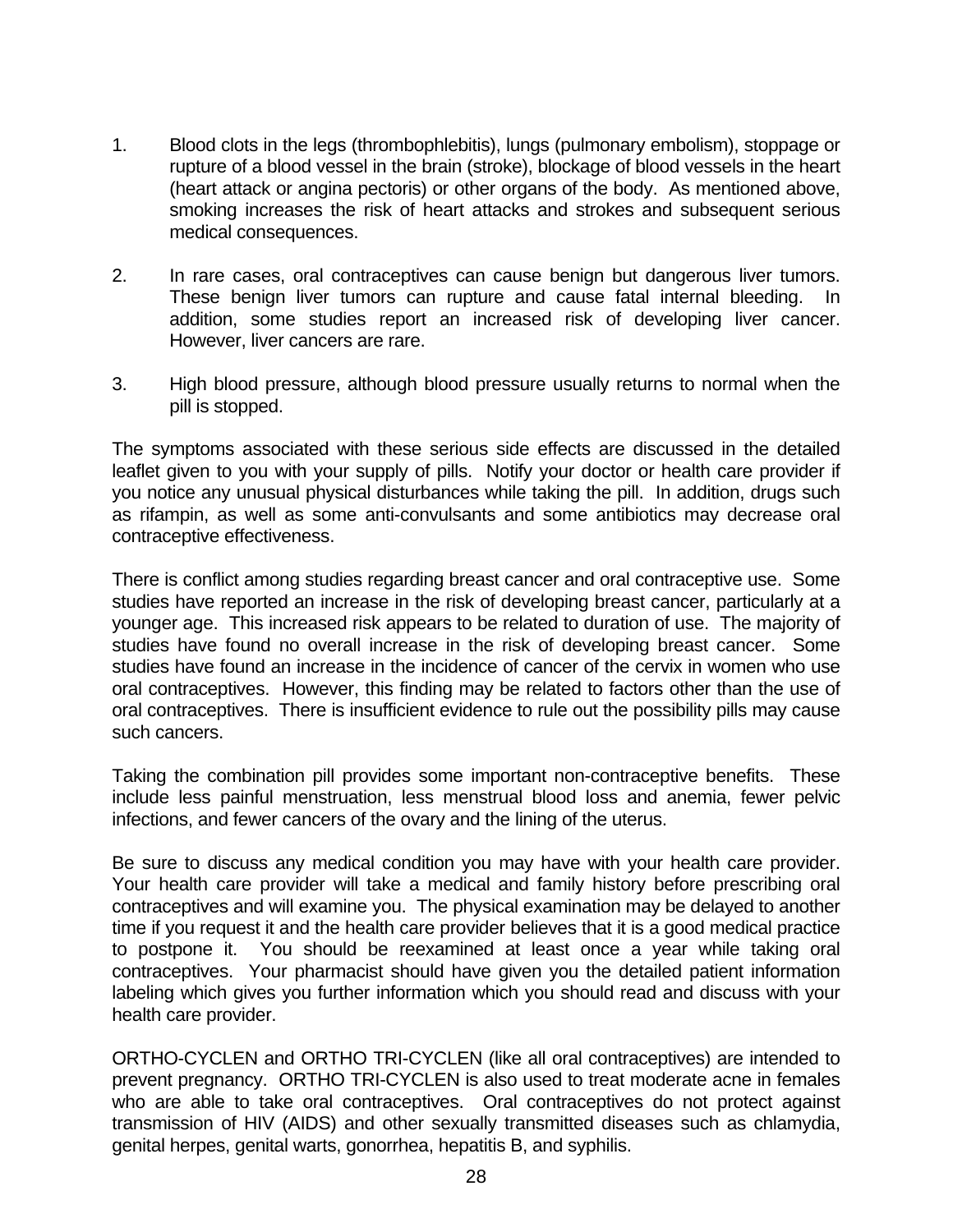# **DETAILED PATIENT LABELING**

**PLEASE NOTE: This labeling is revised from time to time as important new medical information becomes available. Therefore, please review this labeling carefully.** 

ORTHO TRI-CYCLEN  $\Box$  21 Day Regimen and ORTHO TRI-CYCLEN 28 Day Regimen

Each white tablet contains 0.180 mg norgestimate and 0.035 mg ethinyl estradiol. Each light blue tablet contains 0.215 mg norgestimate and 0.035 mg ethinyl estradiol. Each blue tablet contains 0.250 mg norgestimate and 0.035 mg ethinyl estradiol. Each green tablet in the ORTHO TRI-CYCLEN  $\Box$  28 Day Regimen contains inert ingredients.

ORTHO-CYCLEN  $\Box$  21 Day Regimen and ORTHO-CYCLEN 28 Day Regimen

Each blue tablet contains 0.250 mg norgestimate and 0.035 mg ethinyl estradiol. Each green tablet in ORTHO-CYCLEN  $\Box$  28 Day Regimen contains inert ingredients.

# **INTRODUCTION**

Any woman who considers using oral contraceptives (the birth control pill or the pill) should understand the benefits and risks of using this form of birth control. This patient labeling will give you much of the information you will need to make this decision and will also help you determine if you are at risk of developing any of the serious side effects of the pill. It will tell you how to use the pill properly so that it will be as effective as possible. However, this labeling is not a replacement for a careful discussion between you and your health care provider. You should discuss the information provided in this labeling with him or her, both when you first start taking the pill and during your revisits. You should also follow your health care provider's advice with regard to regular check-ups while you are on the pill.

# **EFFECTIVENESS OF ORAL CONTRACEPTIVES FOR CONTRACEPTION**

Oral contraceptives or "birth control pills" or "the pill" are used to prevent pregnancy and are more effective than other non-surgical methods of birth control. When they are taken correctly, the chance of becoming pregnant is less than 1% (1 pregnancy per 100 women per year of use) when used perfectly, without missing any pills. Typical failure rates are actually 3% per year. The chance of becoming pregnant increases with each missed pill during a menstrual cycle.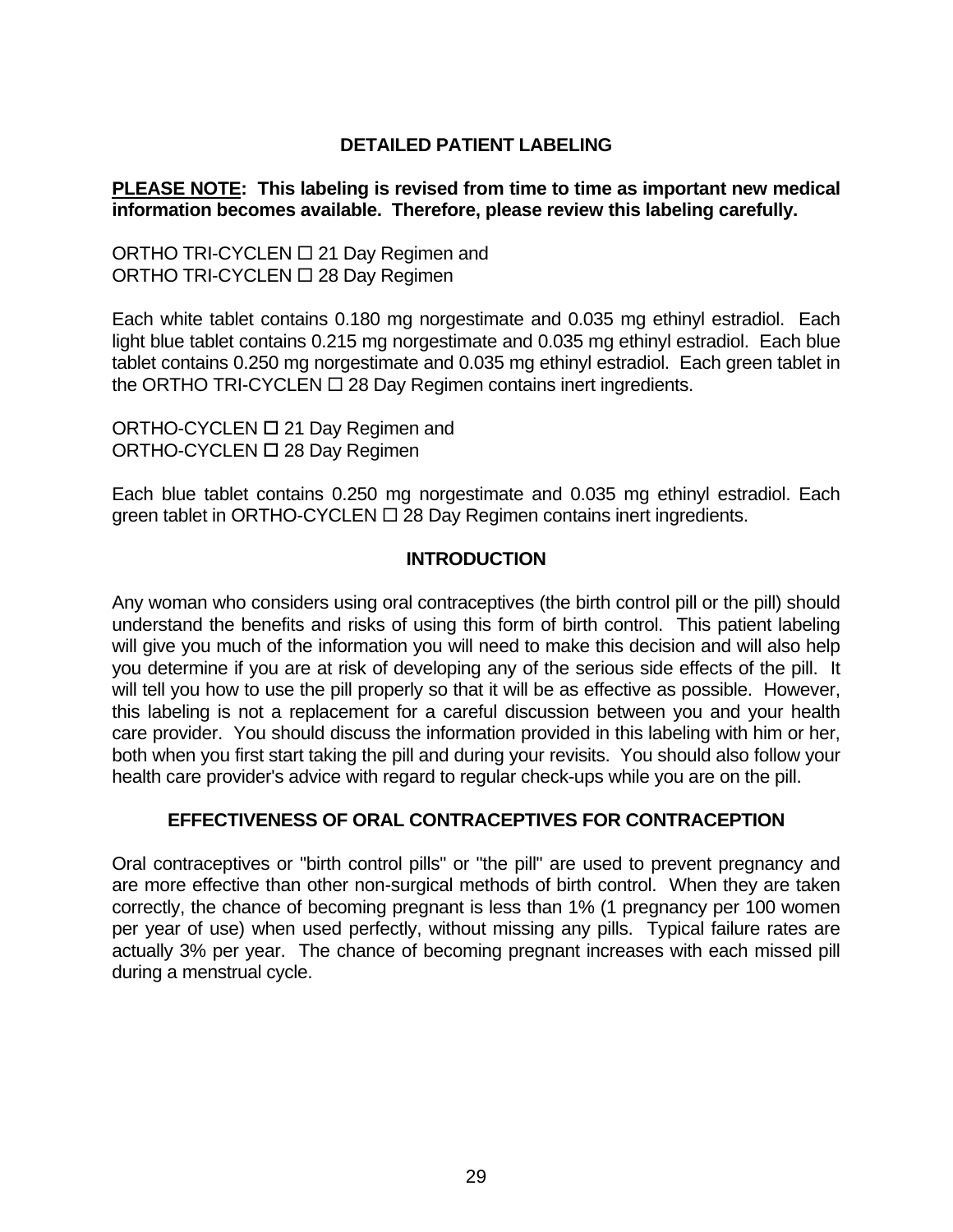In comparison, typical failure rates for other non-surgical methods of birth control during the first year of use are as follows:

| Implant: $\langle$ 1%           | Male sterilization: <1%              |
|---------------------------------|--------------------------------------|
| Injection: <1%                  | Cervical Cap with spermicides: 20 to |
|                                 | 40%                                  |
| ID: 1 to 2%                     | Condom alone (male): 14%             |
| Diaphragm with spermicides: 20% | Condom alone (female): 21%           |
| Spermicides alone: 26%          | Periodic abstinence: 25%             |
| Vaginal sponge: 20 to 40%       | <b>Withdrawal: 19%</b>               |
| Female sterilization: <1%       | No methods: 85%                      |

## **WHO SHOULD NOT TAKE ORAL CONTRACEPTIVES**

**Cigarette smoking increases the risk of serious cardiovascular side effects from oral contraceptive use. This risk increases with age and with heavy smoking (15 or more cigarettes per day) and is quite marked in women over 35 years of age. Women who use oral contraceptives are strongly advised not to smoke.**

Some women should not use the pill. For example, you should not take the pill if you are pregnant or think you may be pregnant. You should also not use the pill if you have any of the following conditions:

- A history of heart attack or stroke
- Blood clots in the legs (thrombophlebitis), lungs (pulmonary embolism), or eyes
- A history of blood clots in the deep veins of your legs
- Chest pain (angina pectoris)
- Known or suspected breast cancer or cancer of the lining of the uterus, cervix or vagina
- Unexplained vaginal bleeding (until a diagnosis is reached by your doctor)
- Yellowing of the whites of the eyes or of the skin (jaundice) during pregnancy or during previous use of the pill
- Liver tumor (benign or cancerous)
- Known or suspected pregnancy

Tell your health care provider if you have ever had any of these conditions. Your health care provider can recommend a safer method of birth control.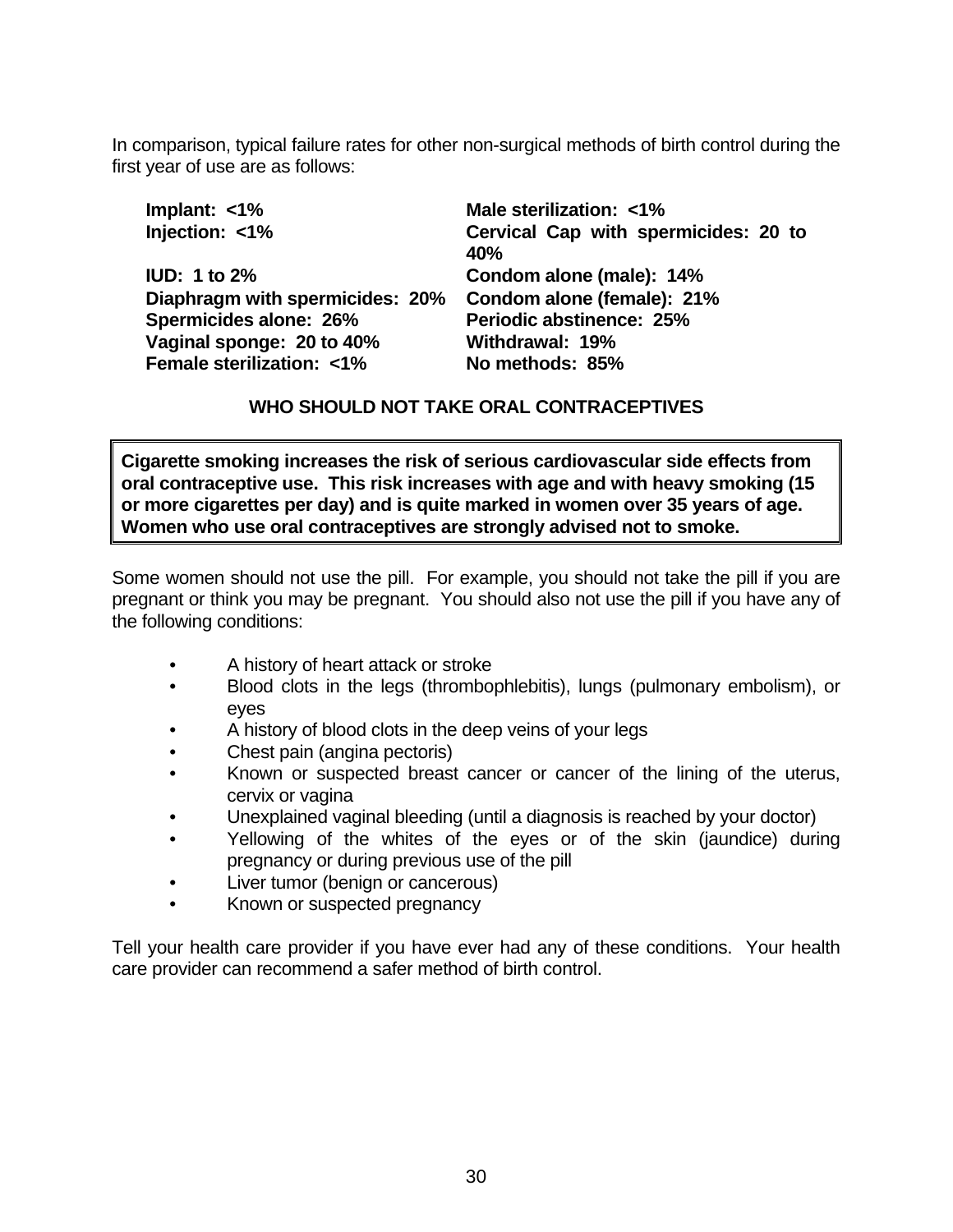# **OTHER CONSIDERATIONS BEFORE TAKING ORAL CONTRACEPTIVES**

Tell your health care provider if you have or have had:

- Breast nodules, fibrocystic disease of the breast, an abnormal breast x-ray or mammogram
- Diabetes
- Elevated cholesterol or triglycerides
- High blood pressure
- Migraine or other headaches or epilepsy
- Mental depression
- Gallbladder, heart or kidney disease
- History of scanty or irregular menstrual periods

Women with any of these conditions should be checked often by their health care provider if they choose to use oral contraceptives.

Also, be sure to inform your doctor or health care provider if you smoke or are on any medications.

# **RISKS OF TAKING ORAL CONTRACEPTIVES**

## **1. Risk of developing blood clots**

Blood clots and blockage of blood vessels are one of the most serious side effects of taking oral contraceptives and can cause death or serious disability. In particular, a clot in the legs can cause thrombophlebitis and a clot that travels to the lungs can cause a sudden blocking of the vessel carrying blood to the lungs. Rarely, clots occur in the blood vessels of the eye and may cause blindness, double vision, or impaired vision.

If you take oral contraceptives and need elective surgery, need to stay in bed for a prolonged illness or have recently delivered a baby, you may be at risk of developing blood clots. You should consult your doctor about stopping oral contraceptives four weeks before surgery and not taking oral contraceptives for two weeks after surgery or during bed rest. You should also not take oral contraceptives soon after delivery of a baby. It is advisable to wait for at least four weeks after delivery if you are not breast feeding or four weeks after a second trimester abortion. If you are breast feeding, you should wait until you have weaned your child before using the pill. (See also the section on Breast Feeding in General Precautions.)

The risk of circulatory disease in oral contraceptive users may be higher in users of highdose pills and may be greater with longer duration of oral contraceptive use. In addition, some of these increased risks may continue for a number of years after stopping oral contraceptives. The risk of abnormal blood clotting increases with age in both users and nonusers of oral contraceptives, but the increased risk from the oral contraceptive appears to be present at all ages. For women aged 20 to 44 it is estimated that about 1 in 2,000 using oral contraceptives will be hospitalized each year because of abnormal clotting.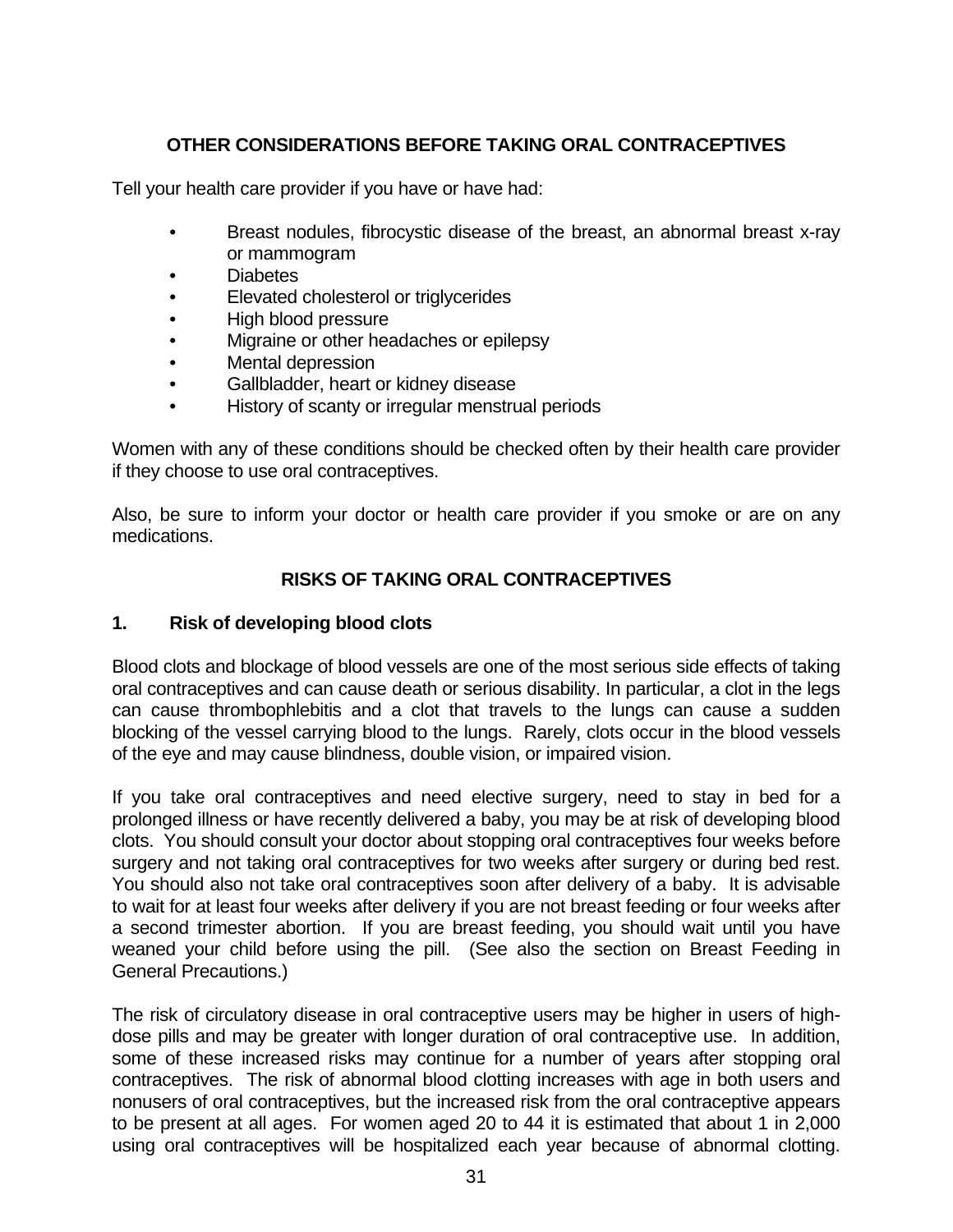Among nonusers in the same age group, about 1 in 20,000 would be hospitalized each year. For oral contraceptive users in general, it has been estimated that in women between the ages of 15 and 34 the risk of death due to a circulatory disorder is about 1 in 12,000 per year, whereas for nonusers the rate is about 1 in 50,000 per year. In the age group 35 to 44, the risk is estimated to be about 1 in 2,500 per year for oral contraceptive users and about 1 in 10,000 per year for nonusers.

# **2. Heart attacks and strokes**

Oral contraceptives may increase the tendency to develop strokes (stoppage or rupture of blood vessels in the brain) and angina pectoris and heart attacks (blockage of blood vessels in the heart). Any of these conditions can cause death or serious disability.

Smoking greatly increases the possibility of suffering heart attacks and strokes. Furthermore, smoking and the use of oral contraceptives greatly increase the chances of developing and dying of heart disease.

## **3. Gallbladder disease**

Oral contraceptive users probably have a greater risk than nonusers of having gallbladder disease, although this risk may be related to pills containing high doses of estrogens.

#### **4. Liver tumors**

In rare cases, oral contraceptives can cause benign but dangerous liver tumors. These benign liver tumors can rupture and cause fatal internal bleeding. In addition, some studies report an increased risk of developing liver cancer. However, liver cancers are rare.

## **5. Cancer of the reproductive organs and breasts**

There is conflict among studies regarding breast cancer and oral contraceptive use. Some studies have reported an increase in the risk of developing breast cancer, particularly at a younger age. This increased risk appears to be related to duration of use. The majority of studies have found no overall increase in the risk of developing breast cancer.

A meta-analysis of 54 studies found a small increase in the frequency of having breast cancer diagnosed for women who were currently using combined oral contraceptives or had used them within the past ten years. This increase in the frequency of breast cancer diagnosis, within ten years of stopping use, was generally accounted for by cancers localized to the breast. There was no increase in the frequency of having breast cancer diagnosed ten or more years after cessation of use.

Some studies have found an increase in the incidence of cancer of the cervix in women who use oral contraceptives. However, this finding may be related to factors other than the use of oral contraceptives. There is insufficient evidence to rule out the possibility that pills may cause such cancers.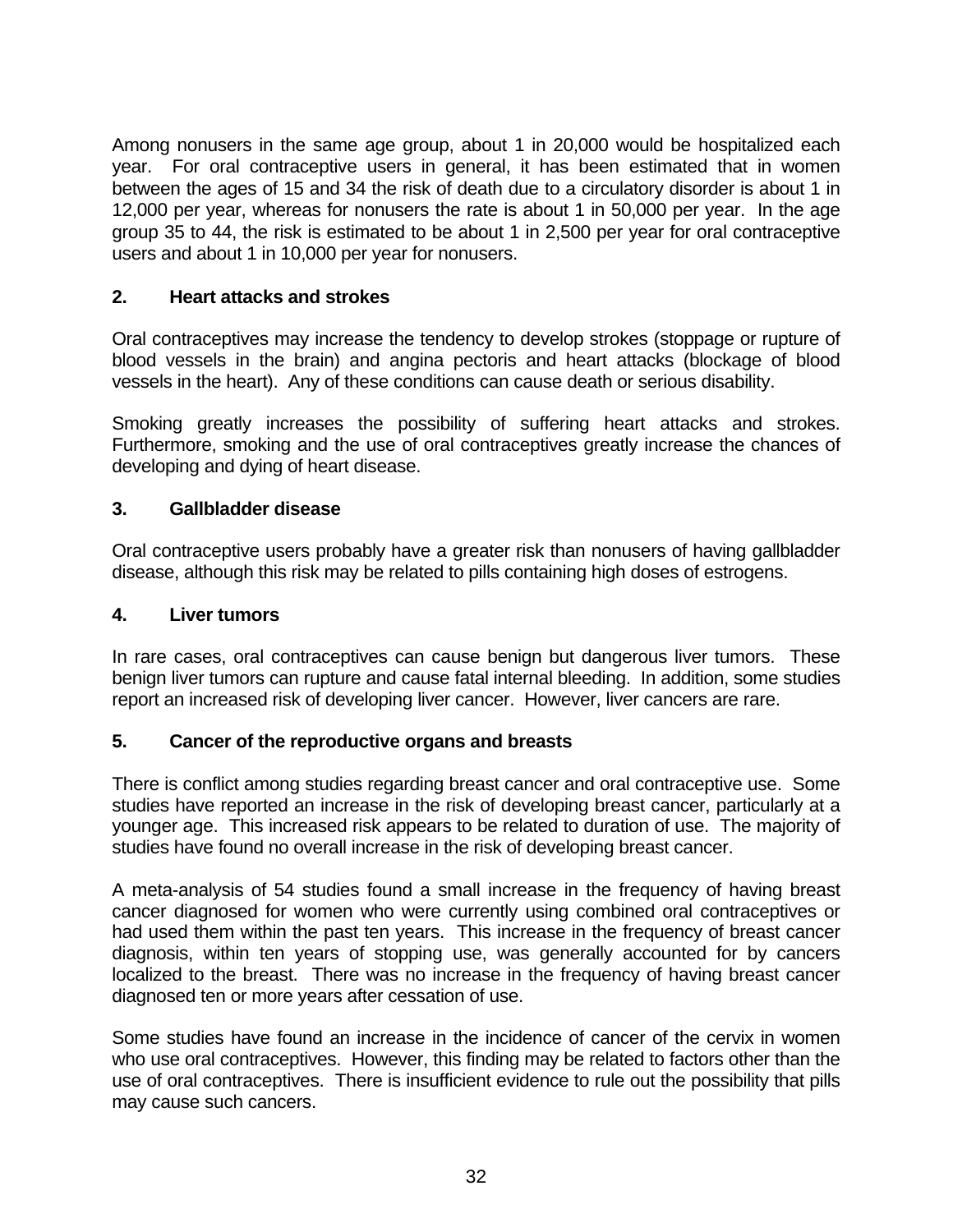## **ESTIMATED RISK OF DEATH FROM A BIRTH CONTROL METHOD OR PREGNANCY**

All methods of birth control and pregnancy are associated with a risk of developing certain diseases which may lead to disability or death. An estimate of the number of deaths associated with different methods of birth control and pregnancy has been calculated and is shown in the following table.

## **ANNUAL NUMBER OF BIRTH-RELATED OR METHOD-RELATED DEATHS ASSOCIATED WITH CONTROL OF FERTILITY PER 100,000 NONSTERILE WOMEN, BY FERTILITY CONTROL METHOD ACCORDING TO AGE**

| Method of control<br>and outcome                      | $15 - 19$ | 20-24 | 25-29 | 30-34 | 35-39 | 40-44 |
|-------------------------------------------------------|-----------|-------|-------|-------|-------|-------|
|                                                       |           |       |       |       |       |       |
| No fertility<br>control methods                       | 7.0       | 7.4   | 9.1   | 14.8  | 25.7  | 28.2  |
| Oral contraceptives<br>non-smoker                     | 0.3       | 0.5   | 0.9   | 1.9   | 13.8  | 31.6  |
| Oral contraceptives                                   | 2.2       | 3.4   | 6.6   | 13.5  | 51.1  | 117.2 |
| smoker<br>$IUD$ **                                    | 0.8       | 0.8   | 1.0   | 1.0   | 1.4   | 1.4   |
| Condom <sup>®</sup>                                   | 1.1       | 1.6   | 0.7   | 0.2   | 0.3   | 0.4   |
| Diaphragm/<br>spermicide                              | 1.9       | 1.2   | 1.2   | 1.3   | 2.2   | 2.8   |
| Periodic<br>abstinence                                | 2.5       | 1.6   | 1.6   | 1.7   | 2.9   | 3.6   |
| Deaths are birth-related<br>Deaths are method-related |           |       |       |       |       |       |

Adapted from H.W. Ory. ref. #35.

 $\overline{a}$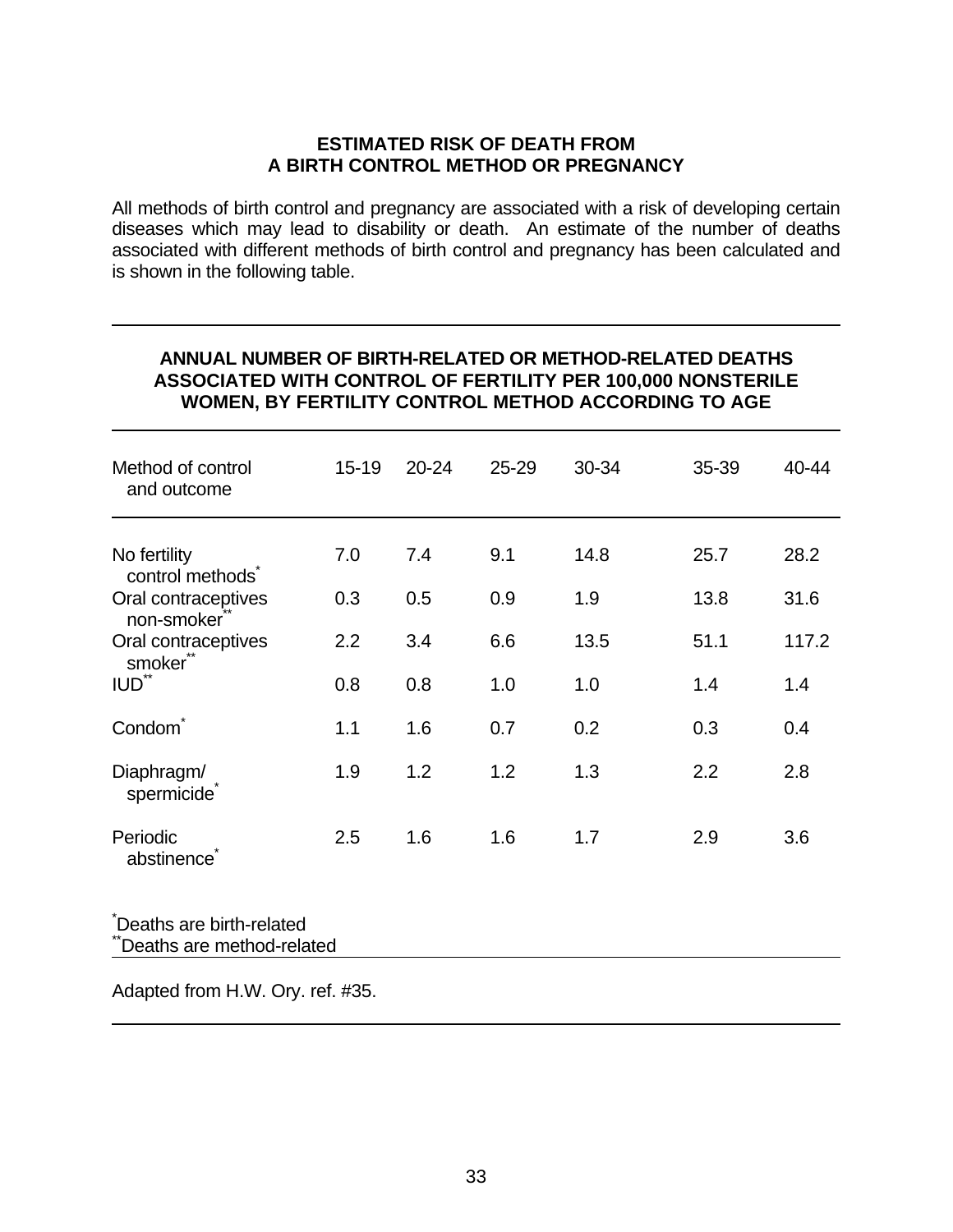In the above table, the risk of death from any birth control method is less than the risk of childbirth, except for oral contraceptive users over the age of 35 who smoke and pill users over the age of 40 even if they do not smoke. It can be seen in the table that for women aged 15 to 39, the risk of death was highest with pregnancy (7-26 deaths per 100,000 women, depending on age). Among pill users who do not smoke, the risk of death was always lower than that associated with pregnancy for any age group, although over the age of 40, the risk increases to 32 deaths per 100,000 women, compared to 28 associated with pregnancy at that age. However, for pill users who smoke and are over the age of 35, the estimated number of deaths exceed those for other methods of birth control. If a woman is over the age of 40 and smokes, her estimated risk of death is four times higher (117/100,000 women) than the estimated risk associated with pregnancy (28/100,000 women) in that age group.

The suggestion that women over 40 who do not smoke should not take oral contraceptives is based on information from older, higher-dose pills. An Advisory Committee of the FDA discussed this issue in 1989 and recommended that the benefits of low-dose oral contraceptive use by healthy, non-smoking women over 40 years of age may outweigh the possible risks.

# **WARNING SIGNALS**

If any of these adverse effects occur while you are taking oral contraceptives, call your doctor immediately:

- Sharp chest pain, coughing of blood, or sudden shortness of breath (indicating a possible clot in the lung)
- Pain in the calf (indicating a possible clot in the leg)
- Crushing chest pain or heaviness in the chest (indicating a possible heart attack)
- Sudden severe headache or vomiting, dizziness or fainting, disturbances of vision or speech, weakness, or numbness in an arm or leg (indicating a possible stroke)
- Sudden partial or complete loss of vision (indicating a possible clot in the eye)
- Breast lumps (indicating possible breast cancer or fibrocystic disease of the breast; ask your doctor or health care provider to show you how to examine your breasts)
- Severe pain or tenderness in the stomach area (indicating a possibly ruptured liver tumor)
- Difficulty in sleeping, weakness, lack of energy, fatigue, or change in mood (possibly indicating severe depression)
- Jaundice or a yellowing of the skin or eyeballs, accompanied frequently by fever, fatigue, loss of appetite, dark colored urine, or light colored bowel movements (indicating possible liver problems)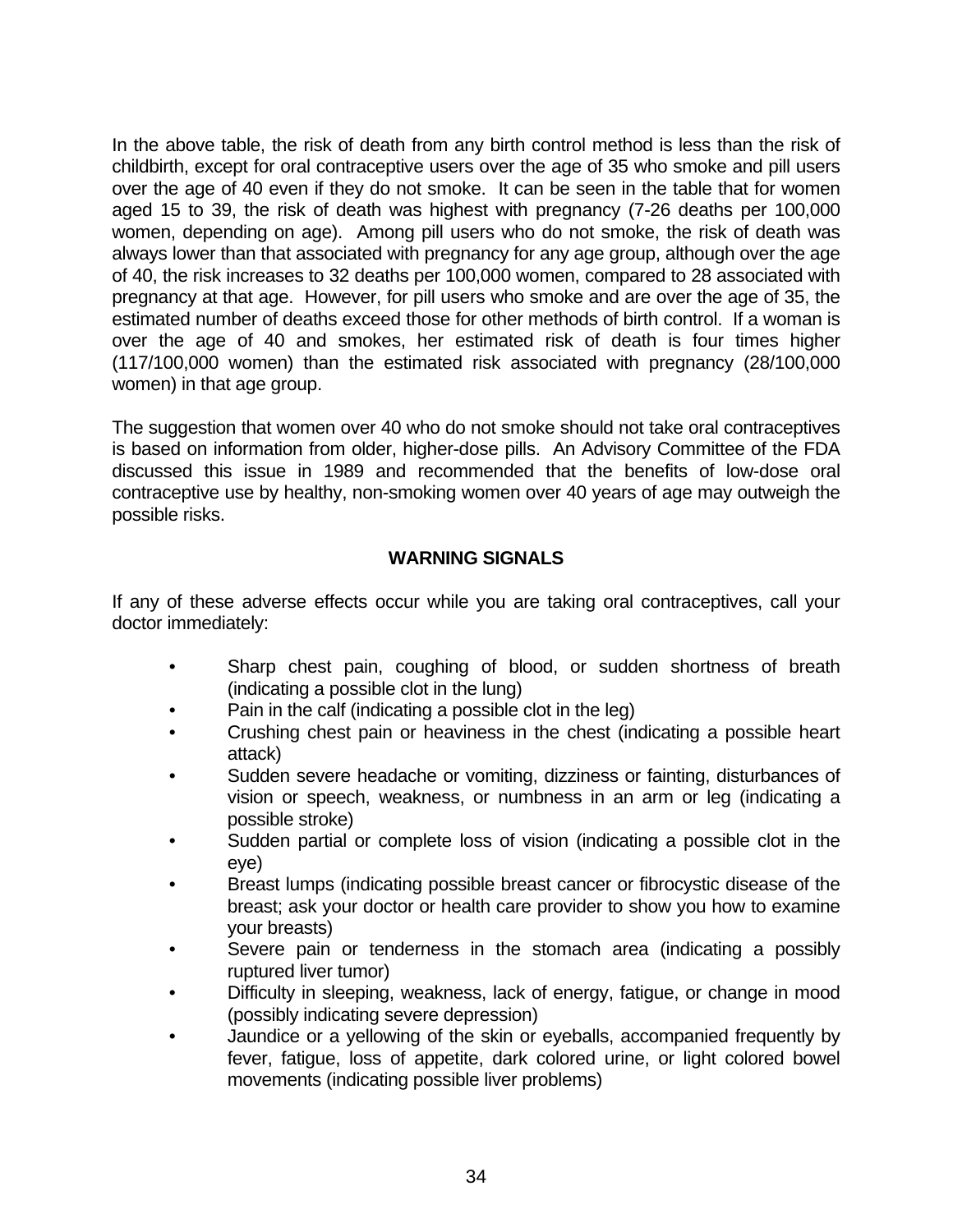# **SIDE EFFECTS OF ORAL CONTRACEPTIVES**

# **1. Vaginal bleeding**

Irregular vaginal bleeding or spotting may occur while you are taking the pills. Irregular bleeding may vary from slight staining between menstrual periods to breakthrough bleeding which is a flow much like a regular period. Irregular bleeding occurs most often during the first few months of oral contraceptive use, but may also occur after you have been taking the pill for some time. Such bleeding may be temporary and usually does not indicate any serious problems. It is important to continue taking your pills on schedule. If the bleeding occurs in more than one cycle or lasts for more than a few days, talk to your doctor or health care provider.

## **2. Contact lenses**

If you wear contact lenses and notice a change in vision or an inability to wear your lenses, contact your doctor or health care provider.

# **3. Fluid retention**

Oral contraceptives may cause edema (fluid retention) with swelling of the fingers or ankles and may raise your blood pressure. If you experience fluid retention, contact your doctor or health care provider.

## **4. Melasma**

A spotty darkening of the skin is possible, particularly of the face, which may persist.

## **5. Other side effects**

Other side effects may include nausea and vomiting, change in appetite, headache, nervousness, depression, dizziness, loss of scalp hair, rash, and vaginal infections.

If any of these side effects bother you, call your doctor or health care provider.

# **GENERAL PRECAUTIONS**

# **1. Missed periods and use of oral contraceptives before or during early pregnancy**

There may be times when you may not menstruate regularly after you have completed taking a cycle of pills. If you have taken your pills regularly and miss one menstrual period, continue taking your pills for the next cycle but be sure to inform your health care provider before doing so. If you have not taken the pills daily as instructed and missed a menstrual period, you may be pregnant. If you missed two consecutive menstrual periods, you may be pregnant. Check with your health care provider immediately to determine whether you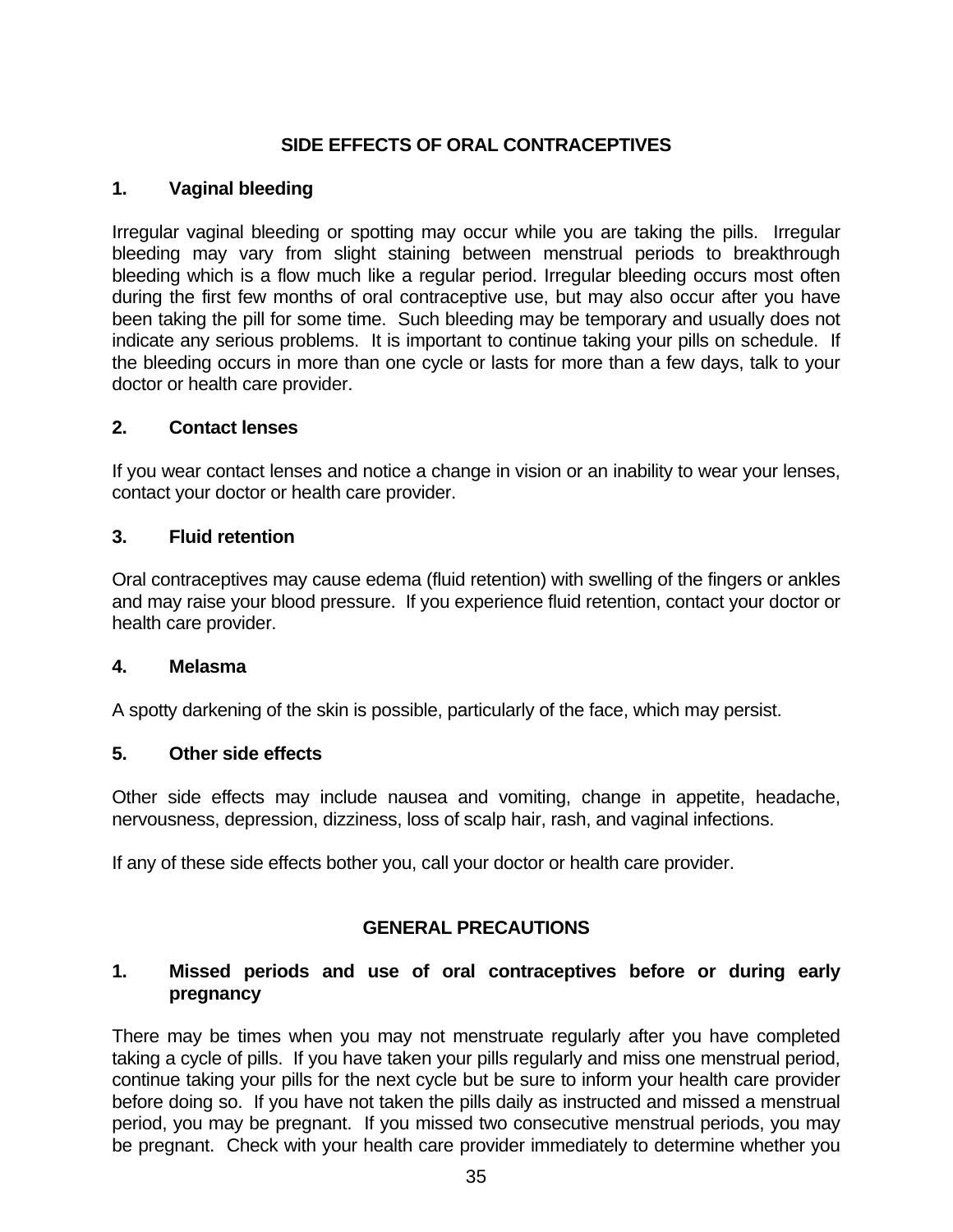are pregnant. Do not continue to take oral contraceptives until you are sure you are not pregnant, but continue to use another method of contraception.

There is no conclusive evidence that oral contraceptive use is associated with an increase in birth defects, when taken inadvertently during early pregnancy. Previously, a few studies had reported that oral contraceptives might be associated with birth defects, but these findings have not been seen in more recent studies. Nevertheless, oral contraceptives or any other drugs should not be used during pregnancy unless clearly necessary and prescribed by your doctor. You should check with your doctor about risks to your unborn child of any medication taken during pregnancy.

# **2. While breast feeding**

If you are breast feeding, consult your doctor before starting oral contraceptives. Some of the drug will be passed on to the child in the milk. A few adverse effects on the child have been reported, including yellowing of the skin (jaundice) and breast enlargement. In addition, combination oral contraceptives may decrease the amount and quality of your milk. If possible, do not use combination oral contraceptives while breast feeding. You should use another method of contraception since breast feeding provides only partial protection from becoming pregnant and this partial protection decreases significantly as you breast feed for longer periods of time. You should consider starting combination oral contraceptives only after you have weaned your child completely.

# **3. Laboratory tests**

If you are scheduled for any laboratory tests, tell your doctor you are taking birth control pills. Certain blood tests may be affected by birth control pills.

# **4. Drug interactions**

Certain drugs may interact with birth control pills to make them less effective in preventing pregnancy or cause an increase in breakthrough bleeding. Such drugs include rifampin, drugs used for epilepsy such as barbiturates (for example, phenobarbital), anticonvulsants such as carbamazepine (Tegretol is one brand of this drug), phenytoin (Dilantin is one brand of this drug), phenylbutazone (Butazolidin is one brand) and possibly certain antibiotics. You may need to use additional contraception when you take drugs which can make oral contraceptives less effective.

# **5. Sexually transmitted diseases**

ORTHO-CYCLEN and ORTHO TRI-CYCLEN (like all oral contraceptives) are intended to prevent pregnancy. ORTHO TRI-CYCLEN is also used to treat moderate acne in females who are able to take oral contraceptives. Oral contraceptives do not protect against transmission of HIV (AIDS) and other sexually transmitted diseases such as chlamydia, genital herpes, genital warts, gonorrhea, hepatitis B, and syphilis.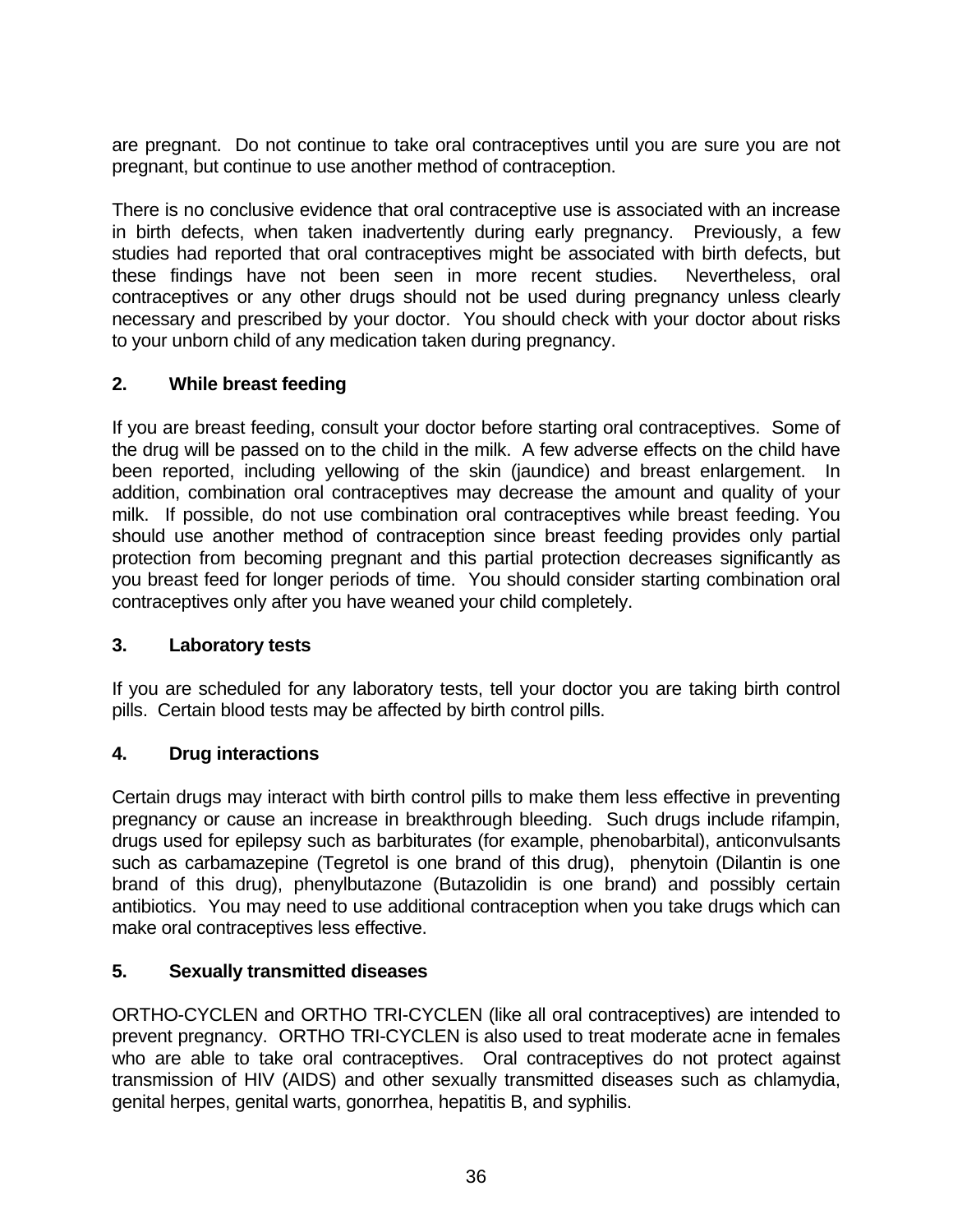# **IMPORTANT POINTS TO REMEMBER**

#### BEFORE YOU START TAKING YOUR PILLS:

l

- 1. BE SURE TO READ THESE DIRECTIONS: Before you start taking your pills. Anytime you are not sure what to do.
- 2. THE RIGHT WAY TO TAKE THE PILL IS TO TAKE ONE PILL EVERY DAY AT THE SAME TIME. If you miss pills you could get pregnant. This includes starting the pack late. The more pills you miss, the more likely you are to get pregnant.
- 3. MANY WOMEN HAVE SPOTTING OR LIGHT BLEEDING, OR MAY FEEL SICK TO THEIR STOMACH DURING THE FIRST 1-3 PACKS OF PILLS. If you feel sick to your stomach, do not stop taking the pill. The problem will usually go away. If it doesn't go away, check with your doctor or clinic.
- 4. MISSING PILLS CAN ALSO CAUSE SPOTTING OR LIGHT BLEEDING, even when you make up these missed pills. On the days you take 2 pills to make up for missed pills, you could also feel a little sick to your stomach.
- 5. IF YOU HAVE VOMITING OR DIARRHEA, for any reason, or IF YOU TAKE SOME MEDICINES, including some antibiotics, your pills may not work as well. Use a back-up method (such as condoms, foam, or sponge) until you check with your doctor or clinic.
- 6. IF YOU HAVE TROUBLE REMEMBERING TO TAKE THE PILL, talk to your doctor or clinic about how to make pill-taking easier or about using another method of birth control.
- 7. IF YOU HAVE ANY QUESTIONS OR ARE UNSURE ABOUT THE INFORMATION IN THIS LEAFLET, call your doctor or clinic.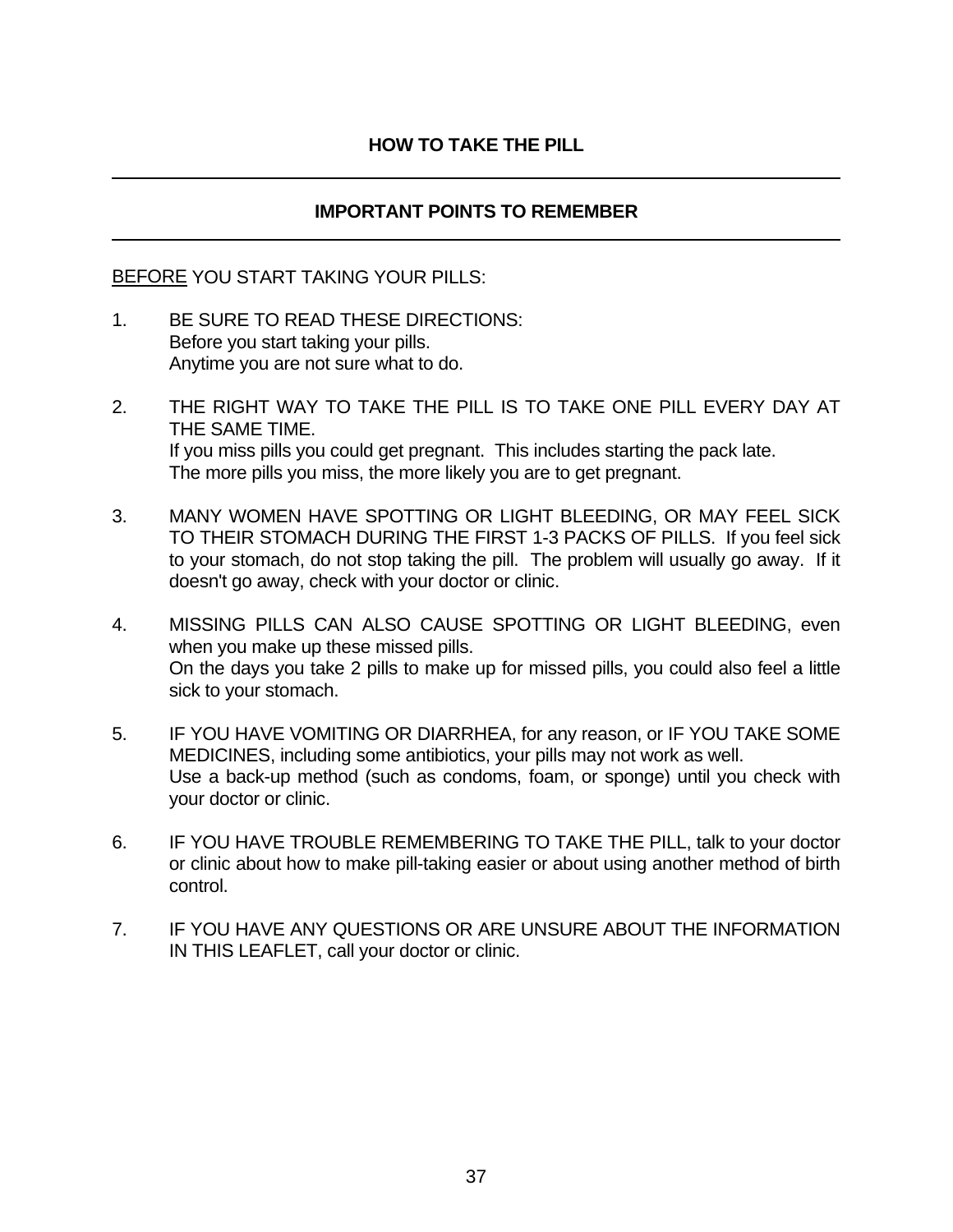# **BEFORE YOU START TAKING YOUR PILLS**

- 1. DECIDE WHAT TIME OF DAY YOU WANT TO TAKE YOUR PILL. It is important to take it at about the same time every day.
- 2. LOOK AT YOUR PILL PACK TO SEE IF IT HAS 21 OR 28 PILLS: The 21-pill pack has 21 "active" pills (with hormones) to take for 3 weeks. This is followed by 1 week without pills.

 The 28-pill pack has 21 "active" pills (with hormones) to take for 3 weeks. This is followed by 1 week of "reminder" green pills (without hormones).

**ORTHO TRI-CYCLEN:** There are 7 white "active" pills, 7 light blue "active" pills, and 7 blue "active" pills.

 **ORTHO-CYCLEN:** There are 21 blue "active" pills.

- 3. ALSO FIND:
	- 1) where on the pack to start taking pills,
	- 2) in what order to take the pills

CHECK PICTURE OF PILL PACK AND ADDITIONAL INSTRUCTIONS FOR USING THIS PACKAGE IN THE BRIEF SUMMARY PATIENT PACKAGE INSERT.

4. BE SURE YOU HAVE READY AT ALL TIMES:

 ANOTHER KIND OF BIRTH CONTROL (such as condoms, foam, or sponge) to use as a back-up method in case you miss pills.

AN EXTRA, FULL PILL PACK.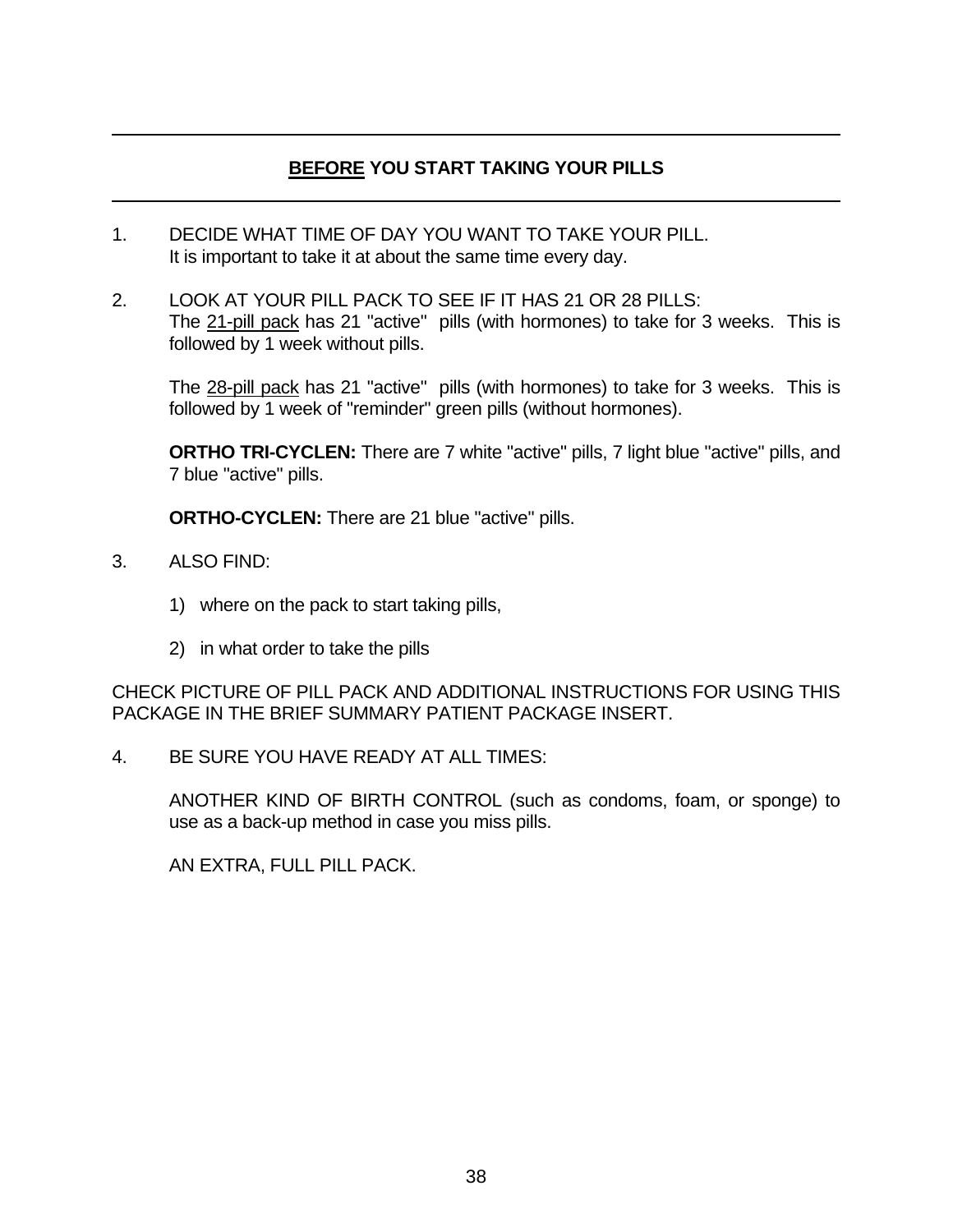# **WHEN TO START THE FIRST PACK OF PILLS**

You have a choice of which day to start taking your first pack of pills. ORTHO TRI-CYCLEN and ORTHO-CYCLEN are available in the DIALPAK® Tablet Dispenser which is preset for a Sunday Start. Day 1 Start is also provided. Decide with your doctor or clinic which is the best day for you. Pick a time of day which will be easy to remember.

## **SUNDAY START:**

**ORTHO TRI-CYCLEN:** Take the first "active" white pill of the first pack on the Sunday after your period starts, even if you are still bleeding. If your period begins on Sunday, start the pack that same day.

**ORTHO-CYCLEN:** Take the first "active" blue pill of the first pack on the Sunday after your period starts, even if you are still bleeding. If your period begins on Sunday, start the pack that same day.

Use another method of birth control as a back-up method if you have sex anytime from the Sunday you start your first pack until the next Sunday (7 days). Condoms, foam, or the sponge are good back-up methods of birth control.

## **DAY 1 START:**

**ORTHO TRI-CYCLEN:** Take the first "active" white pill of the first pack during the first 24 hours of your period.

**ORTHO-CYCLEN:** Take the first "active" blue pill of the first pack during the first 24 hours of your period.

You will not need to use a back-up method of birth control, since you are starting the pill at the beginning of your period.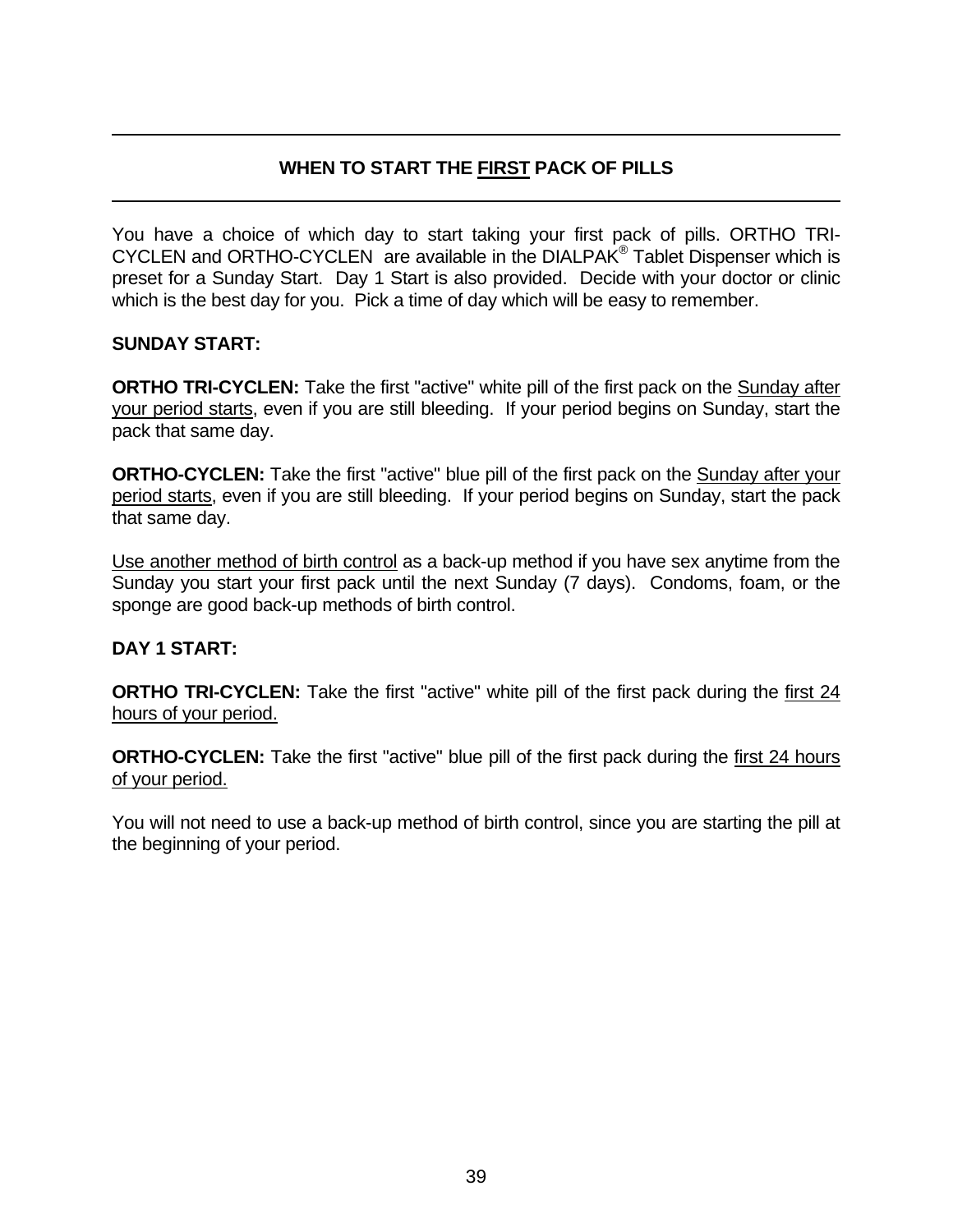# **WHAT TO DO DURING THE MONTH**

## **1. TAKE ONE PILL AT THE SAME TIME EVERY DAY UNTIL THE PACK IS EMPTY.**

 Do not skip pills even if you are spotting or bleeding between monthly periods or feel sick to your stomach (nausea).

Do not skip pills even if you do not have sex very often.

#### **2. WHEN YOU FINISH A PACK OR SWITCH YOUR BRAND OF PILLS:**

 **21 pills:** Wait 7 days to start the next pack. You will probably have your period during that week. Be sure that no more than 7 days pass between 21-day packs.

 **28 pills:** Start the next pack on the day after your last "reminder" pill. Do not wait any days between packs.

## **WHAT TO DO IF YOU MISS PILLS**

## **ORTHO TRI-CYCLEN:**

If you **MISS 1** white, light blue or blue "active" pill:

- 1. Take it as soon as you remember. Take the next pill at your regular time. This means you may take 2 pills in 1 day.
- 2. You do not need to use a back-up birth control method if you have sex.

If you **MISS 2** white or light blue "active" pills in a row in **WEEK 1 OR WEEK 2** of your pack:

- 1. Take 2 pills on the day you remember and 2 pills the next day.
- 2. Then take 1 pill a day until you finish the pack.
- 3. You MAY BECOME PREGNANT if you have sex in the 7 days after you miss pills. You MUST use another birth control method (such as condoms, foam, or sponge) as a back-up method for those 7 days.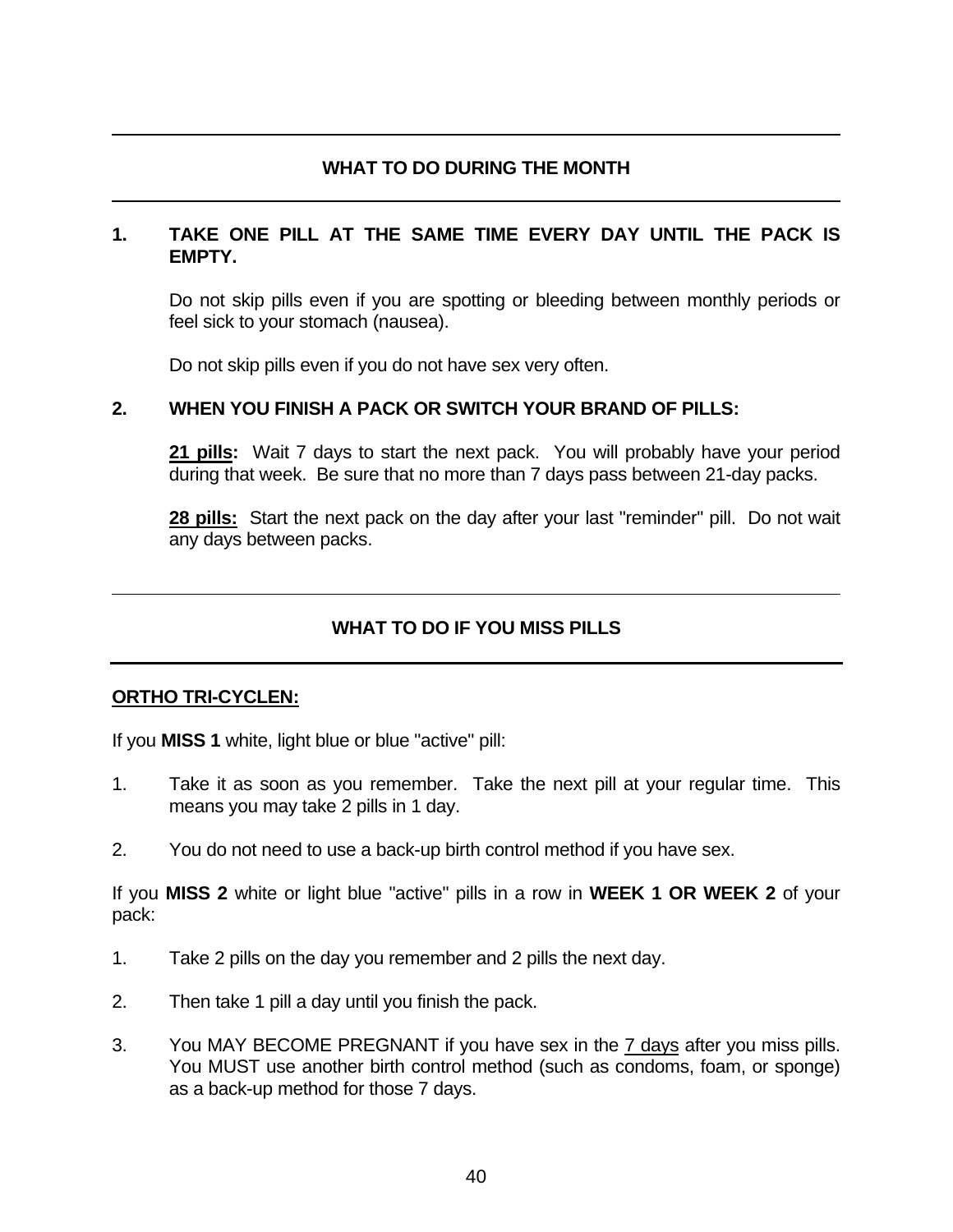# If you **MISS 2** blue "active" pills in a row in **THE 3RD WEEK**:

#### **1. If you are a Sunday Starter:**

 Keep taking 1 pill every day until Sunday. On Sunday, THROW OUT the rest of the pack and start a new pack of pills that same day.

## **If you are a Day 1 Starter:**

THROW OUT the rest of the pill pack and start a new pack that same day.

- 2. You may not have your period this month but this is expected. However, if you miss your period 2 months in a row, call your doctor or clinic because you might be pregnant.
- 3. You MAY BECOME PREGNANT if you have sex in the 7 days after you miss pills. You MUST use another birth control method (such as condoms, foam, or sponge) as a back-up method for those 7 days.

If you **MISS 3 OR MORE** white, light blue or blue "active" pills in a row (during the first 3 weeks):

#### 1. **If you are a Sunday Starter**:

 Keep taking 1 pill every day until Sunday. On Sunday, THROW OUT the rest of the pack and start a new pack of pills that same day.

## **If you are a Day 1 Starter**:

THROW OUT the rest of the pill pack and start a new pack that same day.

- 2. You may not have your period this month but this is expected. However, if you miss your period 2 months in a row, call your doctor or clinic because you might be pregnant.
- 3. You MAY BECOME PREGNANT if you have sex in the 7 days after you miss pills. You MUST use another birth control method (such as condoms, foam, or sponge) as a back-up method for those 7 days.

## **ORTHO-CYCLEN:**

If you **MISS 1** blue "active" pill:

- 1. Take it as soon as you remember. Take the next pill at your regular time. This means you may take 2 pills in 1 day.
- 2. You do not need to use a back-up birth control method if you have sex.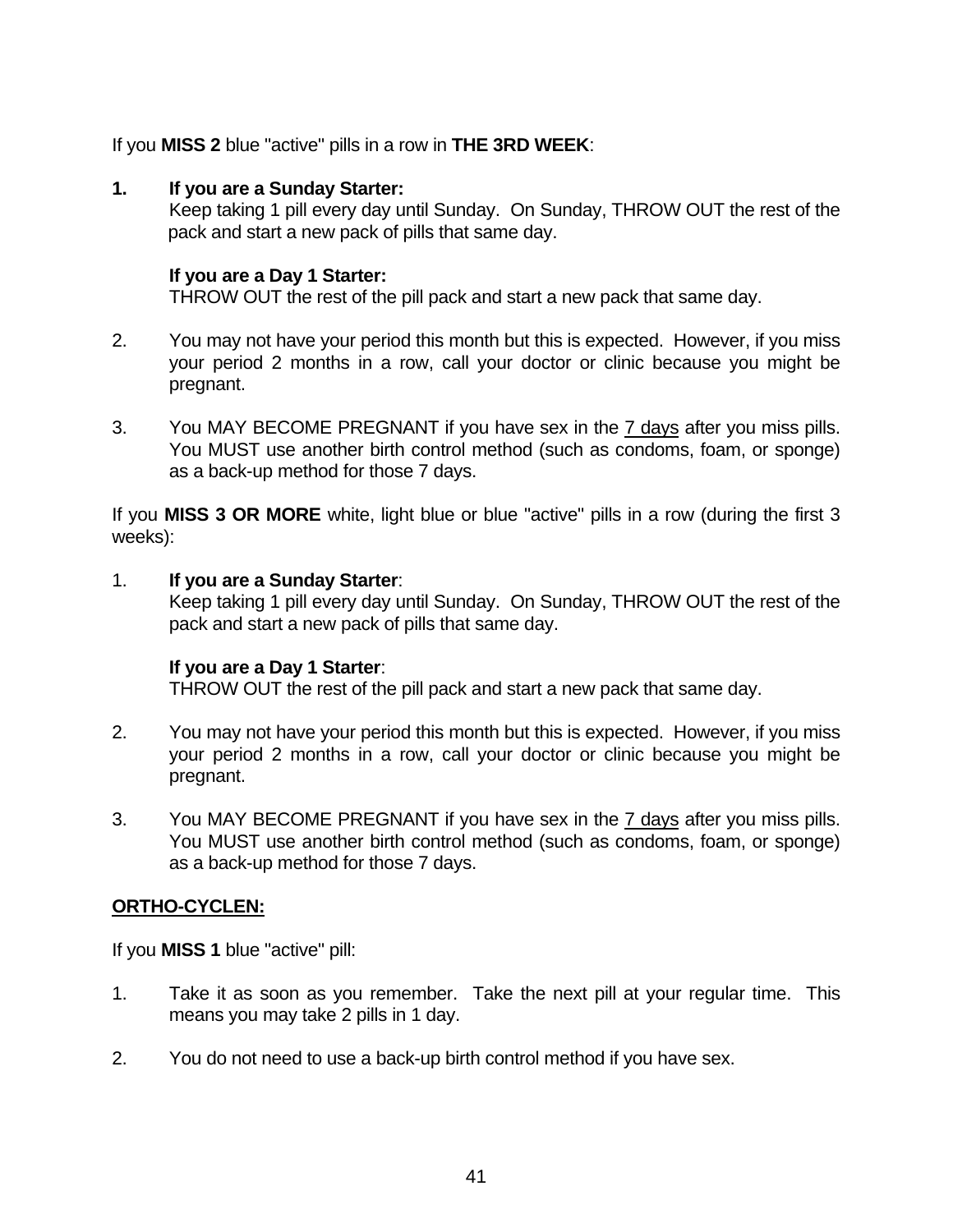If you **MISS 2** blue "active" pills in a row in **WEEK 1 OR WEEK 2** of your pack:

- 1. Take 2 pills on the day you remember and 2 pills the next day.
- 2. Then take 1 pill a day until you finish the pack.
- 3. You MAY BECOME PREGNANT if you have sex in the 7 days after you miss pills. You MUST use another birth control method (such as condoms, foam, or sponge) as a back-up method for those 7 days.

If you **MISS 2** blue "active" pills in a row in **THE 3RD WEEK**:

## 1. **If you are a Sunday Starter:**

 Keep taking 1 pill every day until Sunday. On Sunday, THROW OUT the rest of the pack and start a new pack of pills that same day.

## **If you are a Day 1 Starter:**

THROW OUT the rest of the pill pack and start a new pack that same day.

- 2. You may not have your period this month but this is expected. However, if you miss your period 2 months in a row, call your doctor or clinic because you might be pregnant.
- 3. You MAY BECOME PREGNANT if you have sex in the 7 days after you miss pills. You MUST use another birth control method (such as condoms, foam, or sponge) as a back-up method for those 7 days.

If you **MISS 3 OR MORE** blue "active" pills in a row (during the first 3 weeks):

## 1. **If you are a Sunday Starter:**

 Keep taking 1 pill every day until Sunday. On Sunday, THROW OUT the rest of the pack and start a new pack of pills that same day.

## **If you are a Day 1 Starter:**

THROW OUT the rest of the pill pack and start a new pack that same day.

- 2. You may not have your period this month but this is expected. However, if you miss your period 2 months in a row, call your doctor or clinic because you might be pregnant.
- 3. You MAY BECOME PREGNANT if you have sex in the 7 days after you miss pills. You MUST use another birth control method (such as condoms, foam, or sponge) as a back-up method for those 7 days.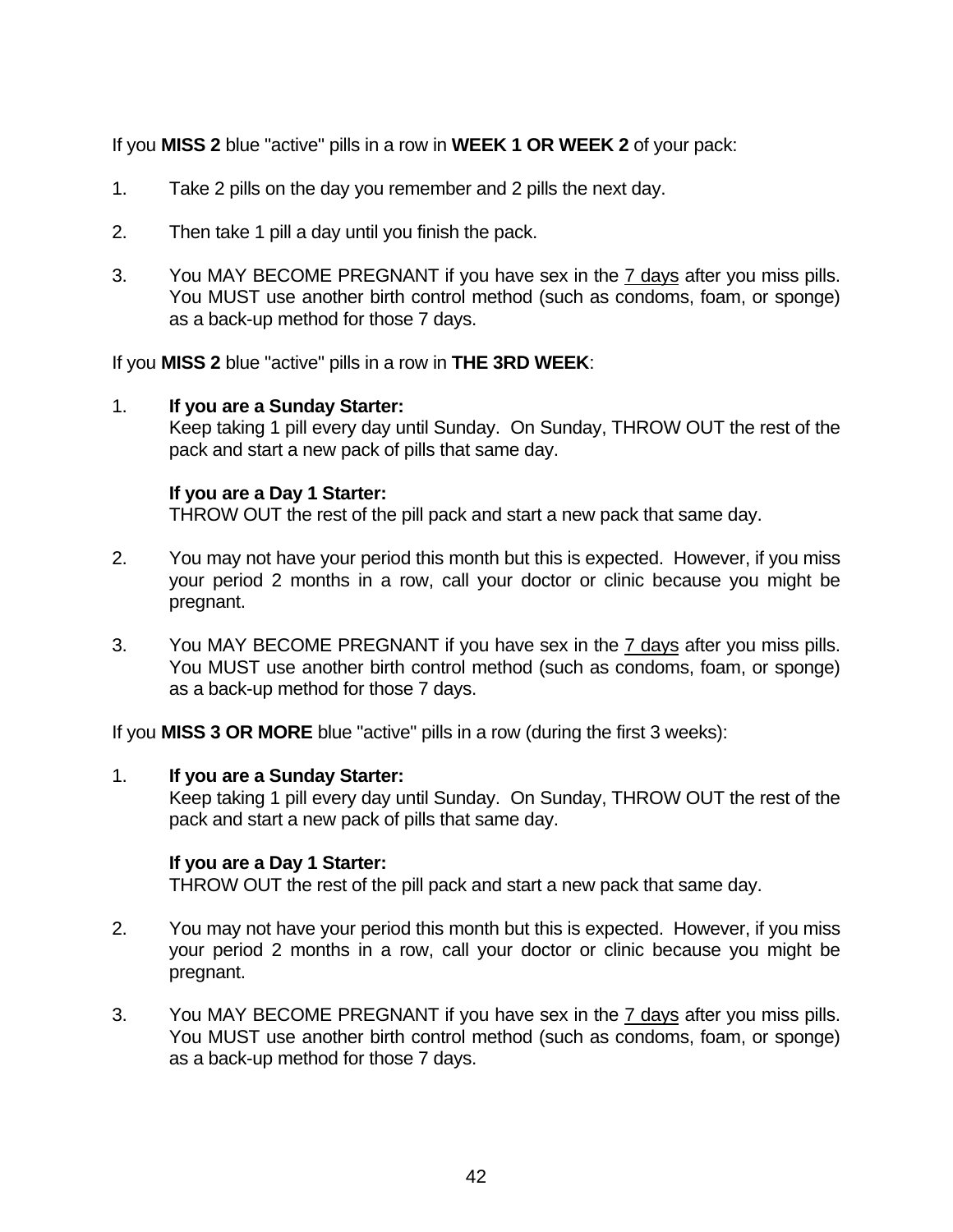# **A REMINDER FOR THOSE ON 28-DAY PACKS:**

If you forget any of the 7 green "reminder" pills in Week 4: THROW AWAY the pills you missed. Keep taking 1 pill each day until the pack is empty. You do not need a back-up method.

## **FINALLY, IF YOU ARE STILL NOT SURE WHAT TO DO ABOUT THE PILLS YOU HAVE MISSED:**

Use a BACK-UP METHOD anytime you have sex.

KEEP TAKING ONE "ACTIVE" PILL EACH DAY until you can reach your doctor or clinic.

# **PREGNANCY DUE TO PILL FAILURE**

The incidence of pill failure resulting in pregnancy is approximately one percent (i.e., one pregnancy per 100 women per year) if taken every day as directed, but more typical failure rates are about 3%. If failure does occur, the risk to the fetus is minimal.

# **PREGNANCY AFTER STOPPING THE PILL**

There may be some delay in becoming pregnant after you stop using oral contraceptives, especially if you had irregular menstrual cycles before you used oral contraceptives. It may be advisable to postpone conception until you begin menstruating regularly once you have stopped taking the pill and desire pregnancy.

There does not appear to be any increase in birth defects in newborn babies when pregnancy occurs soon after stopping the pill.

## **OVERDOSAGE**

Serious ill effects have not been reported following ingestion of large doses of oral contraceptives by young children. Overdosage may cause nausea and withdrawal bleeding in females. In case of overdosage, contact your health care provider or pharmacist.